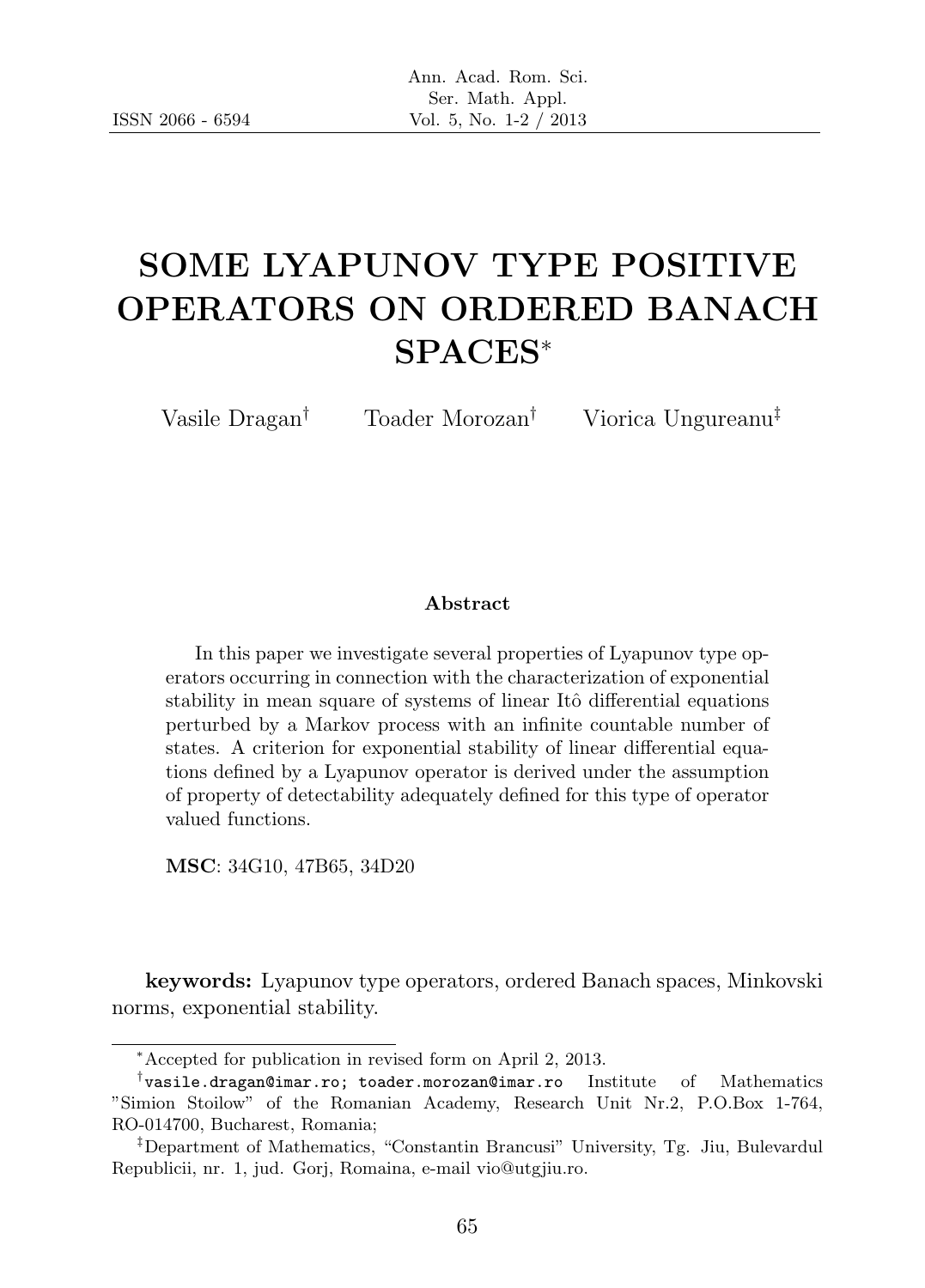### 1 Introduction

The Lyapunov type linear operators play a central role in the characterization of exponential stability of linear systems of differential equations both in deterministic and stochastic framework, continuous time and discrete-time cases. For the readers convenience, we refer to [13, 14] for the deterministic framework and [1, 2, 9, 10, 15] for the stochastic context. In the stochastic case, the differential equations defined by the Lyapunov type operator valued functions offer a deterministic framework for the characterization of exponential stability in mean square for stochastic linear differential equations with multiplicative white noise perturbations and/ or Markovian jumping. The systematic investigation of linear differential equations defined by Lyapunov type operator valued functions regarded as mathematical object with interest in itself, started with the time invariant case, namely, the differential equation is defined by a Lyapunov operator not depending upon the time. In this case, criteria for exponential stability of differential equations defined by a Lyapunov operator were derived based on properties of resolvent positive operators  $[4, 5, 6]$ . In the time varying case, criteria for exponential stability of differential equations defined by a Lyapunov type operator valued function were obtained in [8, 7] for the finite dimensional case and in [11] for infinite dimensional case. The derived criteria are expressed in terms of existence of some global bounded and uniform positive solutions of some suitable affine differential equations. It is known that in the case when the operator valued function defining the Lyapunov type differential equation is either periodic function or constant function, the unique global bounded solution of the affine differential equations involved in study of exponential stability criteria, is also periodic or constant function. Therefore, in this important special cases, the existence of a positive definite solution may be tested by numerical computations. Usually, to a system of stochastic linear differential equations one may associate two kinds of Lyapunov type operator valued functions which define two types of differential equations on some linear spaces of symmetric matrices: a forward differential equation and a backward differential equation. In the case of finite dimensional linear space of symmetric matrices one may introduce in a natural way an inner product which induces a Hilbert space structure. In this case the two types of Lyapunov type operators are interconnected, one of them being the adjoint operator of the other. A detailed study of linear differential equations defined by the Lyapunov type operator valued functions on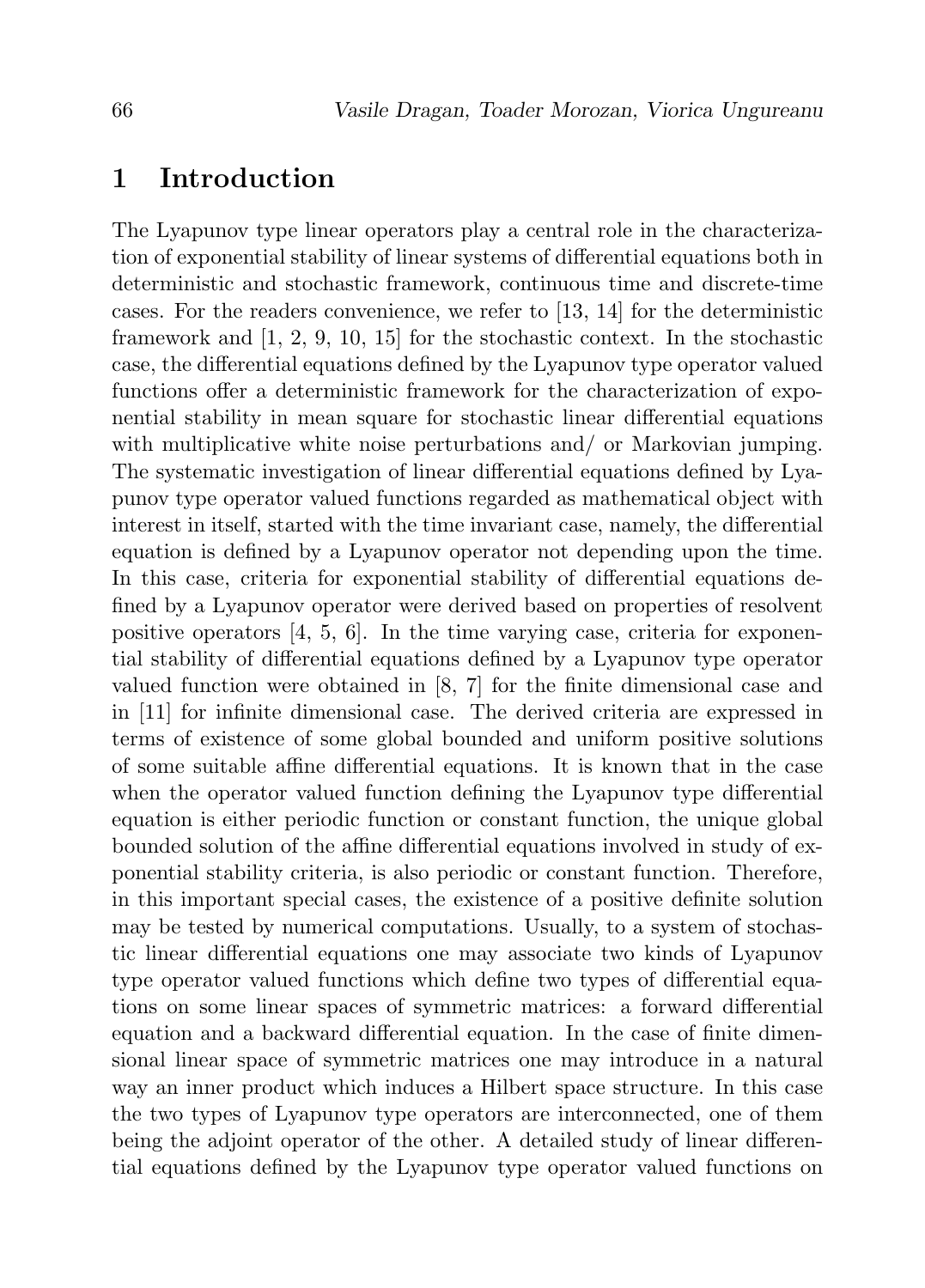a finite dimensional linear space of symmetric matrices may be found in Chapter 2 in [9]. The goal of the present paper is to study the Lyapunov type operator valued functions on an infinite dimensional linear space of bounded sequences of symmetric matrices. Such linear spaces can be organized as infinite dimensional ordered Banach spaces. We shall prove that under some additional assumptions we may identify some suitable subspaces which may be organized as infinite dimensional ordered Hilbert spaces where the two Lyapunov type linear operators are interconnected. More precisely, the restriction of the Lyapunov type operator defining a backward differential equation coincides with the adjoint of the Lyapunov operator defining a forward differential equation. Finally, we shall introduce a concept of detectability for Lyapunov type operators and we shall derive a new criterion for exponential stability for differential equations defined by the Lyaponov type operator valued functions.

# 2 Linear differential equations with positive evolution on an ordered Banach space

#### 2.1 Linear evolution operators on ordered Banach spaces

Let  $(\mathcal{X}, \|\cdot\|)$  be a real Banach space. Let  $\mathcal{I} \subset \mathbf{R}$  be an interval of real numbers. Let  $\mathcal{L} : \mathcal{I} \to \mathbf{B}(\mathcal{X})$  be a strongly continuous operator valued function. This means that for each  $x \in \mathcal{X}$  the vector valued function  $t \to$  $\mathcal{L}(t)x$  is continuous on  $\mathcal{I}$ .

We consider the linear differential equation on  $\mathcal{X}$ :

$$
\frac{d}{dt}x(t) = \mathcal{L}(t)x(t).
$$
\n(1)

Based on the developments in Chapter 3 of [3] we deduce that for each  $(t_0, x_0) \in \mathcal{I} \times \mathcal{X}$  there exists a unique C<sup>1</sup>-function  $x(\cdot; t_0, x_0) : \mathcal{I} \to \mathcal{X}$ satisfying (1) and the initial condition  $x(t_0; t_0, x_0) = x_0$ .

In Chapter 3 of [3] it is shown that there exists an operator valued function  $T_c : \mathcal{I} \times \mathcal{I} \to \mathbf{B}(\mathcal{X})$  with the property that  $x(t;t_0,x_0) = T_c(t,t_0)x_0$  for all  $t, t_0 \in \mathcal{I}$  and  $x_0 \in \mathcal{X}$ . The operator valued function  $(t, \tau) \to T_{\mathcal{L}}(t, \tau)$  or  $T_{\mathcal{L}}(t, \tau)$  for shortness is named the linear evolution operator on X defined by the operator valued function  $\mathcal{L}(\cdot)$  or, equivalently, the linear evolution operator defined on  $\mathcal X$  by the linear differential equation (1).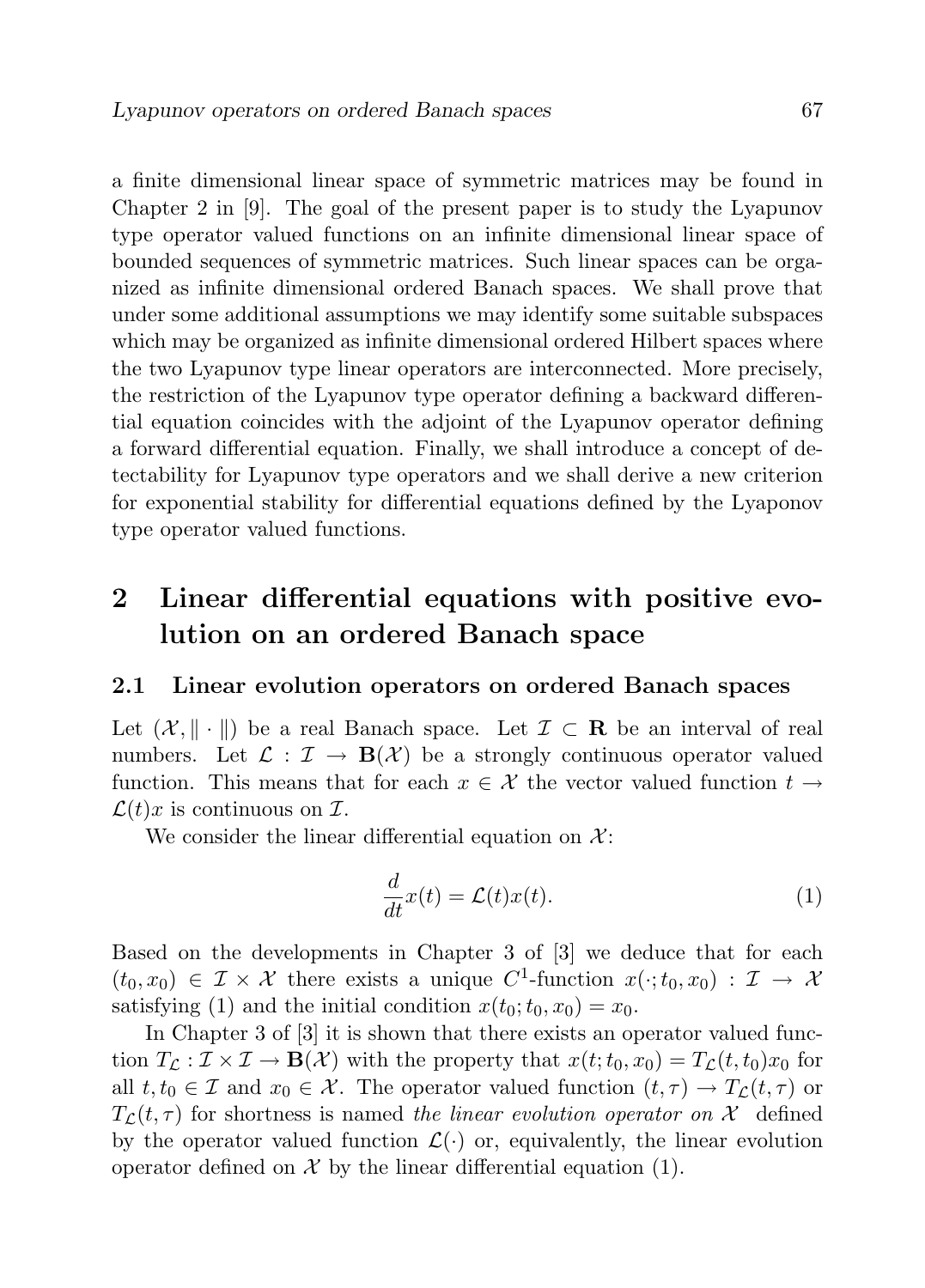Often, we shall write  $T(t, \tau)$  instead of  $T_{\mathcal{L}}(t, \tau)$  if confusions are not possible.

**Remark 1** A linear evolution operator  $T(t, \tau)$  on a Banach space X has the properties (see [3] Chapter 3 for details).

(i)  $t \to T(t, \tau)$  is the unique solution of the problem with given initial value on  $\mathbf{B}(\mathcal{X})$ 

$$
\frac{d}{dt}X(t) = \mathcal{L}(t)X(t), \quad X(\tau) = I_X
$$

where  $I_{\mathcal{X}}$  is the identity operator on  $\mathcal{X}$ . More precisely,

$$
\frac{d}{dt}T(t,\tau) = \mathcal{L}(t)T(t,\tau), t \in \mathcal{I}
$$

$$
T(\tau,\tau) = I_{\mathcal{X}}.
$$

$$
(2)
$$

(ii)  $\tau \to T(t,\tau): \mathcal{I} \to \mathbf{B}(\mathcal{X})$  satisfies

$$
\frac{d}{d\tau}T(t,\tau) = -T(t,\tau)\mathcal{L}(\tau), \ \forall \tau \in \mathcal{I}.\tag{3}
$$

(iii)

$$
T(t,\tau)T(\tau,s) = T(t,s), \quad (\forall) \quad t,\tau,s \in \mathcal{I}.\tag{4}
$$

(iv) For each  $(t, \tau) \in \mathcal{I} \times \mathcal{I}$ , the operator  $T(t, \tau)$  is invertible and  $T^{-1}(t, \tau) \in$  $\mathbf{B}(\mathcal{X})$ . More precisely, we have  $T^{-1}(t,\tau) = T(\tau,t)$ .

(v) 
$$
||T(t,\tau)|| \leq e^{\int_{\tau}^{t} ||\mathcal{L}(s)||ds|}
$$
,  $\forall$   $t, \tau \in \mathcal{I}$ .  
\n(vi) If  $\mathcal{L}(t) = \mathcal{L} \in \mathbf{B}(\mathcal{X})$  then  $T(t,\tau) = e^{\mathcal{L}(t-\tau)}$ , where  $e^{\mathcal{L}t} = \sum_{k=0}^{\infty} \frac{t^k}{k!} \mathcal{L}^k$ .

This series is convergent in the topology induced by the operator norm uniformly on any compact subinterval of  $\bf R$ .

(vii) If  $\mathcal{I} = \mathbf{R}$  and  $\mathcal{L}(t + \theta) = \mathcal{L}(t)$  for all  $t \in \mathbf{R}$  and some  $\theta > 0$  then  $T(t + k\theta, \tau + k\theta) = T(t, \tau)$  for any  $t, \tau \in \mathbf{R}, k \in \mathbf{Z}$ .

The strongly continuous operator valued function  $\mathcal{L}(\cdot)$  defines also the linear differential equation

$$
\frac{d}{dt}y(t) + \mathcal{L}(t)y(t) = 0.
$$
\n(5)

Applying the results from Chapter 3 of [3] to the operator valued function  $t \to -\mathcal{L}(t)$  we deduce that for each  $(t_0, y_0) \in \mathcal{I} \times \mathcal{X}$  the linear differential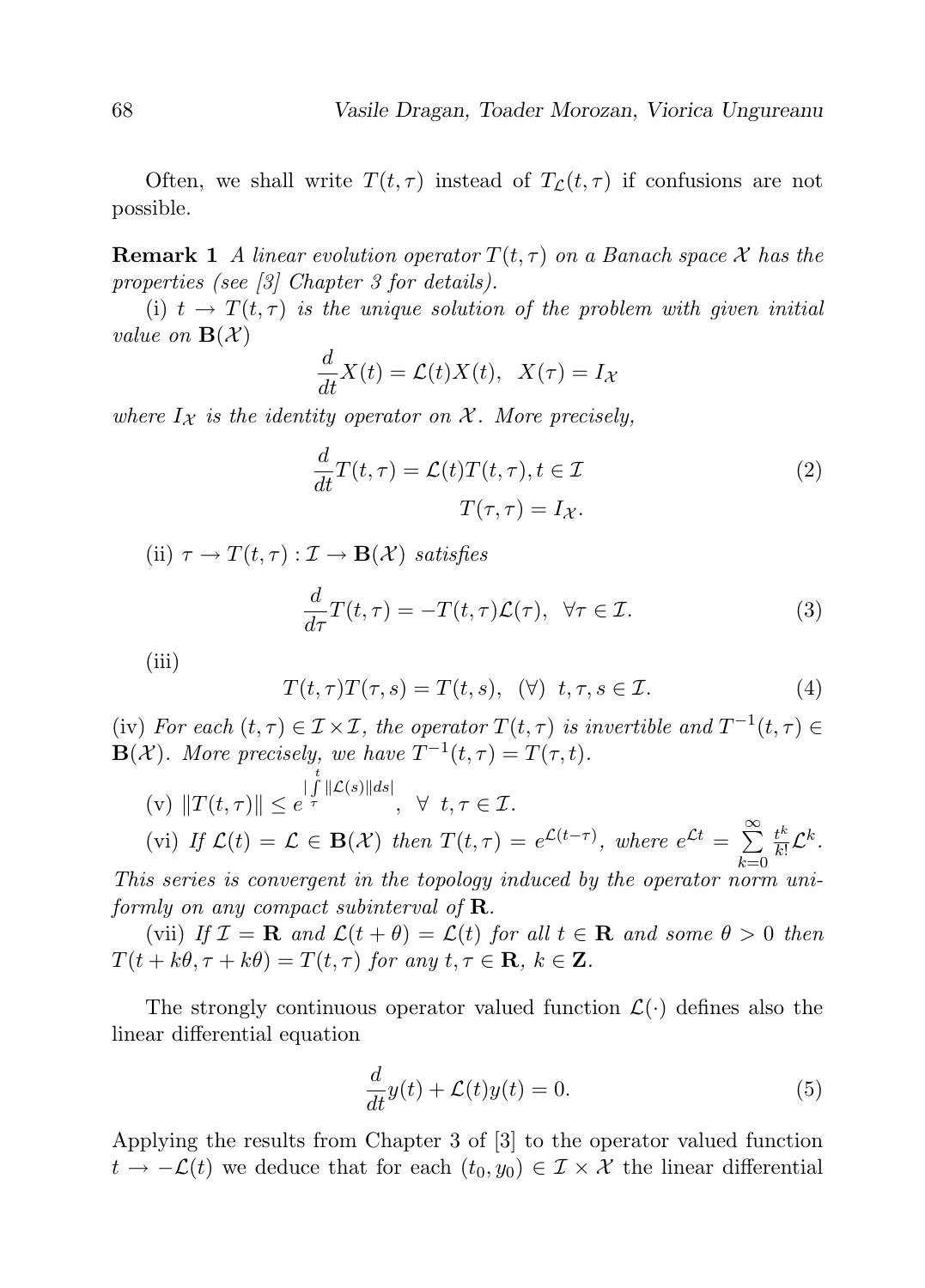equation (5) has a unique solution  $y(\cdot;t_0,y_0): \mathcal{I} \to \mathcal{X}$  which satisfy the initial condition  $y(t_0; t_0, y_0) = y_0$ . In what follows we denote by  $T^a_{\mathcal{L}}(t, t_0)$  the causal evolution operator generated by  $-\mathcal{L}(t)$  and we call it the anticausal linear evolution operator on X generated by the operator valued function  $\mathcal{L}(\cdot)$ . One proves also that  $y(t; t_0, y_0) = T^a_{\mathcal{L}}(t, t_0) y_0$  for all  $(t; t_0, y_0) \in \mathcal{I} \times \mathcal{I} \times \mathcal{X}$ and therefore the evolution operator  $T_{\mathcal{L}}^a(t, t_0) : \mathcal{I} \times \mathcal{I} \to \mathbf{B}(\mathcal{X})$  will be also called the anticausal linear evolution operator on  $\mathcal X$  generated by the linear differential equation (5).

In the sequel, we shall write  $T^a(t, t_0)$  instead of  $T^a_{\mathcal{L}}(t, t_0)$ , if confusions are not possible.

**Remark 2** Many of the assertions of Remark 1 remain valid if the causal linear evolution operator  $T(t, \tau)$  is replaced by the anticausal linear evolution operator  $T^a(t,\tau)$ .

In the case of anticausal linear evolution operator, the statements  $(i)$ , (ii), (vi) from Remark 1 become:

 $(i')$  for each  $\tau \in \mathcal{I}, t \to T^a(t, \tau)$  satisfies the linear differential equation on  $\mathbf{B}(\mathcal{X})$ :

$$
\frac{d}{dt}T^{a}(t,\tau) = -\mathcal{L}(t)T^{a}(t,\tau)
$$
\n(6)

and the initial condition  $T^a(\tau, \tau) = I_{\mathcal{X}}$ .

(ii') for each  $t \in \mathcal{I}, \tau \to T^a(t,\tau)$  satisfies:

$$
\frac{d}{d\tau}T^{a}(t,\tau) = T^{a}(t,\tau)\mathcal{L}(\tau). \tag{7}
$$

 $(vi')$  If  $\mathcal{L}(t) = \mathcal{L} \in \mathbf{B}(\mathcal{X}), t \in \mathbf{R}$ , then,  $T_{\mathcal{L}}^a(t, \tau) = e^{\mathcal{L}(\tau - t)}, \forall t, \tau \in \mathbf{R}$ .

Beside the linear differential equations (1) and (5) respectively, we associate the following affine differential equations:

$$
\frac{d}{dt}x(t) = \mathcal{L}(t)x(t) + f(t)
$$
\n(8)

and

$$
\frac{d}{dt}y(t) + \mathcal{L}(t)y(t) + g(t) = 0
$$
\n(9)

where  $\mathcal{L}(\cdot)$  is an operator valued function as before, and  $f: \mathcal{I} \to \mathcal{X}, g: \mathcal{I} \to$  $\mathcal X$  are continuous vector valued functions.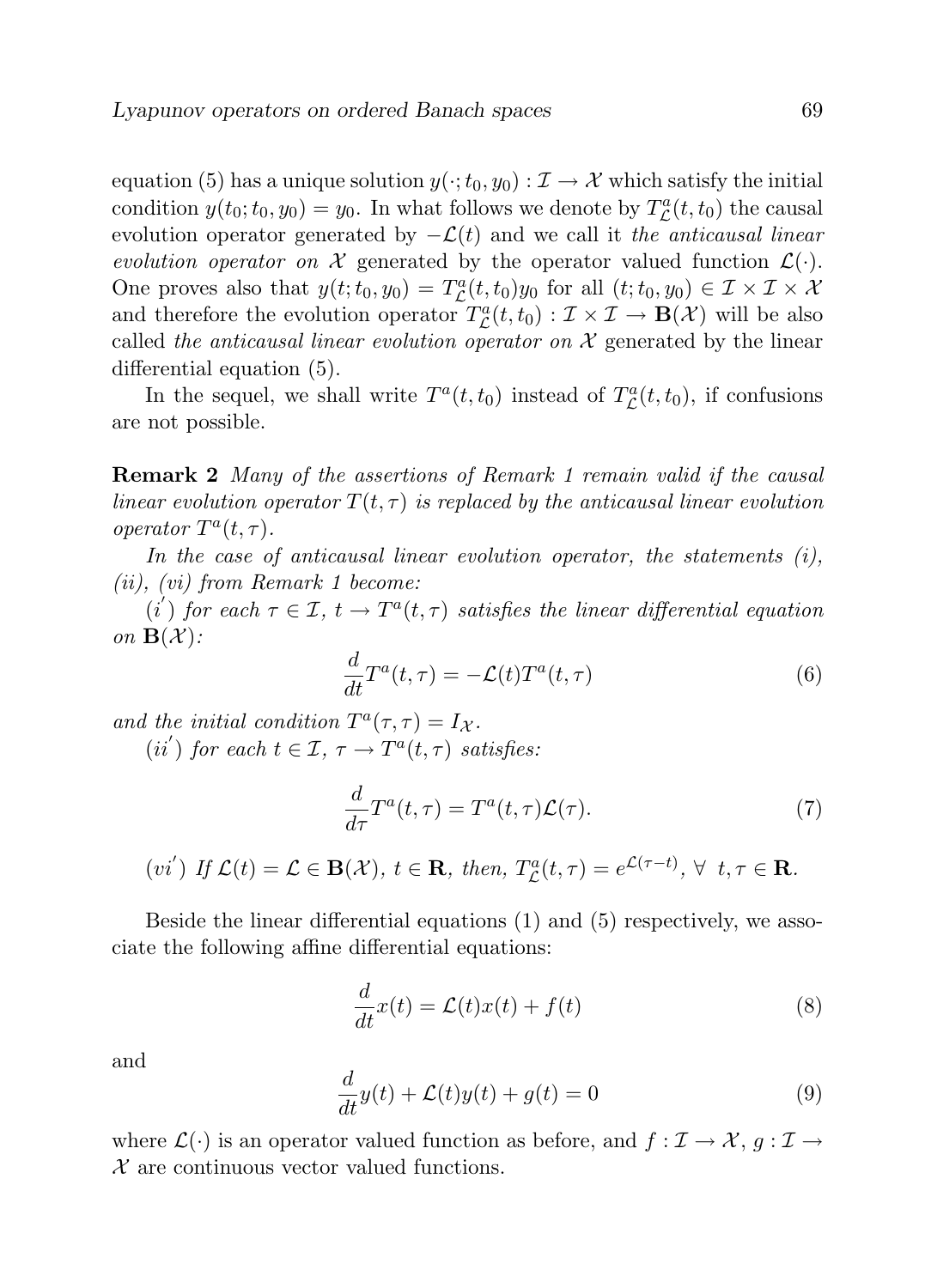The solutions of (8) and (9) have the following representation formulae:

$$
x(t; t_0, x_0) = T(t, t_0)x_0 + \int_{t_0}^t T(t, s)f(s)ds
$$
 (10)

for all  $t \in [t_0, \infty) \cap \mathcal{I}, x_0 \in \mathcal{X}$  and

$$
y(t; t_0, y_0) = T^a(t, t_0)y_0 + \int\limits_t^{t_0} T^a(t, s)g(s)ds
$$
 (11)

for all  $t \in (-\infty; t_0] \cap \mathcal{I}, y_0 \in \mathcal{X}$ .

In the development from this paper, the affine differential equation of type (8) will be called forward affine differential equation while the affine differential equations of type (9) will be named backward affine differential equations.

**Remark 3** If  $y(t)$  is a solution of the backward affine differential equation

$$
\frac{d}{dt}y(t) + \mathcal{L}(t)y(t) + g(t) = 0
$$

then  $\hat{x}(t)$  defined by  $\hat{x}(t) = y(-t)$  is a solution of the forward affine equation  $\frac{d}{dt}x(t) = \hat{\mathcal{L}}(t)x(t) + \hat{f}(t)$  where  $\hat{\mathcal{L}}(t) = \mathcal{L}(-t)$  and  $\hat{f}(t) = g(-t)$ .

Moreover if  $T^a(t,t_0)$  is the anticausal evolution operator defined by the operator valued function  $\mathcal{L}(\cdot)$  then  $\hat{T}(t,t_0)$  defined by

$$
\hat{T}(t, t_0) = T^a(-t, -t_0), \ \forall t, t_0 \in \hat{\mathcal{I}} = \{t \in \mathbf{R}; -t \in \mathcal{I}\}
$$
 (12)

is the causal evolution operator defined by the operator valued function  $\hat{\mathcal{L}}$ :  $\hat{\mathcal{I}} \to \mathbf{B}(\mathcal{X}), \ \hat{\mathcal{L}}(t) = \mathcal{L}(-t).$ 

### 2.2 Linear differential equations with positive evolutions on ordered Banach spaces

Let  $(\mathcal{X}, \|\cdot\|)$  be a real Banach space ordered by a solid, closed, normal, convex cone  $\mathcal{X}_{+}$ .

Let  $\mathcal{L} : \mathcal{I} \to \mathbf{B}(\mathcal{X})$  be a strongly continuous operator valued function.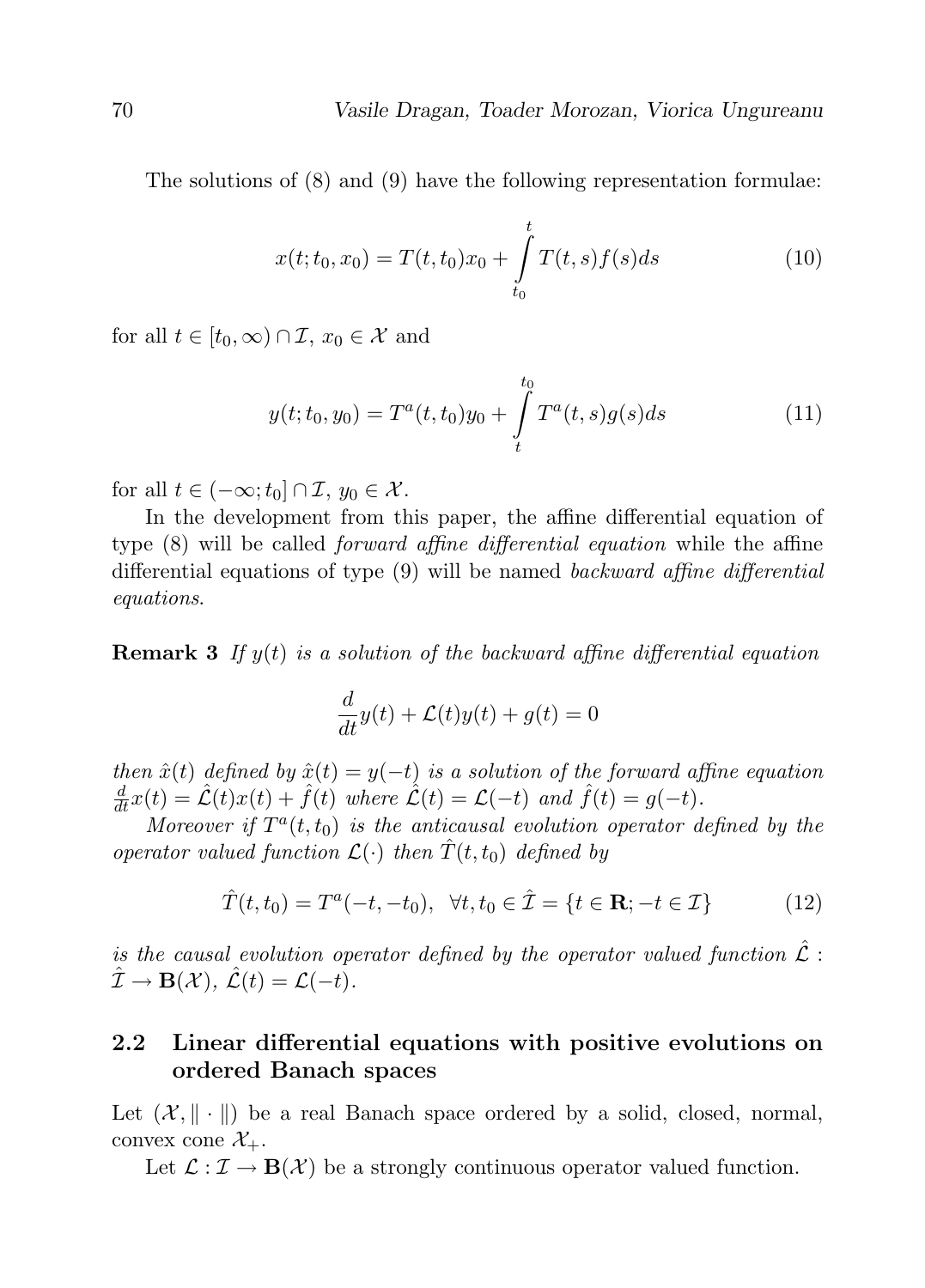**Definition 1** We say that the operator valued function  $\mathcal{L}(\cdot)$  generates:

(i) a causal positive evolution on  $\mathcal{X}$ , or a positive evolution (for shortness) if  $T_{\mathcal{L}}(t, t_0)\mathcal{X}_+ \subset \mathcal{X}_+$ , for all  $t \geq t_0, t, t_0 \in \mathcal{I}$ .

(ii) an anticausal positive evolution on  $\mathcal{X}$ , if  $T_{\mathcal{L}}^a(t,t_0)\mathcal{X}_+ \subset \mathcal{X}_+$ , for all  $t \leq t_0, t, t_0 \in \mathcal{I}.$ 

In other words, the operator valued function  $\mathcal{L}(\cdot)$  generates a positive evolution on  $\mathcal X$  if the solutions of the linear differential equation (1) have the property that  $x(t; t_0, x_0) \in \mathcal{X}_+$  for all  $t \geq t_0, t, t_0 \in \mathcal{I}$  if  $x_0 \in \mathcal{X}_+$ . In this case we shall say that the linear differential equation (1) defines a positive evolution on  $\mathcal{X}$ .

Similarly the operator valued function  $\mathcal{L}(\cdot)$  generates an anticausal positive evolution on  $\mathcal X$  if and only if the solutions of linear differential equation (5) have the property that  $y(t; t_0, y_0) \in \mathcal{X}_+$ , for all  $t \leq t_0, t, t_0 \in \mathcal{I}$ , if  $y_0 \in \mathcal{X}_+$ . In this case, we shall say that the linear differential equation (5) defines an anticausal positive evolution on  $\mathcal{X}$ .

Based on (12) we obtain:

**Corollary 1** Let  $\mathcal{L} : \mathcal{I} \to \mathbf{B}(\mathcal{X})$  be a strongly continuous operator valued function and  $\mathcal{L}(t) = \mathcal{L}(-t)$ ,  $t \in \mathcal{I}$ . Then the operator valued function  $\mathcal{L}(\cdot)$ defines an anticausal positive evolution if and only if the operator valued function  $\hat{\mathcal{L}}(\cdot)$  generates a causal positive evolution on X.

The next result was proved in [8] for the finite dimensional case. In infinite dimensions, the proof can be found in [11].

**Corollary 2** Let  $\mathcal{L}(\cdot), \Pi(\cdot)$  be two strongly continuous operator valued functions defined on I, taking values in  $\mathbf{B}(\mathcal{X})$ . Assume that  $\Pi(t) > 0$  for all  $t \in \mathcal{I}$ . Then the following are true:

(i) If  $\mathcal{L}(\cdot)$  generates a positive evolution on X then  $\mathcal{L}(\cdot) + \Pi(\cdot)$  generates a positive evolution on  $\mathcal{X}$ .

(ii) If  $\mathcal{L}(\cdot)$  generates an anticausal positive evolution on X, then  $\mathcal{L}(\cdot)$  +  $\Pi(\cdot)$  generates an anticausal positive evolution on X.

(iii)  $\Pi(\cdot)$  generates both a causal positive evolution and anticausal positive evolution on  $\mathcal{X}$ .

**Definition 2** (i) We say that the zero state equilibrium of the linear differential equation (1) is exponentially stable, or equivalently, the operator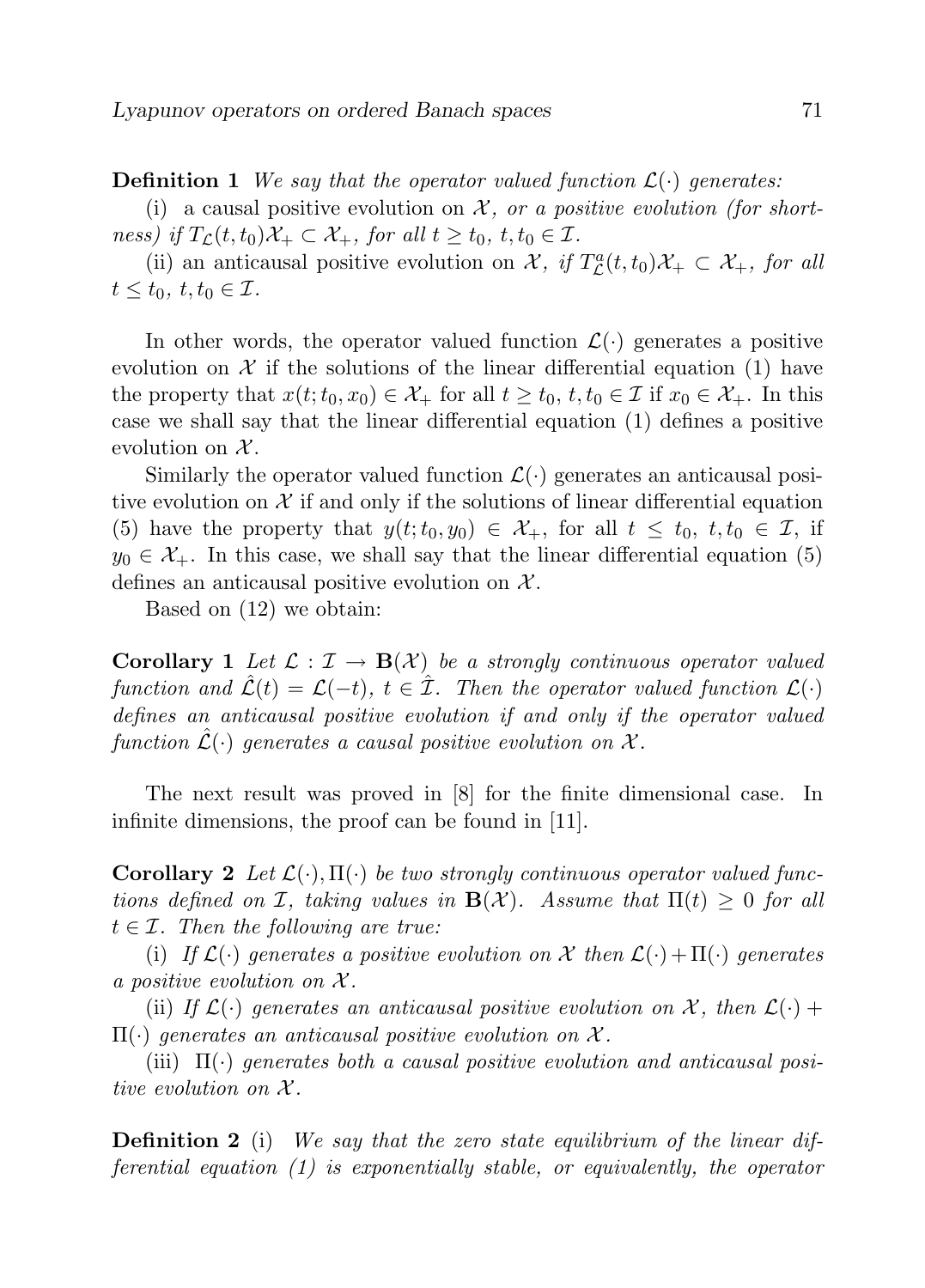valued function  $\mathcal{L}(\cdot)$  generates an exponentially stable evolution if there exist the constants  $\beta \geq 1$ ,  $\alpha > 0$  such that

$$
||T(t, t_0)|| \le \beta e^{-\alpha(t - t_0)}\tag{13}
$$

for all  $t \geq t_0, t, t_0 \in \mathcal{I}$ .

(ii) We say that the zero state equilibrium of the linear differential equation (5) is anticausal exponentially stable, or equivalently, the operator valued function  $\mathcal{L}(\cdot)$  generates an anticausal exponentially stable evolution on X if there exist the constants  $\beta \geq 1$ ,  $\alpha > 0$  such that

$$
||T^{a}(t,t_{0})|| \leq \beta e^{\alpha(t-t_{0})}
$$
\n(14)

for all  $t \leq t_0, t, t_0 \in \mathcal{I}$ .

Since both (1) and (5) are linear differential equations we will often say that the linear differential equation (1) is exponentially stable and the linear differential equation (5) is anticausal exponentially stable, respectively if (13) and (14), respectively, are fulfilled.

It is worth mentioning that under the considered assumptions for any  $\xi \in Int\mathcal{X}_+$  the corresponding Minkovski operator norm  $\|\cdot\|_F$  is equivalent with the norm  $\|\cdot\|$  (see the Appendix for the definition of  $\|\cdot\|_{\xi}$ ). Therefore, the above definition may be stated in terms of the operator norm  $\|\cdot\|_{\xi}$  for some  $\xi \in Int\mathcal{X}_{+}$ .

Based on the identity (12) together with the Definition 2 we obtain:

**Corollary 3** Let  $\mathcal{L} : \mathcal{I} \to \mathbf{B}(\mathcal{X})$  be a strongly continuous operator valued function and  $\mathcal{L}(t) = \mathcal{L}(-t)$ ,  $t \in \mathcal{I} = \{t \in \mathbb{R}; -t \in \mathcal{I}\}\$ . Then the operator valued function  $\mathcal{L}(\cdot)$  defines an anticausal exponentially stable evolution if and only if the operator valued function  $\hat{\mathcal{L}}(\cdot)$  generates a causal exponentially stable evolution.

The above corollary allows us to derive criteria for anticausal exponential stability of a linear differential equation defined by an operator valued function  $\mathcal{L}(\cdot)$  directly from the criteria for causal exponential stability for the linear differential equation defined by the operator valued function  $\mathcal{L}(\cdot)$ .

Criteria for exponential stability of differential equations with positive evolution on an ordered Banach space are derived in [11].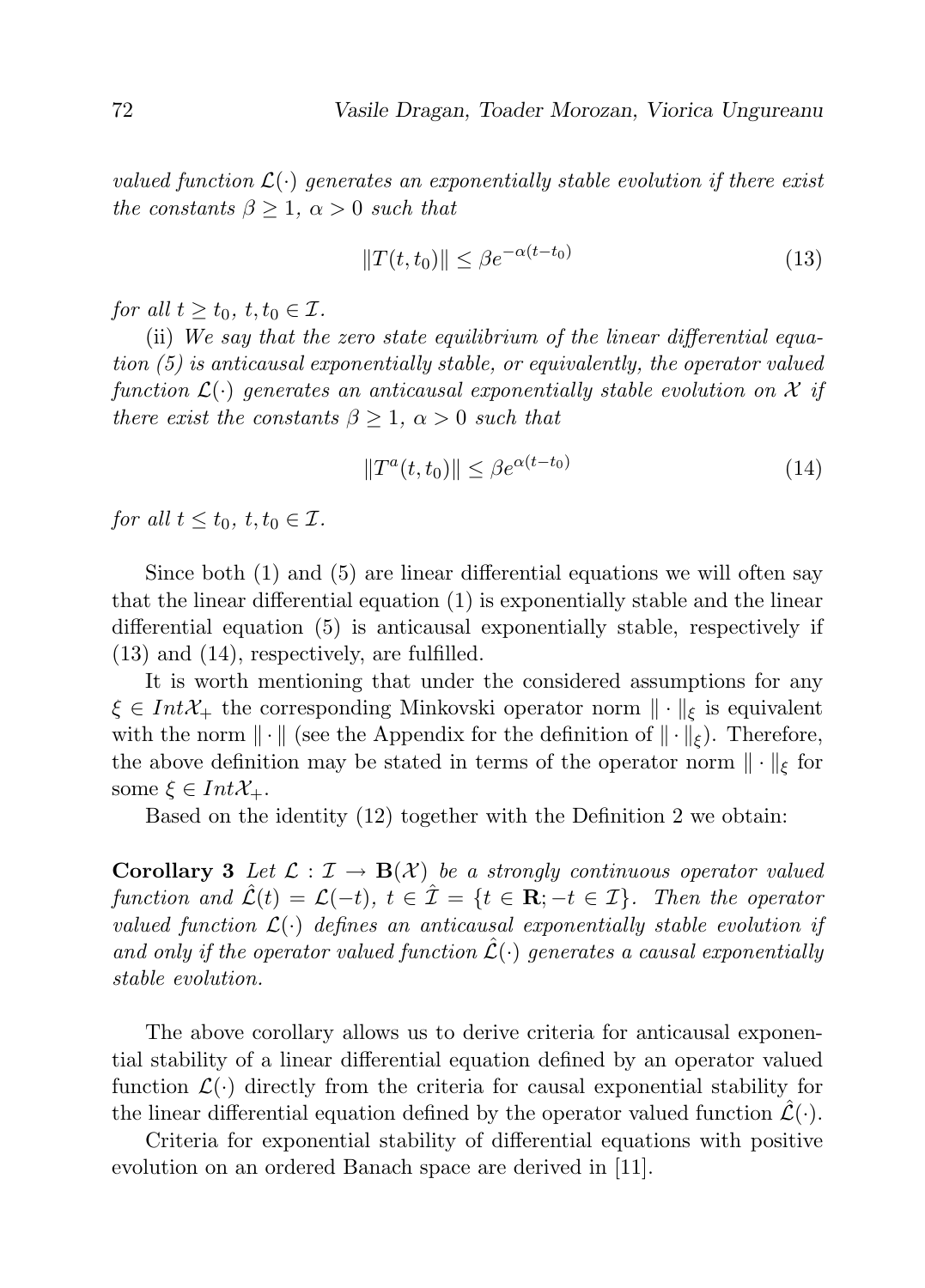### 2.3 The case of differential equations with positive evolution on ordered Hilbert spaces

Throughout this subsection  $(\mathcal{X}; \langle \cdot, \cdot \rangle)$  is a real Hilbert space, ordered by the ordering "≤" induced by the closed, solid, selfdual, convex cone. Based on Proposition 2.4 in [10] we deduce that the norm  $\|\cdot\|$ , induced by the inner product is monotone with respect to the cone  $\mathcal{X}_+$ . So,  $\mathcal{X}_+$  is a normal cone with a constant  $\tilde{b} = 1$  (see Definition 5 from the Appendix).

Let  $\xi \in Int\mathcal{X}_+$  be fixed and  $|\cdot|_{\xi}$  be the corresponding Minkovski norm. As we can see, applying Proposition 4 and Proposition 5 one deduces that  $|\cdot|_{\xi}$  is equivalent with the norm  $\|\cdot\|$  of the Hilbert space X. It is known that, if  $T \in \mathbf{B}(\mathcal{X})$  and  $T^*$  is its adjoint operator, then,  $||T^*|| = ||T||$ . The equality  $||T^*||_{\xi} = ||T||_{\xi}$  is not, in general, true. However, one can prove, via the equivalence of the operator norms  $\|\cdot\|$  and  $\|\cdot\|_{\xi}$ , that there exist positive constants,  $\tilde{c}_1, \tilde{c}_2$  such that

$$
\tilde{c}_1 \|T\|_{\xi} \le \|T^*\|_{\xi} \le \tilde{c}_2 \|T\|_{\xi}, \ \ \forall \ T \in \mathbf{B}(\mathcal{X}). \tag{15}
$$

Let  $\mathcal{L} : \mathcal{I} \to \mathbf{B}(\mathcal{X})$  be a continuous operator valued function,  $\mathcal{I} \subset \mathbf{R}$ being a right unbounded interval. In this case  $t \to \mathcal{L}^*(t) : \mathcal{I} \to \mathbf{B}(\mathcal{X})$  is also a continuous operator valued function. It is known that if  $T(t, \tau)$ ,  $t, \tau \in \mathcal{I}$ , is the linear evolution operator defined by the linear differential equation

$$
\frac{d}{dt}x(t) = \mathcal{L}(t)x(t), \ \ t \in \mathcal{I}
$$
\n(16)

then,  $\tau \to T^*(t, \tau)$  verifies

$$
\frac{\partial}{\partial \tau} T^*(t, \tau) = -\mathcal{L}^*(\tau) T^*(t, \tau) \tag{17}
$$
\n
$$
T^*(t, t) = I_{\mathcal{X}}.
$$

So we have:

$$
T^*(t,\tau) = T^a_{\mathcal{L}^*}(\tau,t)
$$
\n(18)

 $\forall t, \tau \in \mathcal{I}$ , where  $T_{\mathcal{L}^*}^a(\tau, t)$  is the anticausal linear evolution operator defined by the operator valued function  $\mathcal{L}^*(\cdot)$ . This means that,  $T^a_{\mathcal{L}^*}(\tau, t)$  is a linear evolution operator associated to the linear differential equation

$$
\frac{d}{d\tau}y(\tau) = -\mathcal{L}^*(\tau)y(\tau). \tag{19}
$$

Combining (15), (18) one obtains the following result: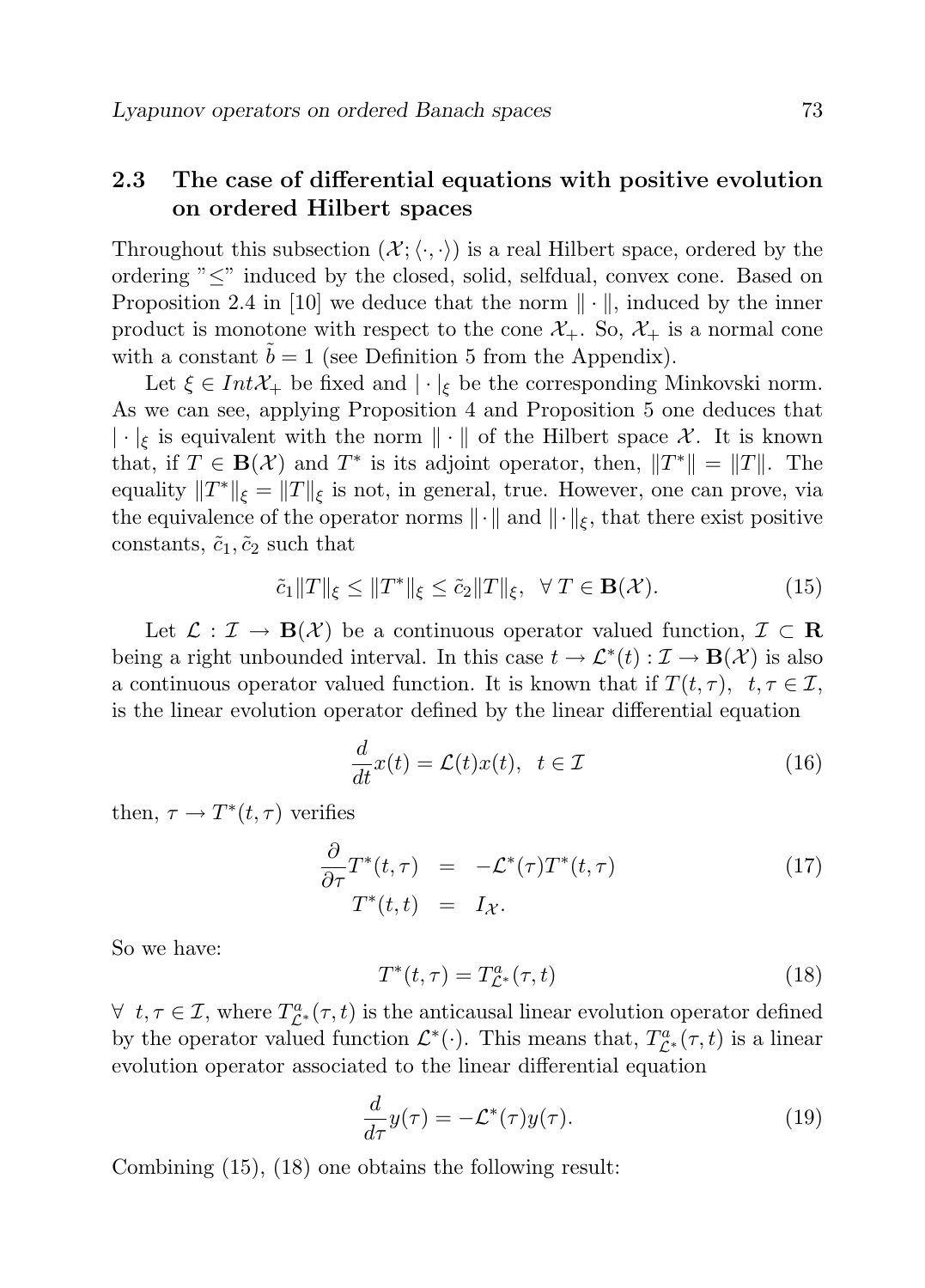**Proposition 1** If  $\mathcal{L} : \mathcal{I} \to \mathbf{B}(\mathcal{X})$  is a continuous operator valued function, then the following statements are true:

(i) The operator valued function  $\mathcal{L}(\cdot)$  defines a causal positive evolution on  $\mathcal{X}$ , iff the operator valued function  $\mathcal{L}^*(\cdot)$  defines an anticausal positive evolution on  $\mathcal{X}$ .

(ii) The operator valued function  $\mathcal{L}(\cdot)$  defines an exponentially stable evolution on X iff the operator valued function  $\mathcal{L}^*(\cdot)$  defines an anticausal exponentially stable evolution on  $\mathcal{X}$ .

Using criteria for the anticausal exponential stability of the linear differential equation defined by the operator valued function  $\mathcal{L}^*(\cdot)$  and taking into account the equality (18) and Proposition 1 one obtains a set of criteria for the causal exponential stability of the linear differential equation (16). For details see [11]. Such criteria are specific to the linear differential equations with positive evolution on ordered Hilbert spaces.

# 3 Ordered vector spaces of sequences of symmetric matrices

This section collects several examples of real ordered Banach spaces. As usual |x| stands for the euclidian norm of a vector  $x \in \mathbb{R}^n$ , that is,  $|x| =$  $(x^T x)^{1/2}$ . For a matrix  $A \in \mathbb{R}^{m \times n}$ , |A| stands for the matrix norm induced by the euclidian norm  $|\cdot|$ , that is

$$
|A| = \sup_{|x| \le 1} |Ax| \tag{20}
$$

Also, we shall use the notation  $|A|_2$  for the Frobenius norm of the matrix A, i.e.

$$
|A|_2 = (Tr[A^T A])^{1/2}
$$
 (21)

where  $Tr[\cdot]$  stands for the trace operator. Beside the two norms introduced before, we shall use also the norm

$$
|A|_1 = Tr\left[ (A^T A)^{1/2} \right] \tag{22}
$$

where  $(A^T A)^{1/2}$  is the unique positive semidefinite matrix X such that  $X^2 =$  $A^T A$ .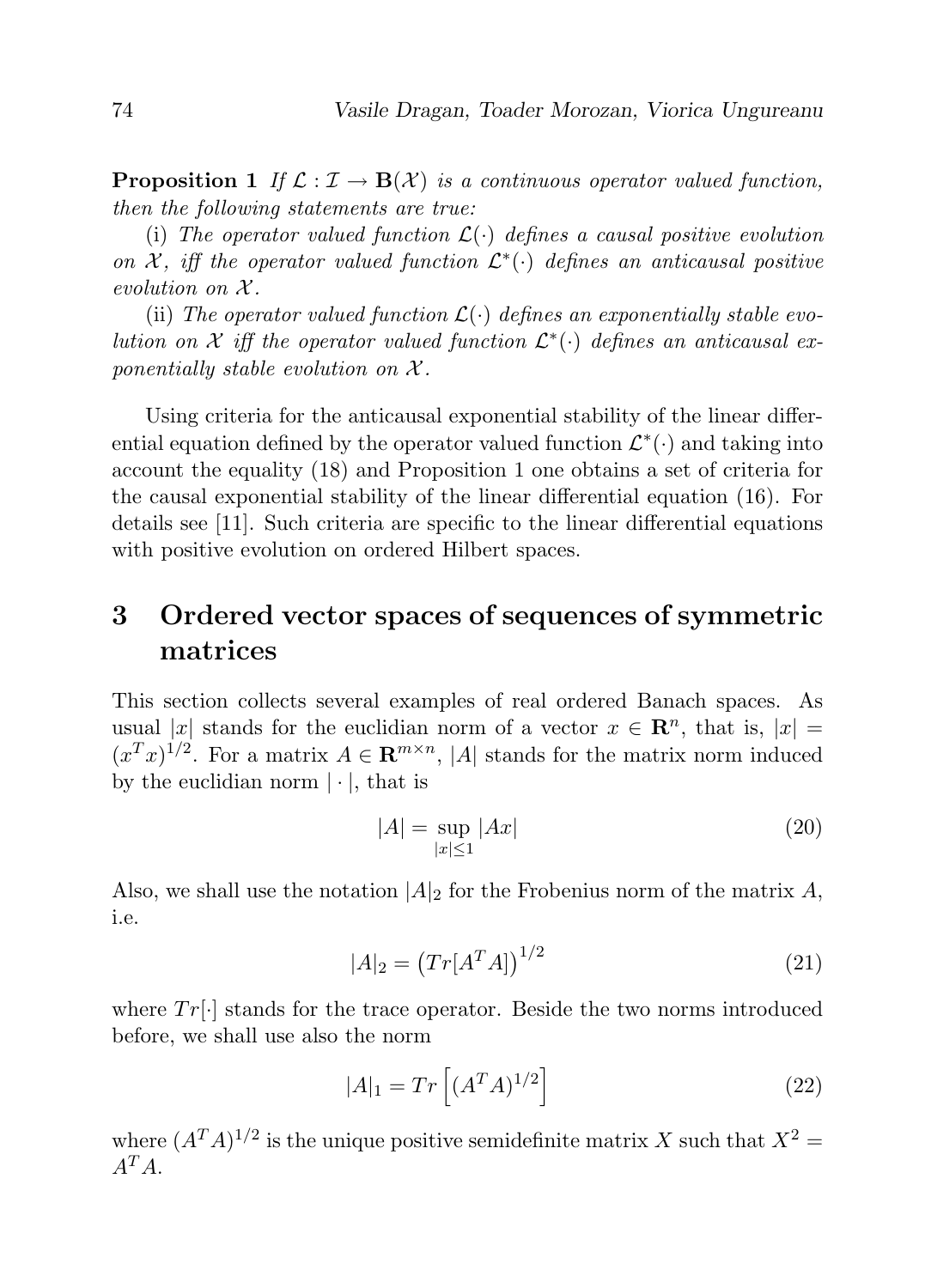Let  $\mathcal{S}_n \subset \mathbb{R}^{n \times n}$  be the linear subspace of symmetric matrices of size  $n \times n$ , that is  $S \in \mathcal{S}_n$  iff  $S = S^T$ .

The restrictions of the norm (20)-(22) to the subspace  $S_n$  take the equivalent form:

$$
|S| = \max\{|\lambda|; \lambda \in \Lambda(S)\} = \sup_{|x| \le 1} \{|x^T S x|\}
$$
\n(23)

$$
|S|_2 = \left(\sum_{i=1}^n \lambda_i^2\right)^{1/2} \tag{24}
$$

$$
|S|_1 = \sum_{i=1}^n |\lambda_i| \tag{25}
$$

where  $\lambda_1, ..., \lambda_n \in \Lambda(S)$  with  $\Lambda(S)$  is the spectrum of the matrix S.

For a matrix  $S \in \mathcal{S}_n$  the following hold:

$$
|S| \le |S|_2 \le |S|_1 \le n|S|.\tag{26}
$$

Throughout this paper  $D$  denotes either the set  $\{1, 2, ..., d\}$  or the set  $\mathbb{Z}_{+}$ .

# 3.1 The space  $\mathcal{S}_n^{\mathcal{D}}$

Let  $\mathcal{X} = \mathcal{S}_n^{\mathcal{D}} = \ell^{\infty} \{ \mathcal{D}, \mathcal{S}_n \}$  be the linear space of the bounded sequences of symmetric matrices, that is

$$
\ell^{\infty}\{\mathcal{D},\mathcal{S}_n\}=\left\{\mathbf{X}=\{X(i)\}_{i\in\mathcal{D}}|X(i)\in\mathcal{S}_n,i\in\mathcal{D},\ \sup_{i\in\mathcal{D}}|X(i)|<+\infty\right\}.
$$

The space  $S_n^{\mathcal{D}}$  equipped with the norm

$$
\|\mathbf{X}\|_{\infty} = \sup_{i \in \mathcal{D}} |X(i)| \tag{27}
$$

is a real Banach space. On  $\mathcal{S}_n^{\mathcal{D}}$  we consider the ordering induced by the cone  $\mathcal{X}_{+} = \mathcal{S}_{n+}^{\mathcal{D}} = \ell^{\infty} \{\mathcal{D}, \mathcal{S}_{n+}\}\$  where

$$
\ell^{\infty}\{\mathcal{D},\mathcal{S}_{n+}\} = \{\mathbf{X} = \{X(i)\}_{i \in \mathcal{D}}; X(i) \geq 0, i \in \mathcal{D}\}.
$$
 (28)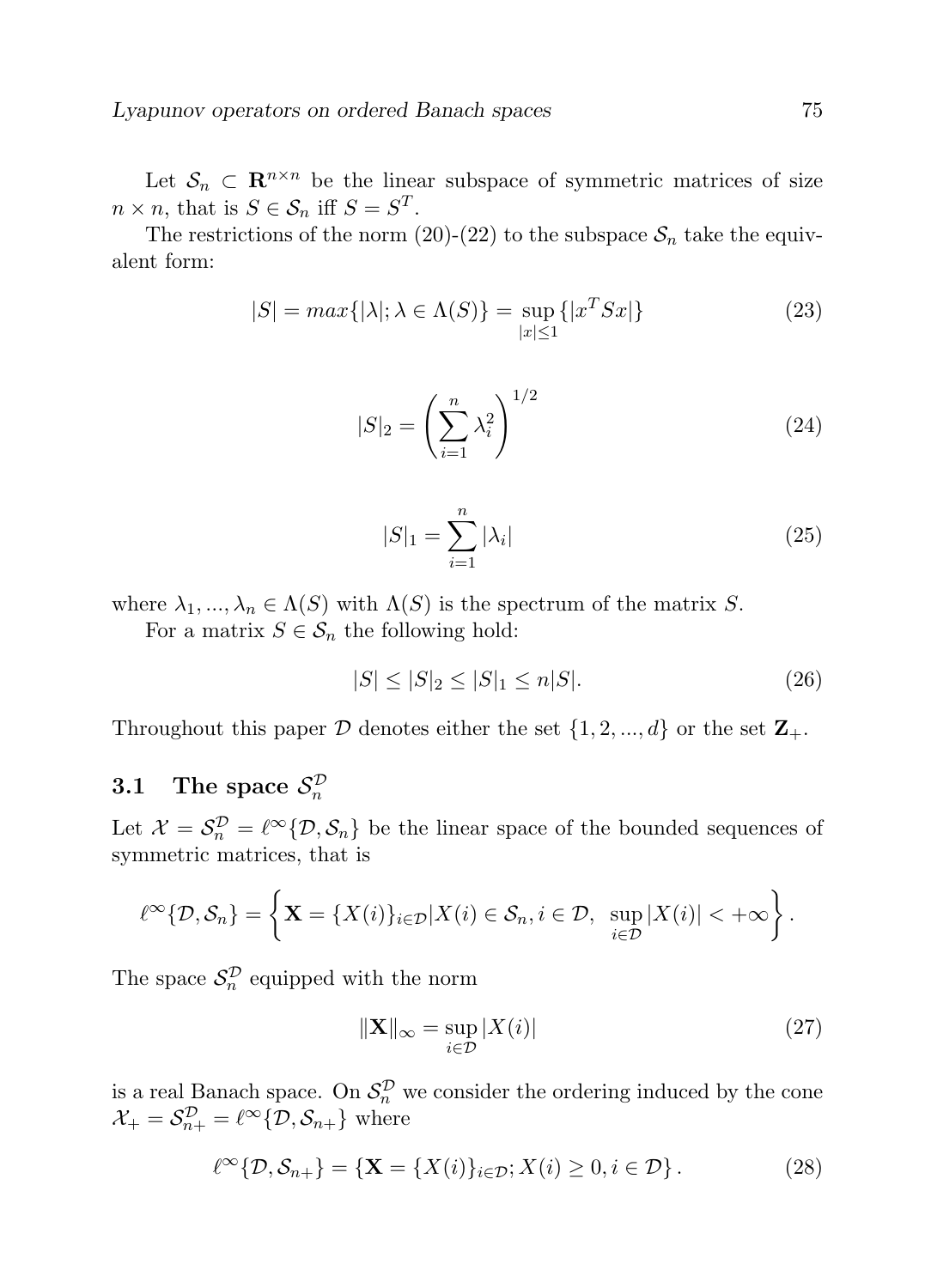Here  $X(i) \geq 0$  means that  $X(i)$  is positive semidefinite. One verifies that  $\mathcal{X}_+$  is a closed, solid, convex cone. Its interior  $Int\mathcal{X}_+$  consists of the subset of the sequences  $\mathbf{X} = \{X(i), i \in \mathcal{D}; X(i) \geq \delta I_n, \forall i \in \mathcal{D} \text{ for some } \delta > 0\}$ independent of i}.

Based on the monotonicity of the norm  $\|\cdot\|$  on  $\mathcal{S}_n$  one obtains that  $\|\cdot\|_{\infty}$ introduced by (27) is monotone with respect to the cone  $\mathcal{X}_+$ . Hence  $\mathcal{X}_+$  is a normal cone.

Further we shall use  $\mathcal{S}_n^d$  instead of  $\mathcal{S}_n^{\mathcal{D}}$  and  $\mathcal{S}_{n+}^d$  for  $\mathcal{S}_{n+}^{\mathcal{D}}$  when  $\mathcal{D}$  =  $\{1,2,..,d\}$ , while  $\mathcal{S}_n^{\infty}$  is used for  $\mathcal{S}_n^{\mathcal{D}}$  when  $\mathcal{D} = \mathbf{Z}_+$ . In the last case,  $\mathcal{S}_{n+1}^{\infty}$ stands for the convex cone  $\ell^{\infty}(\mathbf{Z}_{+}, \mathcal{S}_{n+})$ . It is obvious that  $(\mathcal{S}_n^d, \|\cdot\|_{\infty})$  is a finite dimensional real ordered Banach space, while  $(\mathcal{S}_n^{\infty}, \|\cdot\|_{\infty})$  is an infinite dimensional real ordered Banach space.

Specializing the results from Theorem 4, Proposition 4, Proposition 5, to the ordered Banach space  $\mathcal{S}_n^{\mathcal{D}}$  we obtain:

**Corollary** 4 In the case of the Banach space  $(S_n^{\mathcal{D}}, \|\cdot\|_{\infty})$ , the following hold: (i) If  $\mathcal{D} = \{1, 2, ..., d\}$  and  $J^d = (I_n, I_n, ..., I_n)$  $\overrightarrow{d}$  $\in Int S_{n+}^d$  then the Minkovski norm defined by (112) for  $\xi = J^d$  is:

$$
|X|_{J^d} = \|X\|_{\infty} \tag{29}
$$

for all  $X = (X(1), X(2), ..., X(d)) \in S_n^d$ .

(ii) If  $\mathcal{D} = \mathbf{Z}_+$  and  $J^{\infty} = (I_n, I_n, ..., I_n, ...) \in IntS^{\infty}_{n+1}$  then the Minkovski norm introduced by (112) for  $\xi = J^{\infty}$  is given by

$$
|\mathbf{X}|_{J^{\infty}} = \|\mathbf{X}\|_{\infty} \tag{30}
$$

for all  $\mathbf{X} = \{X(i)\}_{i \in \mathbf{Z}_+}$ .

**Remark 4** For the sake of brevity we shall use  $|X|$  and  $|X|$ , respectively, instead of  $|X|_{J^d}$  and  $|X|_{J^\infty}$ , respectively, for the Minkovski norms defined by (29) and (30), respectively, if no confusions are possible.

### **3.2** The space  $\ell^1(\mathcal{D}, \mathcal{S}_n)$

Let  $\mathcal{X} = \ell^1(\mathcal{D}, \mathcal{S}_n)$ , where

$$
\ell^1(\mathcal{D}, \mathcal{S}_n) = \{ \mathbf{X} = \{ X(i) \}_{i \in \mathcal{D}} \subset \mathcal{S}_n; \sum_{i \in \mathcal{D}} |X(i)|_1 < \infty \}.
$$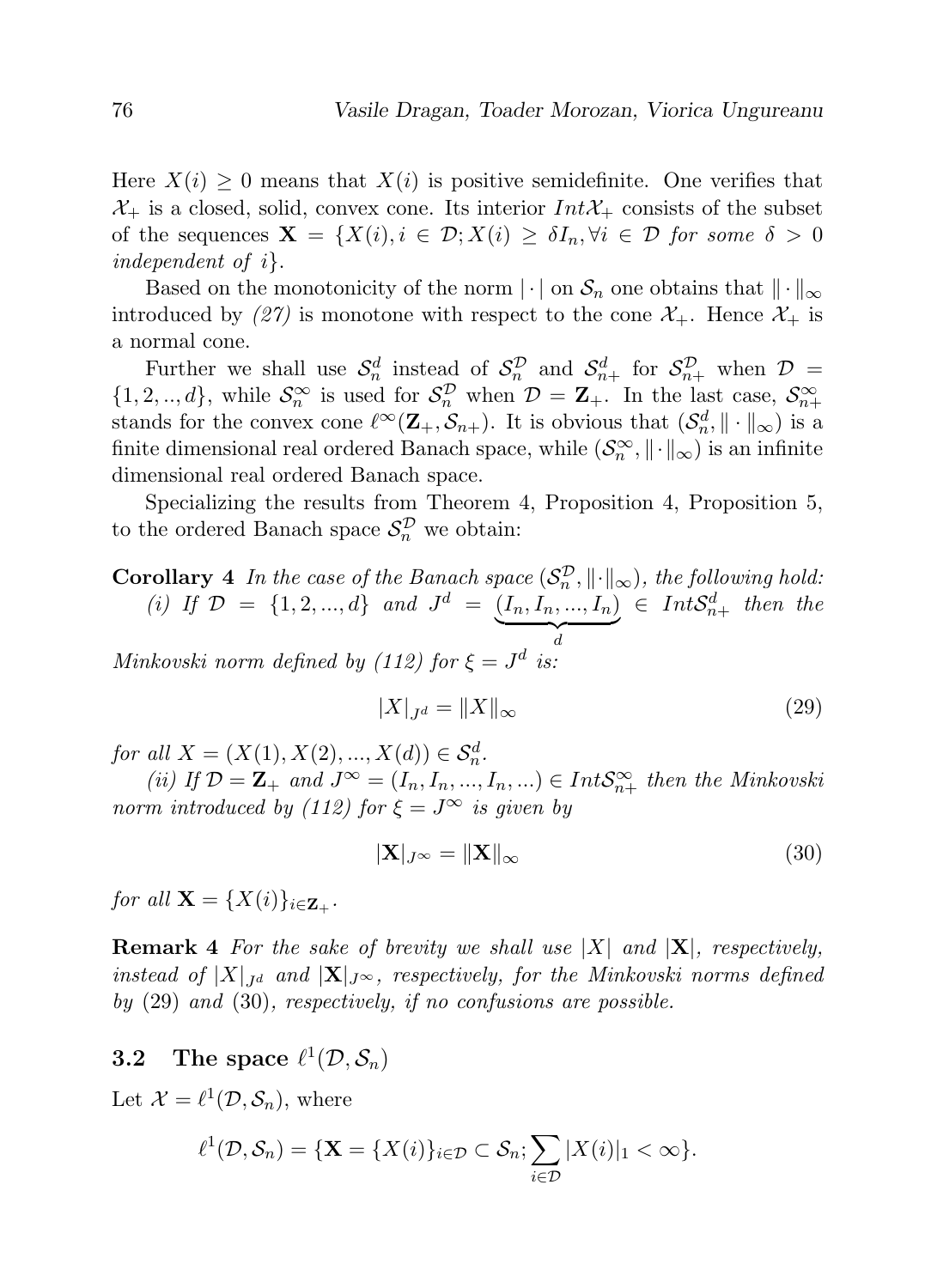Taking

$$
\|\mathbf{X}\|_{1} = \sum_{i \in \mathcal{D}} |X(i)|_{1}
$$
 (31)

one obtains that  $(\mathcal{X}, \|\cdot\|_1)$  is a real Banach space.

On the Banach space  $(\mathcal{X}, \|\cdot\|_1)$  we consider the order relation induced by the convex cone  $\mathcal{X}_+ = \ell^1(\mathcal{D}, \mathcal{S}_{n+}) = {\mathbf{X} \in \ell^1(\mathcal{D}, \mathcal{S}_n); \mathbf{X} = {X(i)}_{i \in \mathcal{D}, X(i) \geq \mathbf{X}}$ 0}. It is a closed convex cone. In the case  $\mathcal{D} = \{1, 2, ..., d\}, \ell^1(\mathcal{D}, \mathcal{S}_n)$ coincides with  $S_n^d$  and  $\ell^1(\mathcal{D}, \mathcal{S}_{n+})$  coincides with  $\mathcal{S}_{n+}^d$ . In the case  $\mathcal{D} = \mathbf{Z}_+,$  $\mathcal{X} = \ell^1(\mathbf{Z}_+, \mathcal{S}_n) \subset \mathcal{S}_n^{\infty}$ . The convex cone  $\ell^1(\mathbf{Z}_+, \mathcal{S}_{n+})$  has an empty interior. Finally, let us remark that based on (26) we may introduce a new norm on  $\mathcal{X}, \text{ by}$ 

$$
\tilde{\|\mathbf{X}\|}_{1} = \sum_{i \in \mathcal{D}} |X(i)|. \tag{32}
$$

Based on (26), (32) we deduce that the norms  $\|\cdot\|_1$  and  $\tilde{\|\cdot\|}_1$  are equivalent, more precisely we have:

$$
\tilde{\|\mathbf{X}\|}_1 \le \|\mathbf{X}\|_1 \le n\tilde{\|\mathbf{X}\|}_1 \tag{33}
$$

for all  $\mathbf{X} = \{X(i)\}_{i \in \mathcal{D}} \in \ell^1(\mathcal{D}, \mathcal{S}_n).$ 

### **3.3** The space  $\ell^2(\mathcal{D}, \mathcal{S}_n)$

Let  $\mathcal{X} = \ell^2(\mathcal{D}, \mathcal{S}_n) = {\mathbf{X} = {X(i)}_{i \in \mathcal{D}} \subset \mathcal{S}_n; \sum$ i∈D  $(|X(i)|_2)^2 < \infty$ . On  $\ell^2(\mathcal{D}, \mathcal{S}_n)$  we introduce the inner product:

$$
\langle \mathbf{X}, \mathbf{Y} \rangle_2 = \sum_{i \in \mathcal{D}} Tr[X(i)Y(i)] \tag{34}
$$

for all  $\mathbf{X} = \{X(i)\}_{i \in \mathcal{D}}, \ \mathbf{Y} = \{Y(i)\}_{i \in \mathcal{D}} \text{ from } \ell^2(\mathcal{D}, \mathcal{S}_n).$ 

To show that the sum from the right hand side of  $(34)$  is convergent, let us remark that

$$
\sum_{i \in \mathcal{D}} Tr[X(i)Y(i)] = \frac{1}{4} \sum_{i \in \mathcal{D}} \left\{ |X(i) + Y(i)|_2^2 - |X(i) - Y(i)|_2^2 \right\} =
$$

$$
\frac{1}{4} \left\{ \sum_{i \in \mathcal{D}} |X(i) + Y(i)|_2^2 - \sum_{i \in \mathcal{D}} |X(i) - Y(i)|_2^2 \right\} \in \mathbf{R}
$$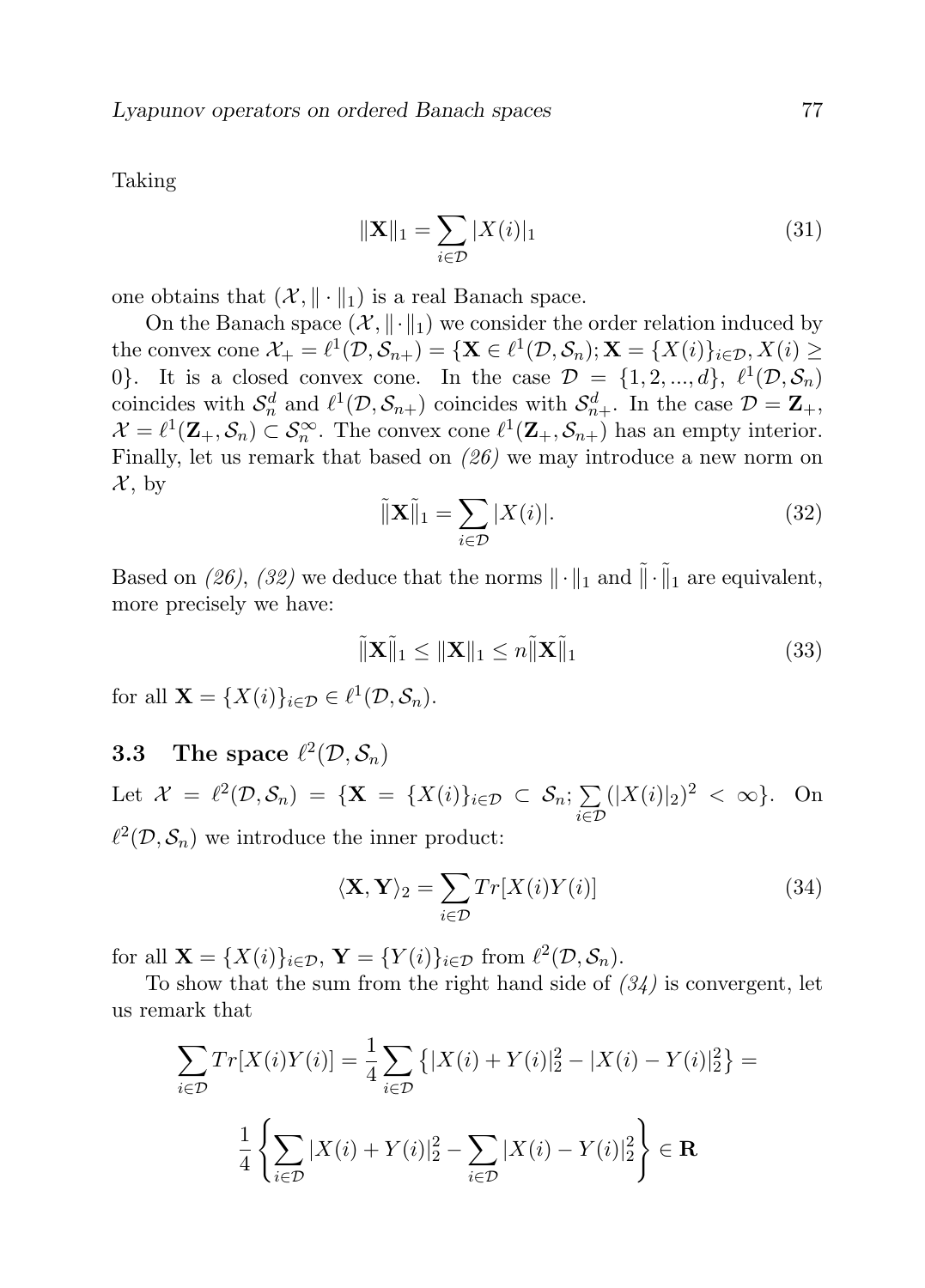because

$$
\sum_{i \in \mathcal{D}} |X(i) + Y(i)|_2^2 < +\infty
$$
\n
$$
\sum_{i \in \mathcal{D}} |X(i) - Y(i)|_2^2 < +\infty.
$$

One may check that the inner product  $\langle \cdot, \cdot \rangle_2$  induces a real Hilbert space structure on  $\ell^2(\mathcal{D}, \mathcal{S}_n)$ . Set

$$
\|\mathbf{X}\|_2 = \langle \mathbf{X}, \mathbf{X} \rangle_2^{1/2}.
$$
 (35)

On the space  $\ell^2(\mathcal{D}, \mathcal{S}_n)$  we consider the order relation induced by the convex cone  $\mathcal{X}_{+} = \ell^{2}(\mathcal{D}, \mathcal{S}_{n+}) = {\mathbf{X} = \{X(i)\}_{i \in \mathcal{D}} \in \ell^{2}(\mathcal{D}, \mathcal{S}_{n}); X(i) \geq 0, i \in \mathcal{D}}.$ The cone  $\ell^2(\mathcal{D}, \mathcal{S}_{n+})$  is a closed cone. If  $\mathcal{D} = \mathbf{Z}_+$  its interior is empty.

**Remark 5** In the case  $\mathcal{D} = \{1, 2, ..., d\}$  the linear spaces  $\ell^{\infty}(\mathcal{D}, \mathcal{S}_n)$ ,  $\ell^1(\mathcal{D}, \mathcal{S}_n)$ ,  $\ell^2(\mathcal{D}, \mathcal{S}_n)$  coincide with  $\mathcal{S}_n^d = \mathcal{S}_n \times \mathcal{S}_n \times ... \times \mathcal{S}_n$  $\overline{d}$ .

On  $\mathcal{S}_n^d$  we have three norms:

 $\|\cdot\|_{\infty}$  introduced via (27),

 $\|\cdot\|_1$  defined in (31) and

 $\|\cdot\|_2$  introduced by (35) for  $\mathcal{D} = \{1, 2, ..., d\}.$ 

We have  $||S||_{\infty} \le ||S||_2 \le ||S||_1 \le nd||S||_{\infty}$  for all  $S \in \mathcal{S}_n^d$ . The convex n cone  $\ell^2(\mathcal{D}, \mathcal{S}_{n+})$  coincides with the convex cone  $\mathcal{S}_{n+}^d = \mathcal{S}_{n+} \times \mathcal{S}_{n+} ... \mathcal{S}_{n+}$  $\overrightarrow{d}$ if

 $\mathcal{D} = \{1, 2, ..., d\}$ . The cone  $\mathcal{S}_{n+}^d$  is a closed, solid, selfdual convex cone. It is selfdual with respect to the inner product

$$
\langle X, Y \rangle = \sum_{i=1}^{d} Tr[X(i)Y(i)] \tag{36}
$$

for all  $X = (X(1), X(2), ..., X(d)), Y = (Y(1), Y(2), ..., Y(d)) \in S_n^d$  which is the special form of  $(34)$  for the case  $\mathcal{D} = \{1, 2, ..., d\}.$ 

In the case  $\mathcal{D} = \mathbf{Z}_+$  we have the following result.

**Proposition 2** If  $\ell^1(\mathbf{Z}_+, \mathcal{S}_n)$  and  $\ell^2(\mathbf{Z}_+, \mathcal{S}_{n+})$  are the linear spaces introduced in a previous subsections for  $\mathcal{D} = \mathbf{Z}_+$  then

$$
\ell^1(\mathbf{Z}_+,\mathcal{S}_n) \subset \ell^2(\mathbf{Z}_+,\mathcal{S}_{n+}).
$$

Proof is similar to the one given in [19] for the case of sequences of nuclear operators and Hilbert-Schmith operators.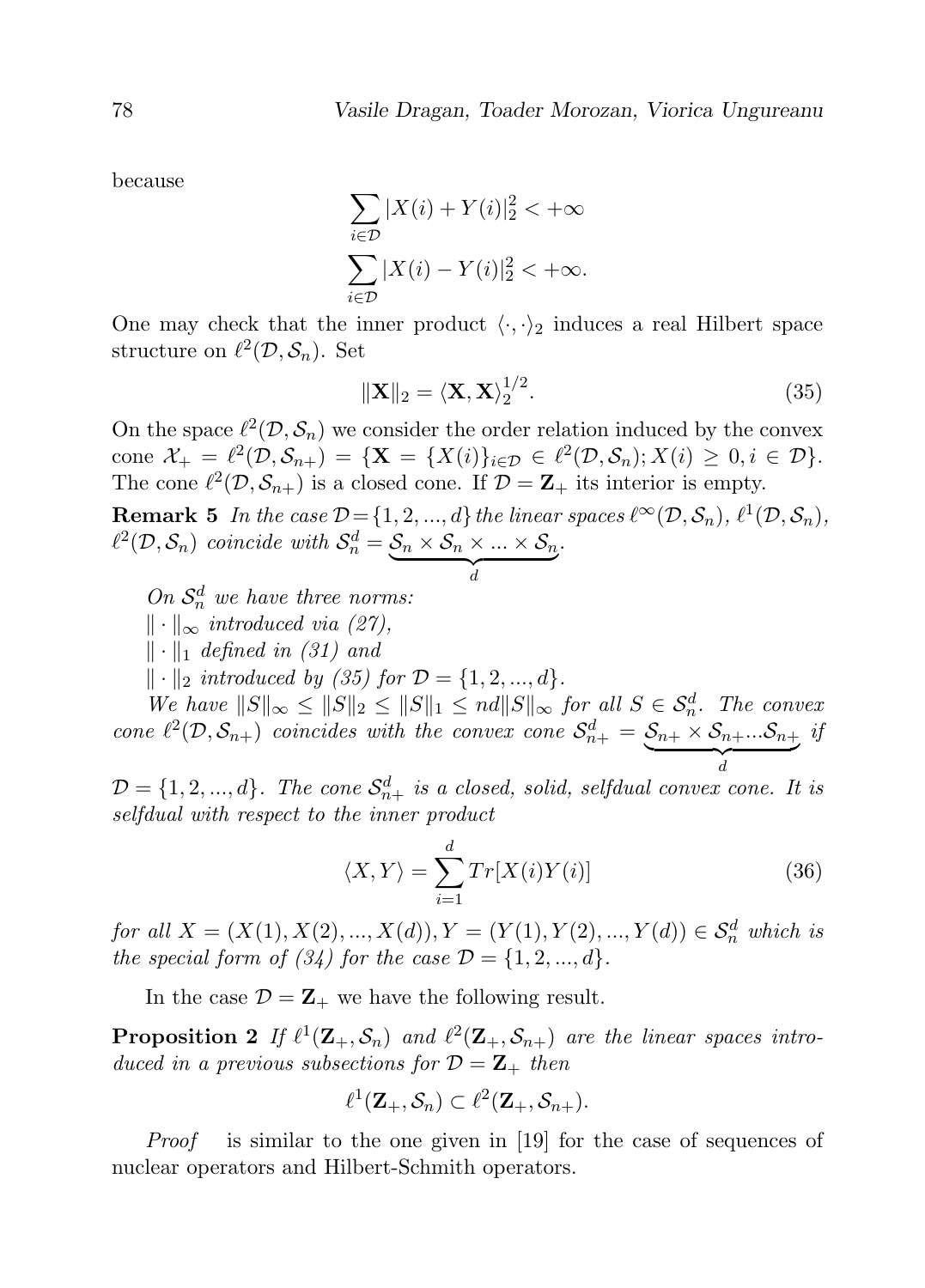#### 4 Lyapunov type linear differential equations on the space  $\mathcal{S}^\mathcal{D}_n$ n

In this section we emphases several properties of an important class of operator valued functions on the Banach spaces  $S_n^{\mathcal{D}}$  and  $\ell^1(\mathbf{Z}_+, \mathcal{S}_n)$ , respectively. These operators extend to this framework the well known Lyapunov operators and they will play an important role in the characterization of the exponential stability in mean square of stochastic linear differential equation.

#### 4.1 Extended Lyapunov operators

Let  $\mathcal{M}_{mn}^{\mathcal{D}} := \ell^{\infty}(\mathcal{D}, \mathbf{R}^{m \times n})$  be the space of the bounded sequences of matrices  $A = \{A(i)\}_{i \in \mathcal{D}}$  where  $A(i) \in \mathbb{R}^{m \times n}$ . We introduce the norm  $||A||_{\infty} =$  $\sup |A(i)|$  where  $|A(i)|$  is defined by (20). One obtains that  $(\mathcal{M}_{mn}^{\mathcal{D}}, \|\cdot\|_{\infty})$  $i \in \overline{\mathcal{D}}$ is a real Banach space. If  $m = n$  we shall write  $\mathcal{M}_n^{\mathcal{D}}$  instead of  $\mathcal{M}_{nn}^{\mathcal{D}}$ . If  $D = \mathbf{Z}_{\pm}, \mathcal{M}_{mn}^{\infty}$  and  $\mathcal{M}_{n}^{\infty}$ , respectively stand for  $\mathcal{M}_{mn}^{\mathcal{D}}$  and  $\mathcal{M}_{n}^{\mathcal{D}}$ . It is obvious that  $\mathcal{S}_n^{\mathcal{D}} \subset \mathcal{M}_n^{\mathcal{D}}$ .

We make the following convention of notation:

(a) If  $A = \{A(i)\}_{i \in \mathcal{D}} \in \mathcal{M}_{mn}^{\mathcal{D}}, X = \{X(i)\}_{i \in \mathcal{D}} \in \mathcal{M}_{np}^{\mathcal{D}}, \text{ by } Y = AX$  we understand the sequence  $Y = \{Y(i)\}_{i \in \mathcal{D}} \in \mathcal{M}_{mp}^{\mathcal{D}}, Y(i) = A(i)X(i), i \in \mathcal{D}.$ 

(b) If  $A = \{A(i)\}_{i \in \mathcal{D}} \in \mathcal{M}_{mn}^{\mathcal{D}}$  then  $A^T = \{A^T(i)\}_{i \in \mathcal{D}} \in \mathcal{M}_{nm}^{\mathcal{D}}$ .

Let  $A: \mathcal{I} \to \mathcal{M}_n^{\mathcal{D}}$  be a continuous function. This means that  $A(t) =$  ${A(t, i)}_{i \in \mathcal{D}}$ , where  $t \to A(t, i)$  are matrix valued functions which are continuous on  $\mathcal I$  uniformly with respect to  $i \in \mathcal D$ .

The extended Lyapunov operators associated to  $A(t)$ :

$$
\mathcal{L}_A(t) : \mathcal{S}_n^{\mathcal{D}} \to \mathcal{S}_n^{\mathcal{D}},
$$
  

$$
\mathfrak{L}_A(t) : \mathcal{S}_n^{\mathcal{D}} \to \mathcal{S}_n^{\mathcal{D}},
$$

are defined as follows

$$
\mathcal{L}_A(t)X = A(t)X + X A^T(t) \tag{37}
$$

$$
\mathfrak{L}_A(t)X = A^T(t)X + XA(t) \tag{38}
$$

for all  $X = \{X(i)\}_{i \in \mathcal{D}} \in \mathcal{S}_n^{\mathcal{D}}$ .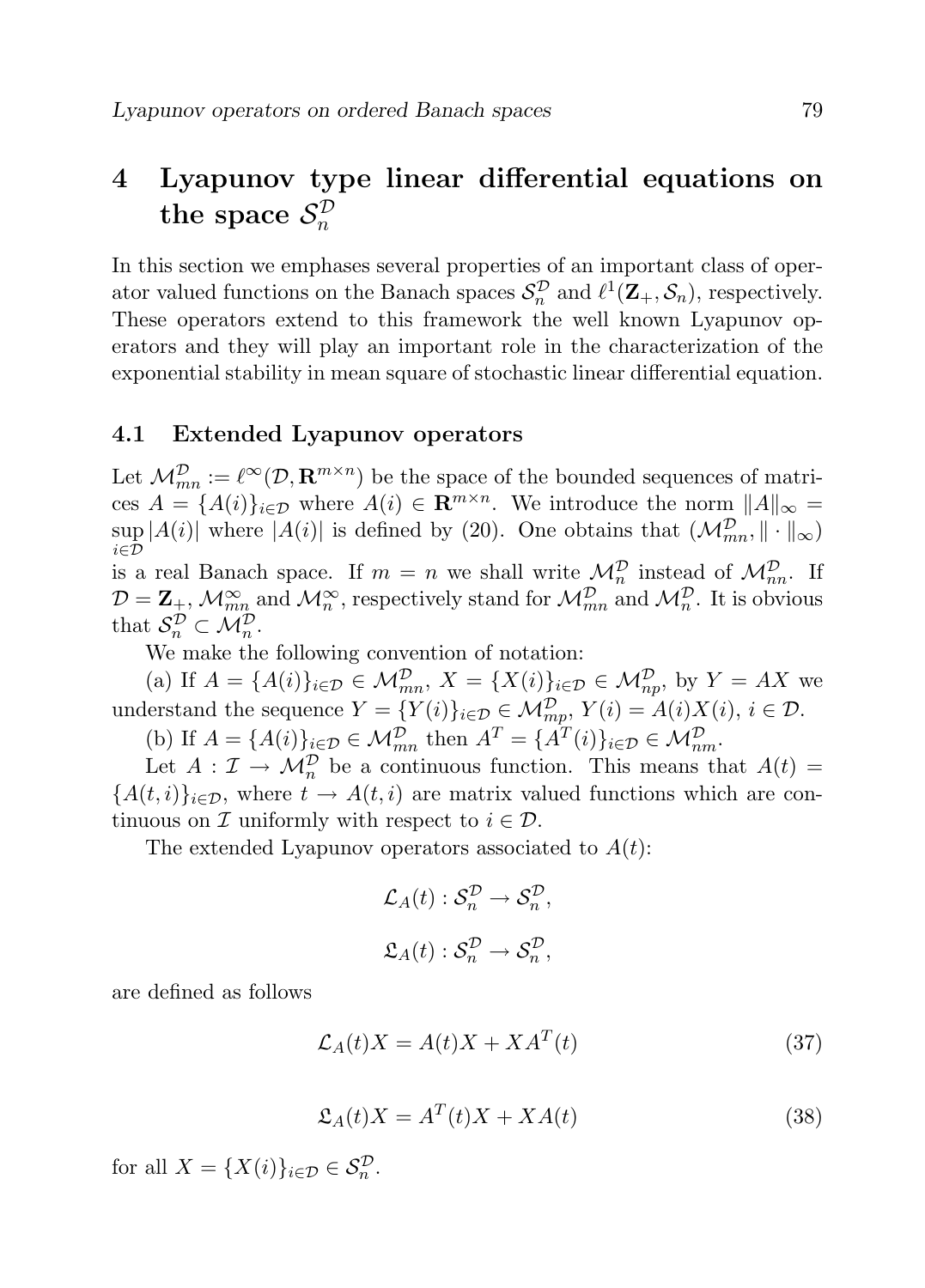According to the notation introduced at the beginning of this subsection the  $i^{th}$  component of (37) and (38) respectively, is:

$$
[\mathcal{L}_A(t)X](i) = A(t,i)X(i) + X(i)A^T(t,i)
$$

$$
[\mathfrak{L}_A(t)X](i) = A^T(t,i)X(i) + X(i)A(t,i)
$$

 $i \in \mathcal{D}, t \in \mathcal{I}.$ 

We deduce that  $\|\mathcal{L}_A(t)X\|_{\infty} \leq 2\|A(t)\|_{\infty}\|X\|_{\infty}$  and  $\|\mathfrak{L}_A(t)X\|_{\infty} \leq$  $2||A(t)||_{\infty}||X||_{\infty}$ . Hence,  $\mathcal{L}_A(t), \mathcal{L}_A(t) \in \mathbf{B}(\mathcal{S}_n^{\mathcal{D}})$ . Moreover  $t \to \mathcal{L}_A(t)$  and  $t \to \mathfrak{L}_A(t)$  are continuous functions in the topology induced by the operator norm.

**Remark 6** To be sure that the linear differential equations (39), (44), respectively, defined by  $\mathcal{L}_A(t)$  and  $\mathcal{L}_A(t)$  on  $\mathcal{S}_n^{\mathcal{D}}$  have nice properties, would be sufficient to assume that  $t \to \mathcal{L}_A(t)$  and  $t \to \mathcal{L}_A(t)$  are strongly continuous operator valued functions. This means that for each  $X \in S_n^{\mathcal{D}}$ ,  $t \to \mathcal{L}_A(t)X$ and  $t \to \mathfrak{L}_A(t)X$  are continuous vector valued functions. If we take  $X =$  ${X(i)}_{i\in\mathcal{D}}$  with  $X(i) = I_n$ ,  $\forall i \in \mathcal{D}$  one obtains that  $t \to A^T(t) + A(t)$  must be continuous. This condition is not far from our assumption that  $t \to A(t)$ is a continuous function.

Let us consider the extended Lyapunov equation

$$
\frac{d}{dt}X(t) = \mathcal{L}_A(t)X(t), \ t \in \mathcal{I}.\tag{39}
$$

Let  $T_A(t, t_0)$   $t, t_0 \in \mathcal{I}$  be the linear operator defined by

$$
(T_A(t, t_0)X)(i) = \Phi_i(t, t_0)X(i)\Phi_i^T(t, t_0)
$$
\n(40)

 $\forall i \in \mathcal{D} \text{ and } X = \{X(i)\}_{i \in \mathcal{D}} \in \mathcal{S}_n^{\mathcal{D}}, \text{ where } \Phi_i(t, t_0) \text{ is the fundamental matrix}$ solution of the linear differential equation on  $\mathbb{R}^n$ :

$$
\frac{d}{dt}x(t) = A(t,i)x(t).
$$

This means that  $t \to \Phi_i(t, t_0)$  verifies

$$
\frac{d}{dt}\Phi_i(t, t_0) = A(t, i)\Phi_i(t, t_0)
$$
\n
$$
\Phi_i(t_0, t_0) = I_n.
$$
\n(41)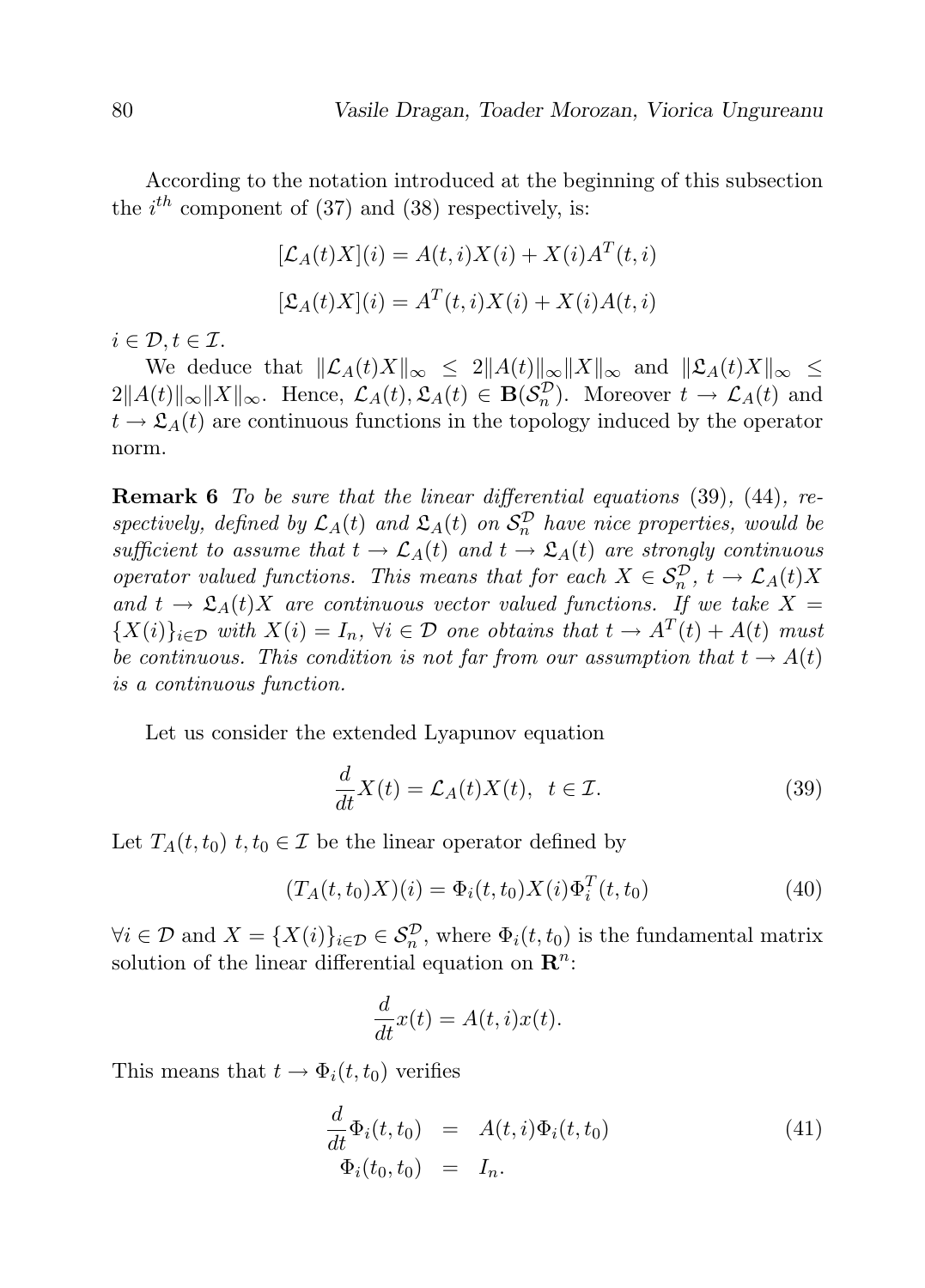Based on the convention of notations introduced before we may write (40) in the compact form:

$$
T_A(t, t_0)X = \Phi(t, t_0)X\Phi^T(t, t_0)
$$
\n(42)

for all  $t, t_0 \in \mathcal{I}$ , where  $\Phi(t, t_0) = {\Phi_i(t, t_0)}_{i \in \mathcal{D}}$ . If  $\mathcal{D} = \{1, 2, ..., d\}$  one may check that  $t \to \Phi(t, t_0)$  is a differentiable map and it satisfies:

$$
\frac{d}{dt}\Phi(t,t_0) = A(t)\Phi(t,t_0), \quad \Phi(t_0,t_0) = J^d = (I_n...I_n).
$$

By direct calculations one obtains from (42) that

$$
\frac{d}{dt}T_A(t,t_0)X = \mathcal{L}_A(t)T_A(t,t_0)X
$$
\n(43)  
\n
$$
T_A(t_0,t_0)X = X
$$

for all  $t, t_0 \in \mathcal{I}, X \in \mathcal{S}_n^d$ . Therefore  $T_A(t, t_0)$  defined by (40), or equivalently by (42) is just the linear evolution operator on  $\mathcal{S}_n^d$  defined by the linear differential equation (39).

It remains to show that (40) defines also the linear evolution operator generated by (39) on  $\mathcal{S}_n^{\infty}$ . To this end, let us notice that

$$
|\Phi_i(t,s)| \le e^{\gamma(t-s)}
$$

for all  $i \in \mathbf{Z}_+, t, s \in \mathcal{I}$ , where  $\gamma = \sup_{t \in \mathcal{I}} ||A(t)||_{\infty}$ . Using also the fact that  $t \to A(t, i)$  are continuous functions uniformly with respect to  $i \in \mathbf{Z}_+$  we deduce that

$$
\lim_{h \to 0} \frac{1}{|h|} |\Phi_i(t+h, t_0) - \Phi_i(t, t_0) - hA(t, i)\Phi_i(t, t_0)| = 0
$$

uniformly with respect to  $i \in \mathbf{Z}_+$ .

This shows that  $t \to \Phi(t, t_0) : \mathcal{I} \to \mathcal{M}_n^{\infty}$  is a differentiable map and it satisfies:

$$
\frac{d}{dt}\Phi(t,t_0)=\mathcal{L}_A(t)\Phi(t,t_0), \quad \Phi(t_0,t_0)=J^{\infty}=(I_n...I_n...) \in \mathcal{S}_n^{\infty}.
$$

Thus we may obtain that  $T_A(t,t_0)$  defined by (42) for  $\mathcal{D} = \mathbf{Z}_+$  is differentiable and satisfies (43).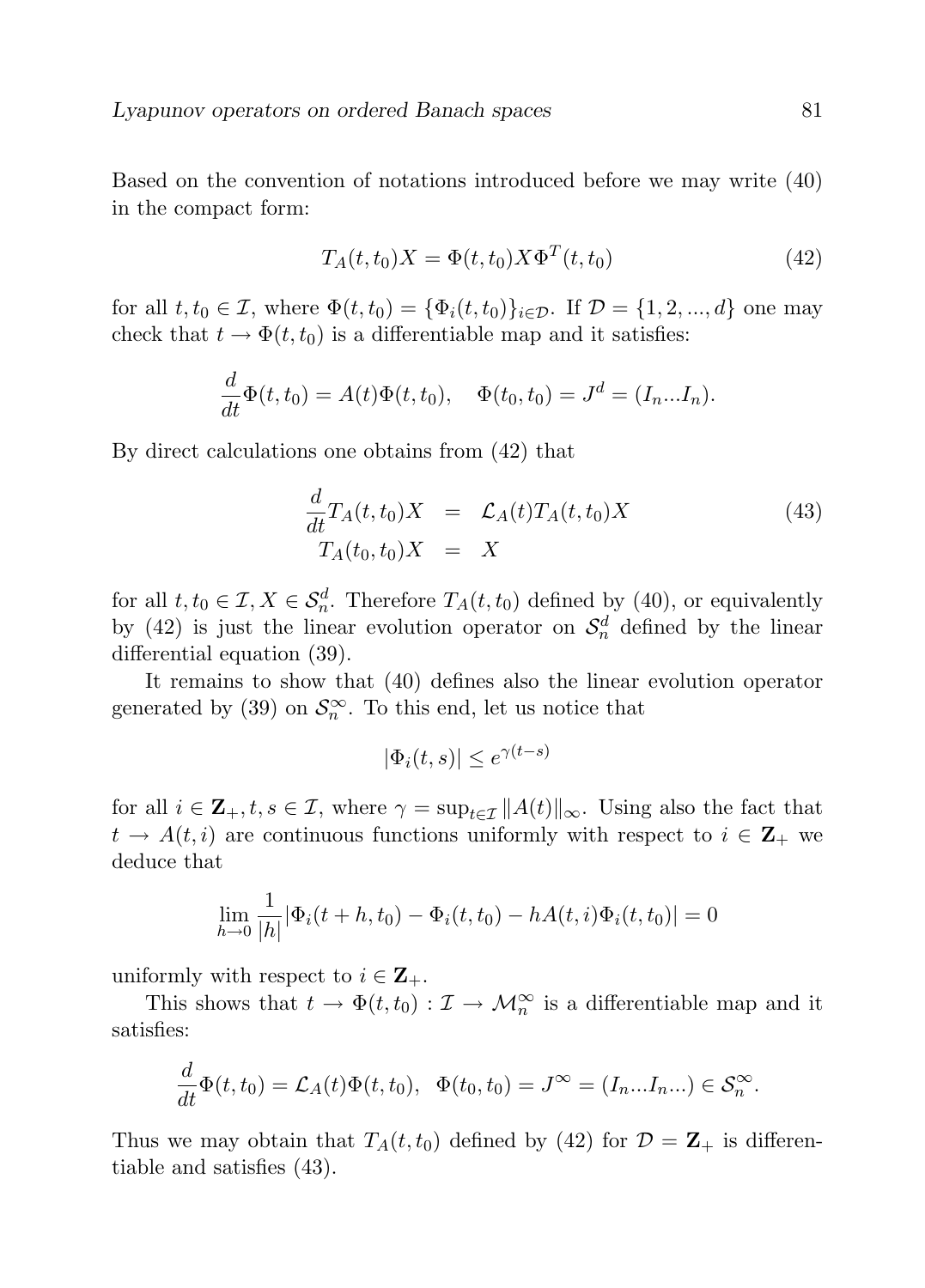**Remark 7** From (40) one sees that  $T_A(t,t_0)X \in S_{n+}^{\mathcal{D}}$  if  $X \in S_{n+}^{\mathcal{D}}$ . This shows that the operator valued function  $\mathcal{L}_A(\cdot)$  generates a positive evolution on the Banach space  $S_n^{\mathcal{D}}$ .

Changing  $A(t, i)$  with  $A<sup>T</sup>(t, i)$  in (40), (41) one obtains that the operator valued function  $\mathfrak{L}_A(\cdot)$  generates also positive evolution on the Banach space  $\mathcal{S}_n^{\mathcal{D}}$ . However, concerning the operator valued function  $\mathfrak{L}_A(\cdot)$  we are interested by the anticausal evolution operator  $T_A^a(t,t_0)$  defined by the linear differential equation

$$
\frac{d}{dt}Y(t) + \mathfrak{L}_A(t)Y(t) = 0.
$$
\n(44)

Reasoning as in the case of the equation (39) we may conclude that

$$
(T_A^a(t, t_0)Y)(i) = \Phi_i^T(t_0, t)Y(i)\Phi_i(t_0, t)
$$
\n(45)

for all  $i \in \mathcal{D}, 0 \le t \le t_0, Y = \{Y(i)\}_{i \in \mathcal{D}} \in \mathcal{S}_n^{\mathcal{D}}$ .

From (45) one deduces that the operator valued function  $\mathfrak{L}_A(\cdot)$  generates an anticausal positive evolution on the Banach space  $S_n^{\mathcal{D}}$ .

# 4.2 Lyapunov-type differential equations on the space  $\mathcal{S}_n^d$

Let  $\mathcal{I} \subseteq \mathbf{R}$  be an interval and  $A_k : \mathcal{I} \to \mathcal{M}_n^d$ ,  $k = 0, \ldots, r$  be continuous functions

$$
A_k(t) = (A_k(t,1), \ldots A_k(t,d)), \ k \in \{0,\ldots,r\}, \ t \in \mathcal{I}.
$$

Denote by  $Q \in \mathbf{R}^{d \times d}$  a matrix which elements  $q_{ij}$  verify the condition

$$
q_{ij} \ge 0 \text{ if } i \ne j. \tag{46}
$$

For each  $t \in \mathcal{I}$  we define the linear operator  $\mathcal{L}(t)$ ,  $\mathcal{L}(t)$ :  $\mathcal{S}_n^d \to \mathcal{S}_n^d$  by

$$
\begin{aligned} \left(\mathcal{L}\left(t\right)S\right)\left(i\right) &= A_0\left(t,i\right)S\left(i\right) + S\left(i\right)A_0^T\left(t,i\right) \\ &+ \sum_{k=1}^r A_k\left(t,i\right)S\left(i\right)A_k^T\left(t,i\right) + \sum_{j=1}^d q_{ji}S\left(j\right), \end{aligned} \tag{47}
$$

$$
\begin{aligned} \left(\mathfrak{L}\left(t\right)S\right)\left(i\right) &= A_0^T\left(t,i\right)S\left(i\right) + S\left(i\right)A_0\left(t,i\right) \\ &+ \sum_{k=1}^r A_k^T\left(t,i\right)S\left(i\right)A_k\left(t,i\right) + \sum_{j=1}^d q_{ij}S\left(j\right) \end{aligned} \tag{48}
$$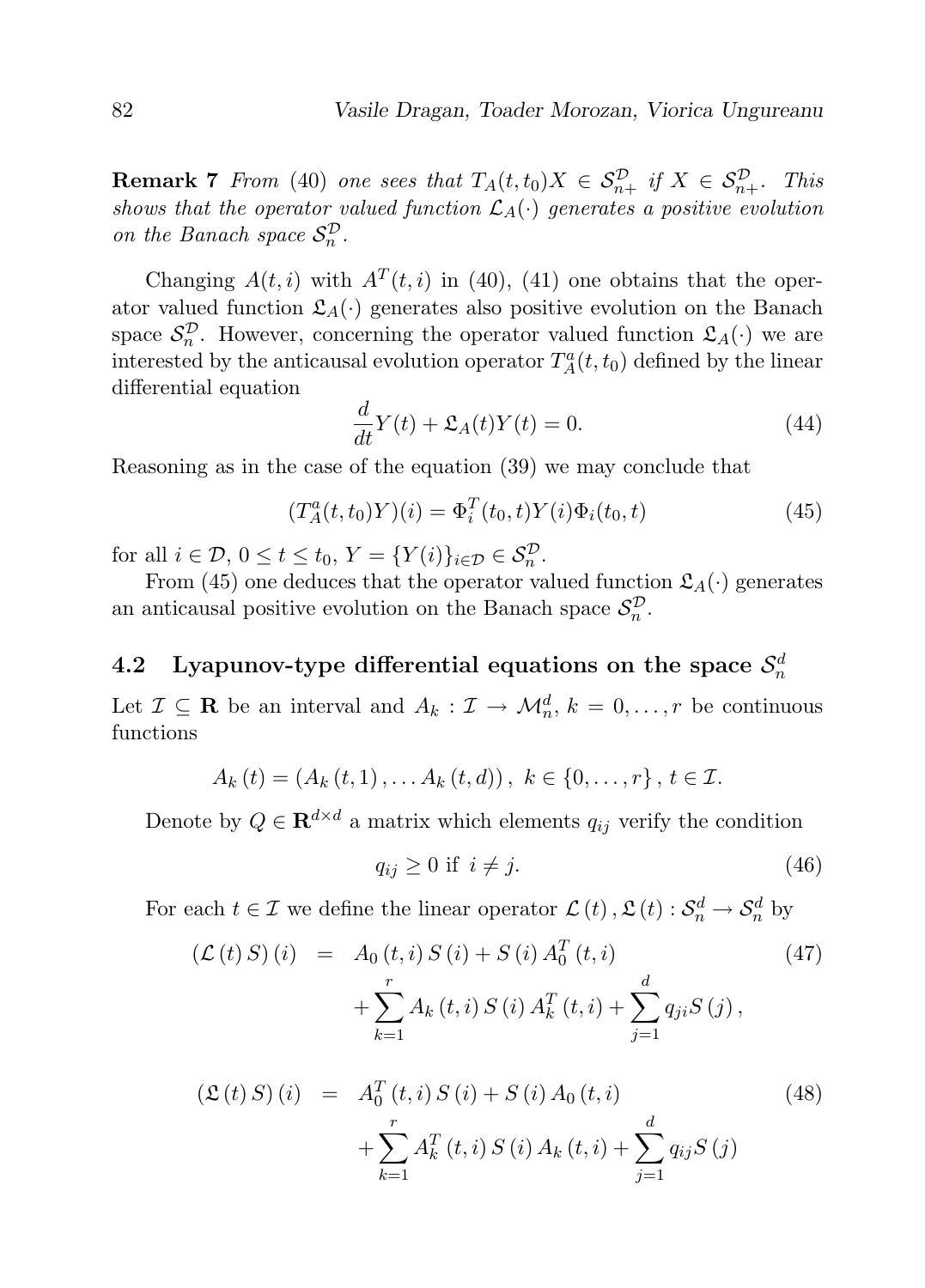$i \in \mathcal{D}, S \in \mathcal{S}_n^d$ . It is easy to see that  $t \longmapsto \mathcal{L}(t)$  and  $t \longmapsto \mathcal{L}(t)$  are continuous operator valued functions.

One can see that (47) and (48) may be written as:

$$
\mathcal{L}(t)S = \mathcal{L}_A(t)S + \Pi(t)S
$$

$$
\mathfrak{L}(t)S = \mathfrak{L}_A(t)S + \tilde{\Pi}(t)S
$$

where  $\mathcal{L}_A(t)$  and  $\mathcal{L}_A(t)$  are the extended Lyapunov operators introduced via (37) and (38), respectively, for  $D = \{1, 2, ..., d\}$  and  $A(t, i) = A_0(t, i) + \frac{1}{2}q_{ii}I_n$ ,

$$
(\Pi(t)S)(i) = \sum_{k=1}^{r} A_k(t, i)S(i)A_k^T(t, i) + \sum_{j=1, j \neq i}^{d} q_{ji}S(j),
$$

$$
(\tilde{\Pi}(t)S)(i) = \sum_{k=1}^{r} A_k^T(t, i)S(i)A_k(t, i) + \sum_{j=1, j \neq i}^{d} q_{ij}S(j).
$$

Based on (46) one obtains that  $\Pi(t)S \geq 0$ ,  $\tilde{\Pi}(t)S \geq 0$  if  $S \geq 0$ . Therefore, combining Remark 7 and Corollary 2 (i) we conclude that the operator valued function  $\mathcal{L}(\cdot)$  introduced via (47) generates a positive evolution on  $\mathcal{S}_n^d$ . Also, combining (45) and Corollary 2 (ii) we infer that the operator valued function  $\mathfrak{L}(\cdot)$  defines an anticausal positive evolution on  $\mathcal{S}_n^d$ . Moreover, by direct calculation one obtains that  $\mathfrak{L}(t) = \mathcal{L}^*(t)$  where  $\mathcal{L}^*(t)$  is the adjoint operator with respect to the inner product (36) of  $\mathcal{L}(t)$ .

The Lyapunov operator  $\mathcal{L}(t)$  defines the following linear differential equation on  $\mathcal{S}_n^d$ :

$$
\frac{d}{dt}S\left(t\right) = \mathcal{L}\left(t\right)S\left(t\right), \ t \in \mathcal{I}
$$
\n<sup>(49)</sup>

while, the linear operator  $\mathfrak{L}(t)$  defines the following backward differential equation

$$
\frac{d}{dt}S\left(t\right) + \mathfrak{L}\left(t\right)S\left(t\right) = 0, \ t \in \mathcal{I}.\tag{50}
$$

Criteria for exponential stability of the zero solution of differential equations (49) and (50) may be found in Chapter 2 in [9].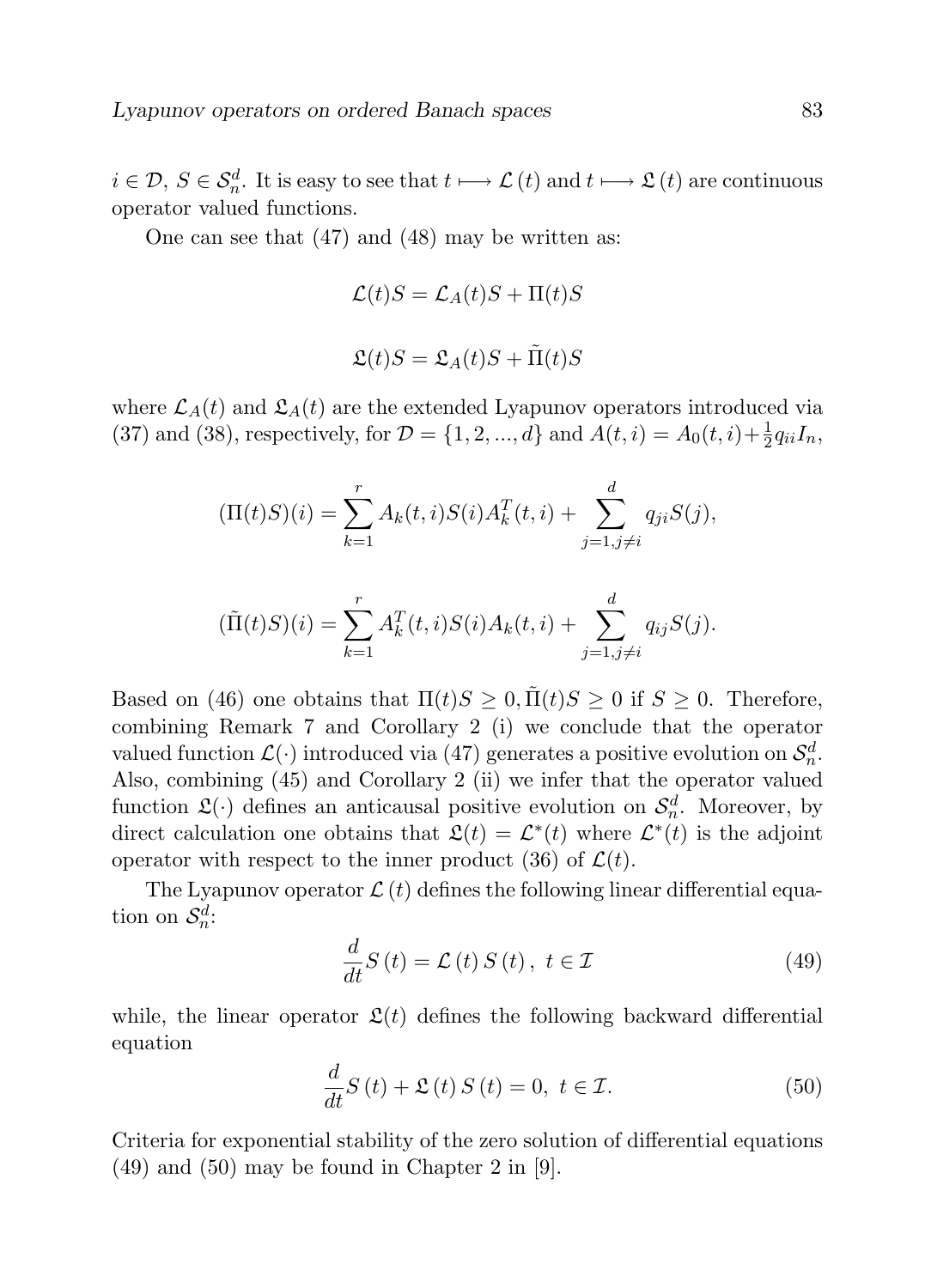# 4.3 Lyapunov-type differential equations on the space  $\mathcal{S}_n^{\infty}$

#### 4.3.1 Definition and basic properties

Let  $A_k : \mathcal{I} \to \mathcal{M}_n^{\infty}, 0 \leq k \leq r$  be continuous and bounded functions. This means that  $A_k(t) = \{A_k(t, i)\}_{i \in \mathbb{Z}_+}$  are such that  $t \to A_k(t, i)$  are continuous functions on I uniformly with respect to  $i \in \mathbf{Z}_+$  and  $\sup_{t \in \mathcal{T}} ||A_k(t)||_{\infty} < \infty$ . Let  $Q = (q_{ij})_{i,j \in \mathbf{Z}_+}$  be an infinite real matrix whose elements satisfy the conditions:

$$
q_{ij} \ge 0, \quad \text{if} \quad i \ne j \tag{51}
$$

and

$$
\sup_{i \in \mathbf{Z}_{+}} (|q_{ii}| + \sum_{j=0, j \neq i}^{\infty} q_{ij}) = \nu < \infty.
$$
 (52)

It is worth mentioning that the conditions (51) and (52) are satisfied by the generator matrix of a standard homogeneous Markov process with an infinite countable number of states  $(\eta(t), P, \mathbb{Z}_+)$  (see Section 7 in [11] for more details).

Based on the functions  $t \to A_k(t, i)$  and the elements  $q_{ij}$  of the matrix Q, one constructs the operators  $\mathcal L$  and  $\mathfrak L$  by:

$$
(\mathcal{L}(t)X)(i) = A_0(t, i)X(i) + X(i)A_0^T(t, i) + \sum_{k=1}^r A_k(t, i)X(i)A_k^T(t, i) + \sum_{j=0}^\infty q_{ji}X(j)
$$
\n
$$
(53)
$$
\n
$$
(2(t)X)(i) = A_0^T(t, i)X(i) + X(i)A_0^T(t, i) + \sum_{k=1}^r A_k^T(t, i)X(i)A_k^T(t, i) + \sum_{j=0}^\infty q_{ji}X(j)
$$

$$
(\mathfrak{L}(t)X)(i) = A_0^T(t, i)X(i) + X(i)A_0(t, i) + \sum_{k=1}^r A_k^T(t, i)X(i)A_k(t, i) + \sum_{j=0}^\infty q_{ij}X(j)
$$
\n(54)

for all sequences  $X = \{X(i)\}_{i \in \mathbf{Z}_+}.$ 

**Lemma 1** If the real numbers  $q_{ij}$  satisfy conditions (51) and (52) then for  $\text{each } t \in \mathcal{I}, \, \mathcal{L}(t) \in \mathbf{B}(\ell^1(\mathbf{Z}_+,\mathcal{S}_n)) \text{ and } \mathfrak{L}(t) \in \mathbf{B}(\mathcal{S}_n^{\infty}).$ 

*Proof.* If  $X \in \ell^1(\mathbf{Z}_+, \mathcal{S}_n)$  then one obtains via (32), (51)-(53) that:

$$
\|\mathcal{L}(t)X\|_1 = \sum_{i=0}^{\infty} |(\mathcal{L}(t)X)(i)| \leq \gamma(t)\|X\|_1
$$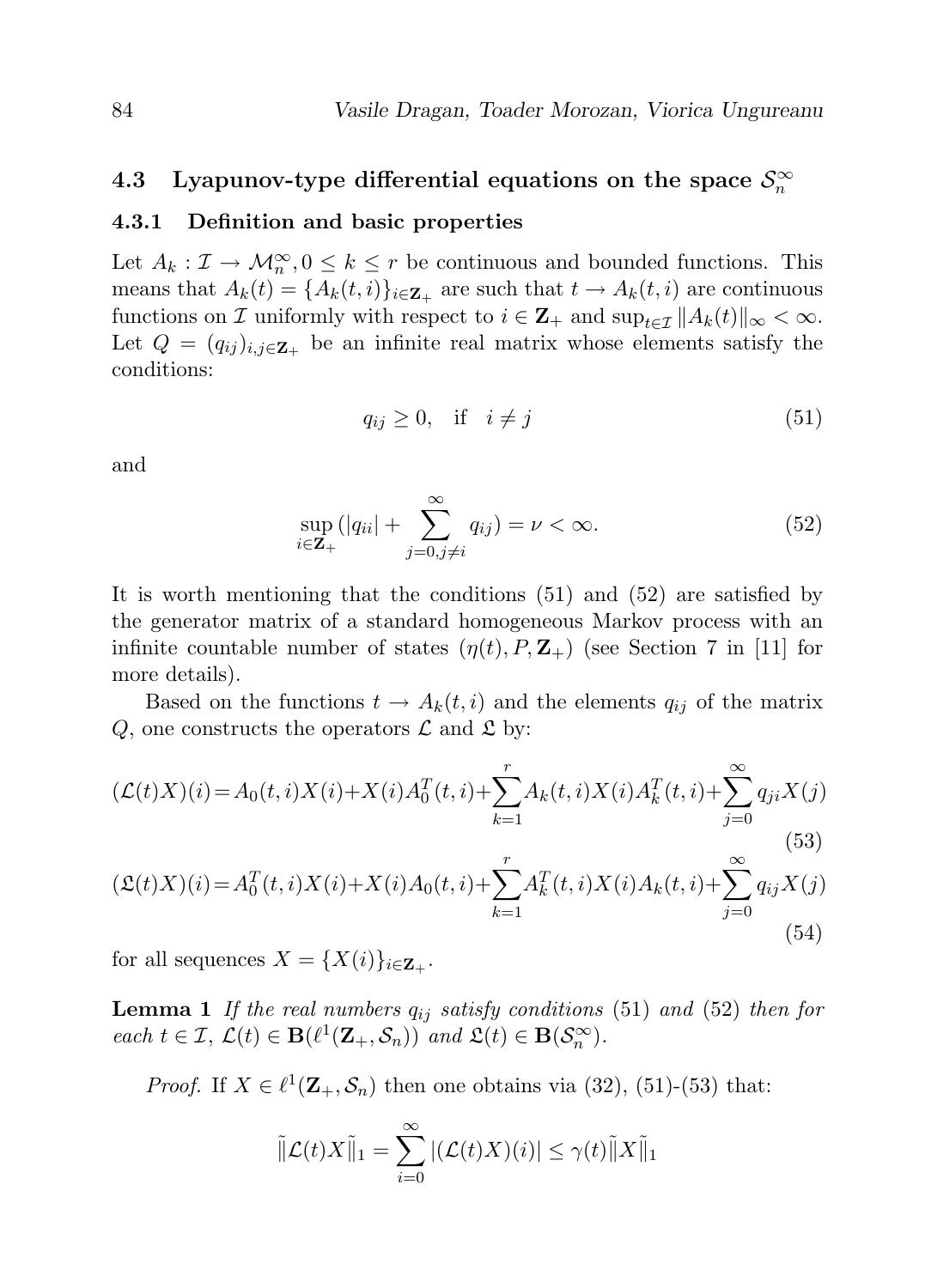where

$$
\gamma(t) = 2||A_0(t)||_{\infty} + \sum_{k=1}^r ||A_k(t)||_{\infty}^2 + \nu.
$$
 (55)

Based on (33) we may write  $\|\mathcal{L}(t)X\|_1 \leq n \|\mathcal{L}(t)X\|_1 \leq n\gamma(t)\|X\|_1$  which yields  $\|\mathcal{L}(t)X\|_1 \leq n\gamma(t)\|X\|_1$ . This shows that  $\mathcal{L}(t)$  introduced by (53) defines a linear and bounded operator on  $\ell^1(\mathbf{Z}_+,\mathcal{S}_n)$  and  $\|\mathcal{L}(t)\|_1 \leq n\gamma(t)$ ,  $t \geq 0$ .

Similarly, if  $X \in \mathcal{S}_n^{\infty}$  one obtains via (51), (52), (54) that

$$
\|\mathfrak{L}(t)X\|_{\infty} \leq \gamma(t) \|X\|_{\infty}
$$

where  $\gamma(t)$  is defined by (55). This completes the proof.

In the developments of this paper the linear operator  $\mathcal{L}(t)$  introduced via (53) will be named the Lyapunov type operator on the space  $\ell^1(\mathbf{Z}_+, \mathcal{S}_n)$  defined by the system  $(A_0, A_1, ..., A_r; Q)$  while  $\mathfrak{L}(t)$  will be named the Lyapunov type operator on the space  $S_n^{\infty}$  defined by the system  $(A_0, A_1, ..., A_r; Q)$ .

Proposition 3 [11] Under the considered assumptions, the operator valued function  $\mathcal{L}(\cdot)$  introduced by (53) defines a positive evolution on  $\ell^1(\mathbf{Z}_+,\mathcal{S}_n)$ while, the operator valued function  $\mathfrak{L}(\cdot)$  introduced by (54) defines an anticausal positive evolution on the Banach space  $\mathcal{S}_n^{\infty}$ .

Let  $T(t, \tau)$ ,  $(t, \tau) \in \mathcal{I} \times \mathcal{I}$  be the linear evolution operator on  $\ell^1(\mathbf{Z}_+, \mathcal{S}_n)$ defined by the linear differential equation

$$
\frac{d}{dt}X(t) = \mathcal{L}(t)X(t).
$$
\n(56)

This means that  $\frac{d}{dt}T(t,\tau) = \mathcal{L}(t)T(t,\tau), \quad T(\tau,\tau) = I_{\ell^1(\mathbf{Z}_+,\mathcal{S}_n)}.$ 

Consider, also  $T^a(t,\tau)$  the anticausal linear evolution operator on  $\mathcal{S}_n^{\infty}$ defined by the backward linear differential equation

$$
\frac{d}{dt}X(t) + \mathfrak{L}(t)X(t) = 0.
$$
\n(57)

This means that

$$
\frac{\partial}{\partial t}T^{a}(t,\tau) = -\mathfrak{L}(t)T^{a}(t,\tau), T^{a}(\tau,\tau) = I_{\mathcal{S}_{n}^{\infty}}.
$$
\n(58)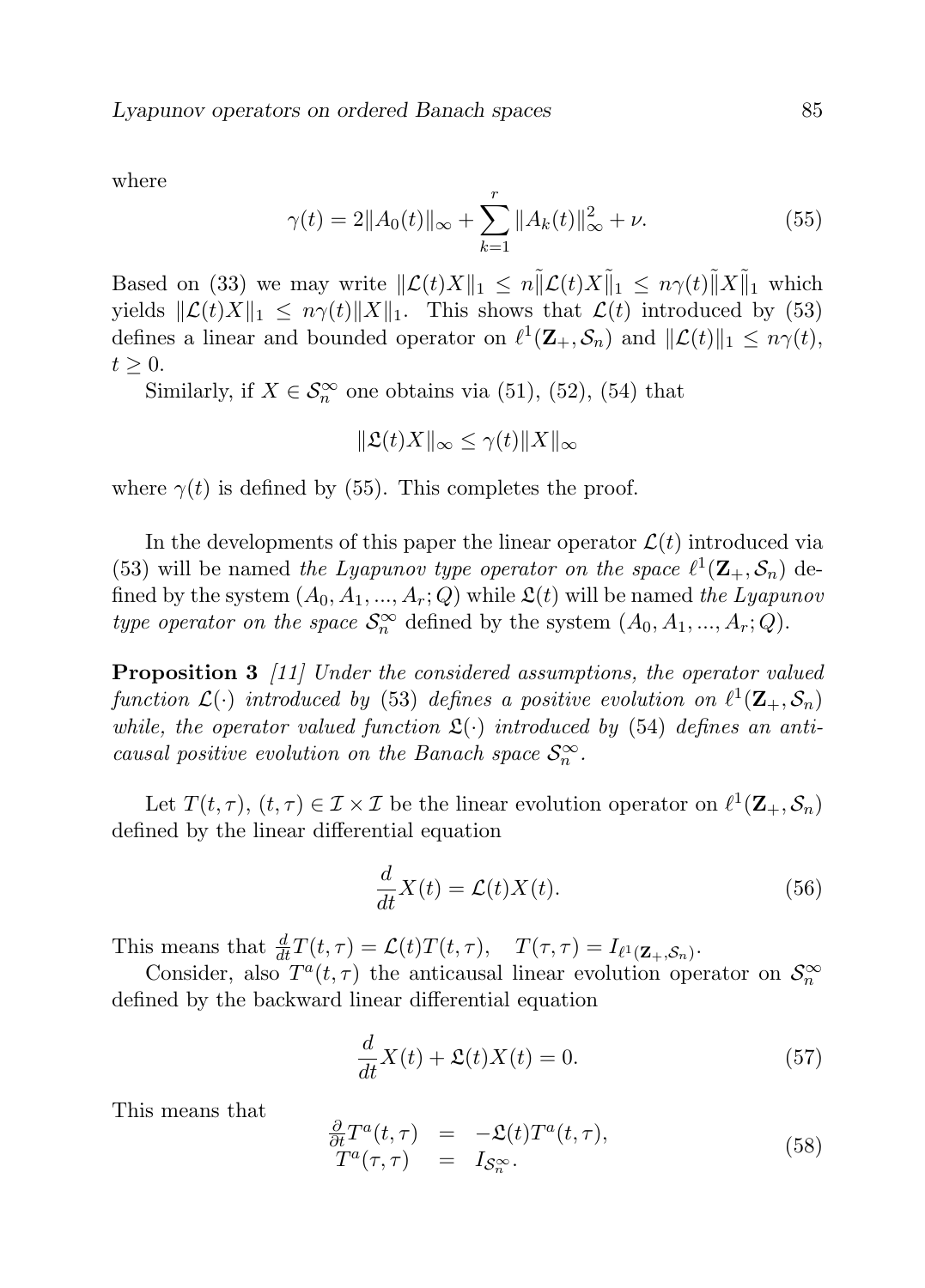Remark 8 Under the considered assumptions the operator valued functions  $t \to \mathcal{L}(t)$  and  $t \to \mathfrak{L}(t)$  are continuous in the topology induced by the norms of Banach algebras  $\mathbf{B}(\ell^1(\mathbf{Z}_+,\mathcal{S}_n))$  and  $\mathbf{B}(\mathcal{S}_n^{\infty})$ , respectively.

In the previous subsection we saw that in the case  $\mathcal{D} = \{1, 2, ..., d\}$  the operator defined by (48) which is the analogous of the operator  $\mathfrak{L}(t)$  (introduced by (54)) coincides with the adjoint  $\mathcal{L}^*(t)$  of the operator  $\mathcal{L}(t)$ .

In the case  $\mathcal{D} = \mathbf{Z}_+$ , such an equality is not possible because the operator  $\mathcal{L}(t)$  and  $\mathfrak{L}(t)$  act on different linear spaces.

In the next developments we shall see that under some additional assumptions the restriction of the operator  $\mathfrak{L}(t)$  to the Hilbert space  $(\ell_2(\mathbf{Z}_+, \mathcal{S}_n), || \cdot$  $\Vert_{2}$ ) coincides with the adjoint operator of  $\mathcal{L}(t)$ .

To this end we need the following auxiliary result which could be also of interest in itself.

**Lemma 2** If  $A, M \in \mathbb{R}^{n \times n}$  are given matrices, then  $|AM|_2 \le \min\{|A||M|_2,$  $|A|_2|M|$  where  $|\cdot|$  and  $|\cdot|_2$  are the norms introduced by (20) and (21).

**Theorem 1** Assume that beside the conditions (51)-(52) the real numbers  $q_{ij}$  satisfy the condition:

$$
\sup_{i\in\mathbf{Z}_{+}}\sum_{j=0}^{\infty}|q_{ji}|=\tilde{q}<+\infty.
$$
\n(59)

Let  $\tilde{\mathfrak{L}}(t) = \mathfrak{L}(t)|_{\ell^2(\mathbf{Z}_+,\mathcal{S}_n)}$  be the restriction of the operator  $\mathfrak{L}(t)$  to  $\ell^2(\mathbf{Z}_+,\mathcal{S}_n) \subset$  $\mathcal{S}_n^{\infty}$ . Under these conditions, for each  $t \in \mathcal{I}$ , the following hold:

(i)  $\tilde{\mathfrak{L}}(t) \in \mathbf{B}(\ell^2(\mathbf{Z}_+,\mathcal{S}_n)).$ (ii)  $\mathcal{L}(t) \in \mathbf{B}(\ell^2(\mathbf{Z}_+,\mathcal{S}_n)).$ (iii)  $\tilde{\mathfrak{L}}(t) = \mathcal{L}^*(t)$ .

*Proof.* (i) Let  $X = \{X(i)\}_{i \in \mathbb{Z}_+} \in \ell^2(\mathbb{Z}_+, \mathcal{S}_n)$  be arbitrary but fixed. Based on (54) we obtain

$$
|(\mathfrak{L}(t)X)(i)|_2^2 \le 4[|A_0^T(t,i)X(i)|_2^2 + |X(i)A_0(t,i)|_2^2 +
$$
  

$$
|\sum_{k=1}^r A_k^T(t,i)X(i)A_k(t,i)|_2^2 + |\sum_{j=0}^\infty q_{ij}X(j)|_2^2].
$$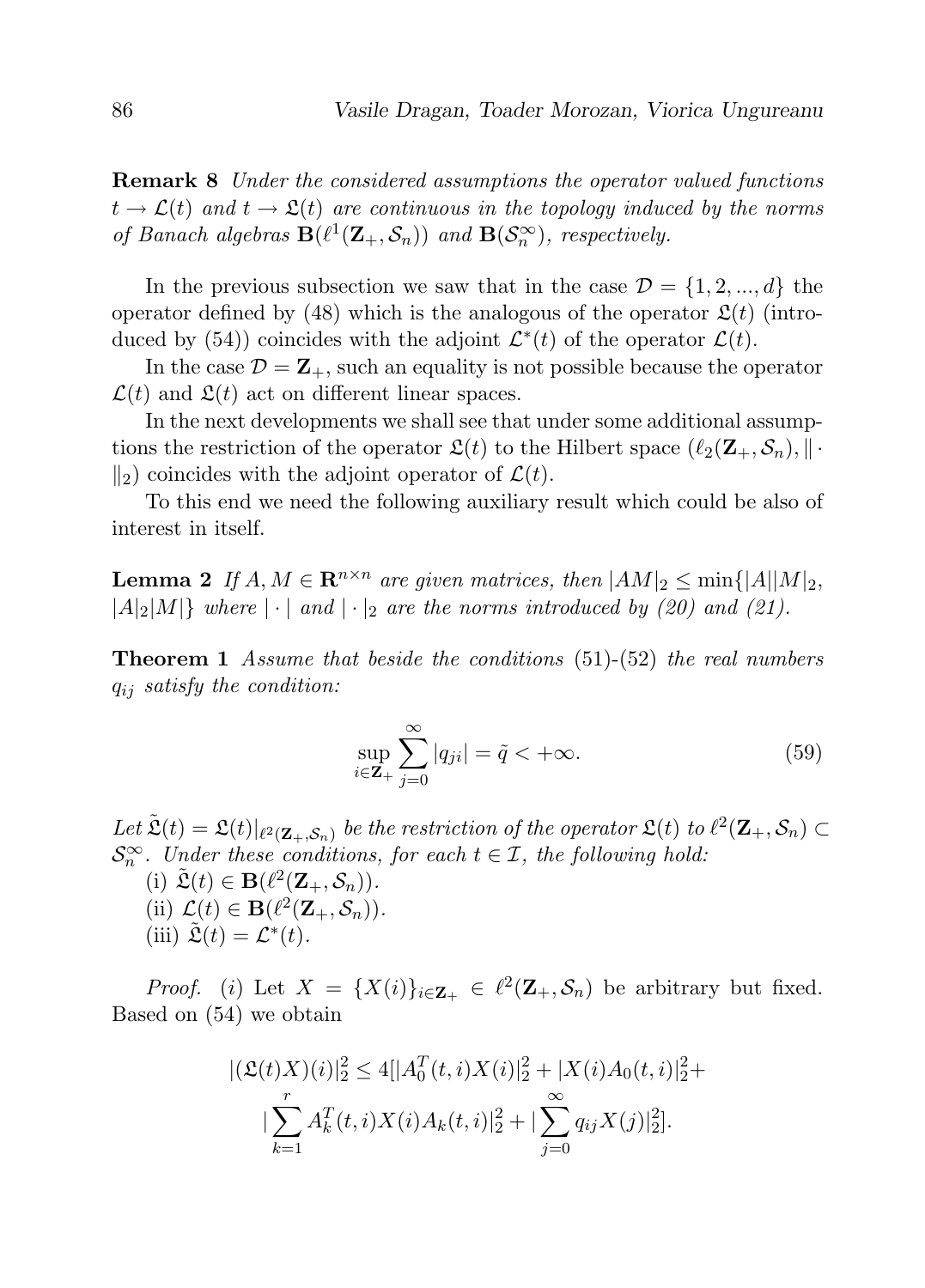Based on Lemma 2 we deduce

$$
|(\mathfrak{L}(t)X)(i)|_2^2 \le 4 \left[ \gamma_1(t)|X(i)|_2^2 + \left( \sum_{j=0}^{\infty} |q_{ij}| |X(j)|_2 \right)^2 \right] \tag{60}
$$

where  $\gamma_1(t) = 2||A_0(t)||_{\infty}^2 + r \sum_{ }^r$  $k=1$  $||A_k(t)||_{\infty}^4$ .

Let  $N \in \mathbb{Z}_+$ ,  $N \geq 1$  be arbitrary but fixed. We have

$$
\left(\sum_{j=0}^{N} |q_{ij}| |X(j)|_2\right)^2 \le \sum_{j=0}^{N} |q_{ij}| \sum_{j=0}^{N} |q_{ij}| |X(j)|_2^2.
$$
 (61)

Using (52) we obtain:

$$
\left(\sum_{j=0}^{N} |q_{ij}| |X(j)|_2\right)^2 \leq \nu \sum_{j=0}^{N} |q_{ij}| |X(j)|_2^2.
$$
 (62)

Further we have  $\sum_{i=0}^{N_1}$  $\sum_{i=1}^{N}$  $j=0$  $|q_{ij}| |X(j)|_2$  $\setminus^2$  $\leq \nu \sum\limits_{j=0}^N \left(\sum\limits_{i=0}^{N_1} \right)$  $i=0$  $|q_{ij}| |X(j)|_2^2$  $\int$  for all  $N_1 \in \mathbf{Z}_+$ ,  $N_1 \geq 1$ . Using (59) one gets:

$$
\sum_{i=0}^{N_1} \left( \sum_{j=0}^N |q_{ij}| |X(i)|_2 \right)^2 \leq \nu \tilde{q} \|X\|_2^2
$$

for all  $N_1, N \in \mathbf{Z}_+$ .

Taking the limit for  $N \to \infty$ ,  $N_1 \to \infty$  one obtains

$$
\sum_{i=0}^{\infty} \left( \sum_{j=0}^{\infty} |q_{ij}| |X(j)|_2 \right)^2 \le \sum_{i=0}^{\infty} \left( \sum_{j=0}^{\infty} |q_{ij}| |X(j)|_2 \right)^2 \le \nu \tilde{q} \|X\|_2^2 \tag{63}
$$

for all  $i \in \mathbf{Z}_{+}$ .

So, we have shown that the right hand side of (60) is finite. Further, from  $(60)$ - $(63)$  we deduce:

$$
\sum_{i=0}^{\infty} |(\mathfrak{L}(t)X)(i)|_2^2 \le 4(\gamma_1(t) + \nu \tilde{q}) \|X\|_2^2.
$$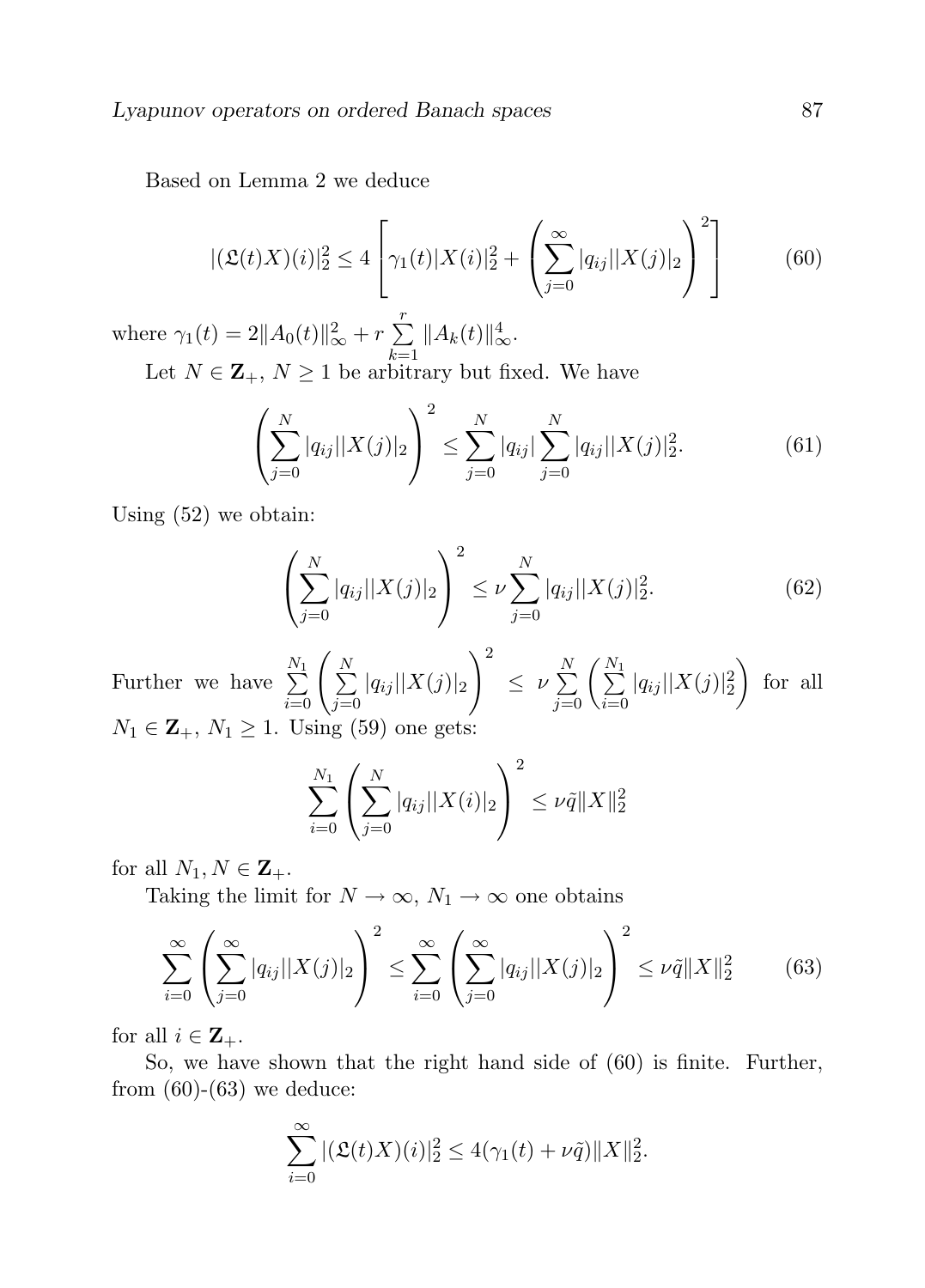This shows that  $(\mathfrak{L}(t)X) \in \ell^2(\mathbf{Z}_+, \mathcal{S}_n)$  if  $X \in \ell^2(\mathbf{Z}_+, \mathcal{S}_n)$ . Furthermore we have  $\|\mathfrak{L}(t)X\|_2 \leq \gamma_2(t) \|X\|_2 \ \forall X \in \ell^2(\mathbf{Z}_+, \mathcal{S}_n)$ , with

$$
\gamma_2(t) = 2(\gamma_1(t) + \nu \tilde{q})^{\frac{1}{2}}.
$$
\n(64)

Thus (i) is proved.

Further we show that (53) is well defined if  $X = \{X(i)\}_{i \in \mathbf{Z}_+} \in \ell^2(\mathbf{Z}_+, \mathcal{S}_n)$ . Proceeding as in the proof of  $(i)$ , we show that

$$
|(\mathcal{L}(t)X)(i)|_2^2 \le 4\left(\gamma_1(t)|X(i)|_2^2 + \left(\sum_{j=0}^{\infty} |q_{ji}||X(i)|_2\right)^2\right) \tag{65}
$$

 $i \in \mathbf{Z}_{+}$ ,  $\gamma_1(t)$  being as in (60).

For each  $N \geq 1$  we have  $\binom{N}{\sum}$  $j=0$  $|q_{ji}||X(j)|_2)^2 \leq \sum_{i=1}^{N}$  $j=0$  $|q_{ji}| \sum_{i=1}^{N}$  $j=0$  $|q_{ji}||X(j)|_2^2$ which yields  $(\sum_{n=1}^{N}$  $j=0$  $|q_{ji}||X(j)|_2)^2 \leq \tilde{q} \sum^N$  $j=0$  $|q_{ji}||X(j)|_2^2.$ Further we obtain  $\sum_{i=0}^{N_1}$  $\sum_{i=1}^{N}$  $j=0$  $|q_{ji}||X(j)|_2$  $\setminus^2$  $\leq \nu \tilde{q} \|X\|_2^2.$ Taking the limits for  $N \to \infty$  and  $N_1 \to \infty$  we deduce

$$
\sum_{i=0}^{\infty} \left( \sum_{j=0}^{\infty} |q_{ji}| |X(j)|_2 \right)^2 \le \sum_{i=0}^{\infty} \left( \sum_{j=0}^{\infty} |q_{ji}| |X(j)|_2 \right)^2 \le \nu \tilde{q} \|X\|_2^2
$$

for all  $i \in \mathbf{Z}_+$ ,  $X \in \ell^2(\mathbf{Z}_+,\mathcal{S}_n)$ .

This shows that the right hand side of (65) is finite for all  $i \in \mathbb{Z}_+$ . Furthermore we obtain that

$$
\sum_{i=0}^{\infty} |(\mathcal{L}(t)X)(i)|_2^2 \leq \gamma_2(t) ||X||_2^2, \quad (\forall) \quad X \in \ell^2(\mathbf{Z}_+, \mathcal{S}_n)
$$

where  $\gamma_2(t)$  is defined as in (64). Thus we have proved that  $\mathcal{L}(t) \in \mathbf{B}(\ell^2(\mathbf{Z}_+,\mathcal{S}_n)$ .

In order to prove  $(iii)$  one employs  $(34)$ ,  $(53)$ ,  $(54)$  to show that the equality  $\langle \tilde{\mathfrak{L}}(t)X, Y \rangle_2 = \langle X, \mathcal{L}(t)Y \rangle_2$  holds for all  $X, Y \in \ell^2(\mathbf{Z}_+, \mathcal{L}_n)$ . Thus the proof is complete.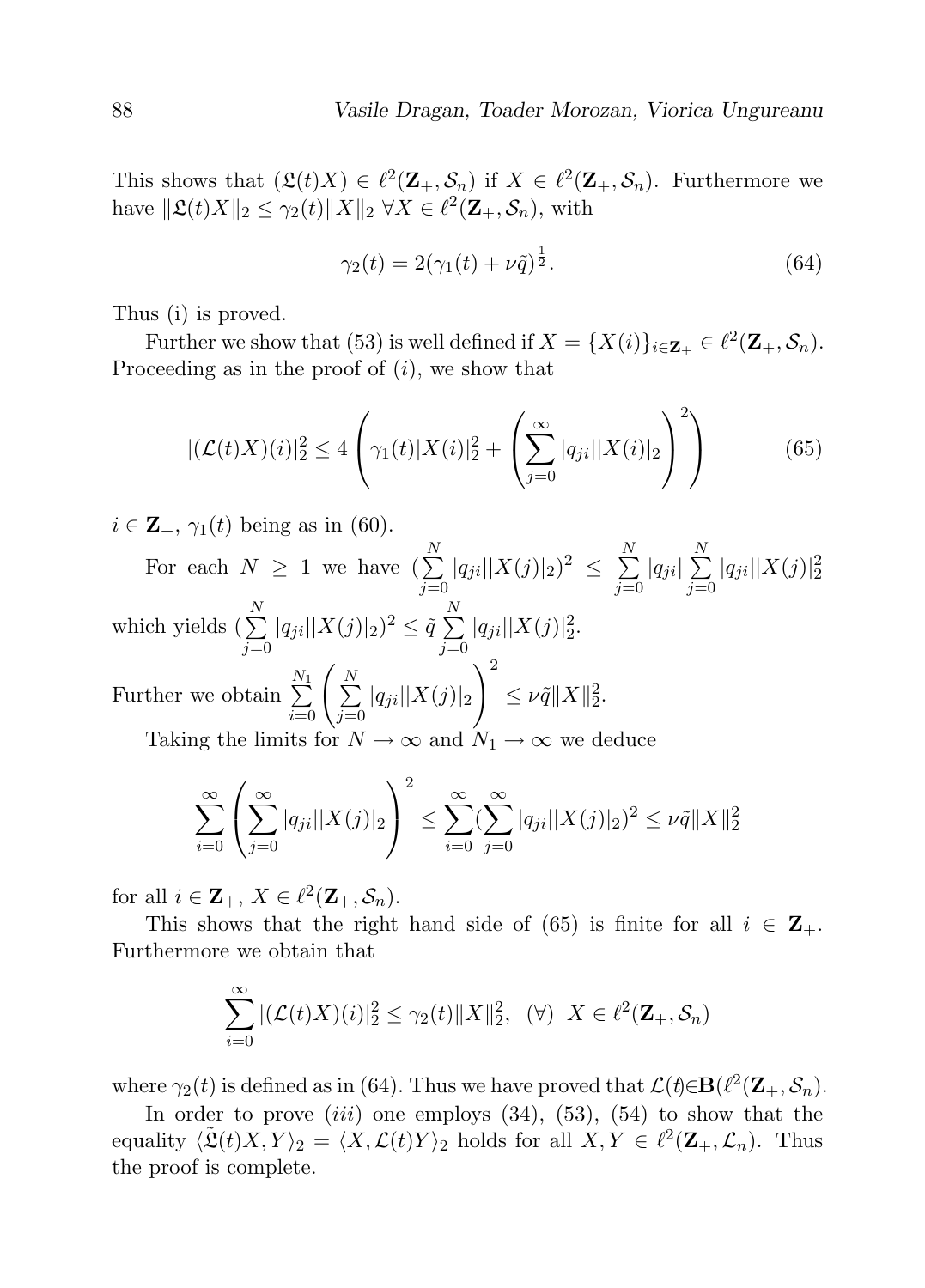Remark 9 Under the assumptions of Lemma 1, the condition (59) is satisfied if there exist  $h_1 \geq 0$ ,  $h_2 \geq 0$  such that  $q_{ij} = 0$  if  $i < j - h_1$  or  $i > j + h_2$ . In this case (59) is satisfied with  $\tilde{q} = (h_1 + h_2 + 1)\nu$  where  $\nu$  is the constant from  $(52)$ .

By direct calculation one shows that  $\tilde{\mathfrak{L}} : \mathcal{I} \to \mathbf{B}(\ell^2(\mathbf{Z}_+,\mathcal{S}_n))$  is a strongly continuous operator valued function. This function defines the linear differential equation:

$$
\frac{d}{dt}Y(t) + \tilde{\mathfrak{L}}(t)Y(t) = 0
$$
\n(66)

 $t \in \mathcal{I}$  on the space  $(\ell^2(\mathbf{Z}_+,\mathcal{S}_n), \|\cdot\|_2).$ 

Let  $T^a_{\tilde{\mathcal{L}}}(t,\tau)$ ,  $t,\tau \in \mathcal{I}$ , be the anticausal linear evolution operator on  $\ell^2(\mathbf{Z}_+, \mathcal{S}_n)$  defined by the linear differential equation (66).

Corollary 5 Under the assumptions of the Theorem 1 we have:

$$
T^a_{\tilde{\mathfrak{L}}}(\tau,t)=T^*(t,\tau),\quad \forall\;\;t,\tau\in\mathcal{I}.
$$

 $T(t, \tau)$  being the linear evolution operator defined by  $\mathcal{L}(t) \in \mathbf{B}(\ell^2(\mathbf{Z}_+, \mathcal{S}_n)).$ 

Proof follows from Theorem 1 (iii) and the equality (18).

Let  $\mathfrak{L}(t) = \mathfrak{L}_A(t) + \tilde{\Pi}(t)$  be the partition of the linear operator  $\mathfrak{L}(t)$  where

$$
(\tilde{\Pi}(t)X)(i) = \sum_{k=1}^{r} A_k^T(t, i)X(i)A_k(t, i) + \sum_{j=0, j \neq i}^{\infty} q_{ij}X(j).
$$
 (67)

We prove:

**Lemma 3** For any monotone and bounded sequence  $\{X_k\}_{k\in \mathbf{Z}_+} \subset \mathcal{S}_n^{\infty}$  we have:

(i)  $\lim_{k \to \infty} (\tilde{\Pi}(t)[X_k])(i) = (\tilde{\Pi}(t)[X])(i)$  for all  $i \in \mathbb{Z}_+, t \in \mathcal{I}$ . (ii)  $\lim_{k \to \infty} (T^a(t, t_0)X_k)(i) = (T^a(t, t_0)X)(i)$  for all  $i \in \mathbb{Z}_+$ ,  $t \le t_0$ ,  $t, t_0 \in$  $\mathcal{I}, \text{ where } X = \{X(i)\}_{i \in \mathbf{Z}_+} \in \mathcal{S}_n^{\infty} \text{ is defined by } X(i) = \lim_{k \to \infty} X_k(i), i \in \mathbf{Z}_+.\}$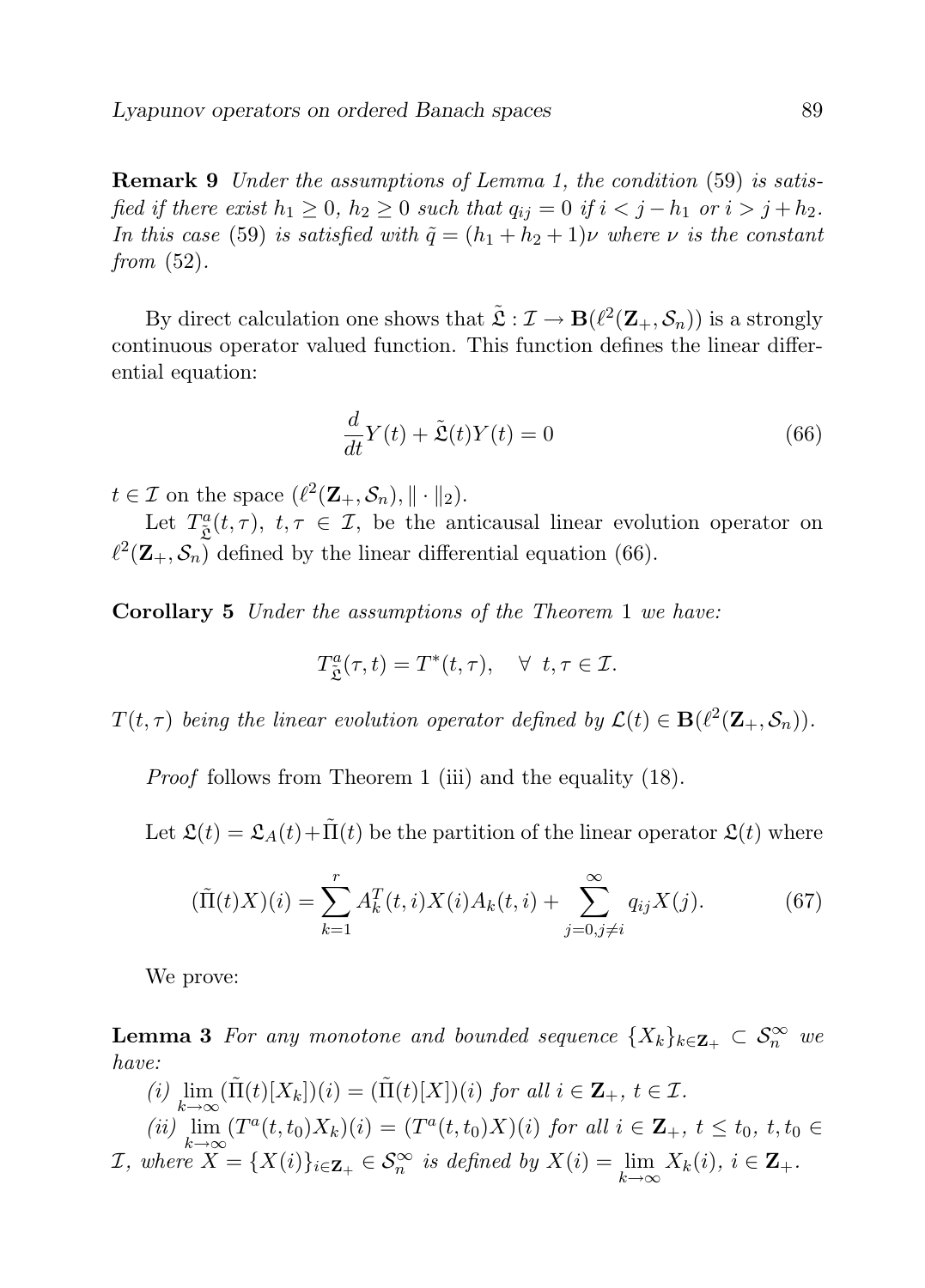*Proof.* Without loss of generality we may assume that  ${X_k}_{k \in \mathbb{Z}}$  is an increasing and bounded sequence. This means that there exist  $\mu_j \in \mathbf{R}$ ,  $j = 1, 2$  such that

$$
\mu_1 I_n \le X_k(i) \le X_{k+1}(i) \le \mu_2 I_n, \quad \forall (k, i) \in \mathbf{Z}_+ \times \mathbf{Z}_+ \tag{68}
$$

Therefore, for each  $i \in \mathbf{Z}_+$ ,  $X(i) \in \mathcal{S}_n$  is well defined by

$$
X(i) = \lim_{k \to \infty} X_k(i). \tag{69}
$$

Based on (68) we infer that  $X = \{X(i)\}_{i \in \mathbf{Z}_+} \in \mathcal{S}_n^{\infty}$ . From (67) we obtain

$$
(\tilde{\Pi}(t)X_k)(i) - (\tilde{\Pi}(t)X)(i) = \sum_{l=1}^r A_l^T(t, i)(X_k(i) - X(i))A_l(t, i) + \sum_{\substack{j=0 \ j \neq i}}^{\infty} q_{ij}(X_k(j) - X(j)).
$$
\n(70)

First, from (68) we obtain

$$
\lim_{k \to \infty} \sum_{k=1}^{r} A_l^T(t, i) (X_k(i) - X(i)) A_l(t, i) = 0
$$
\n(71)

On the other hand, applying Corollary 7 from the Appendix for  $a_k(j)$  $q_{ij} |X_k(j) - X(j)|$ , we deduce that  $\lim_{k \to \infty} \sum_{j=0, j \neq i}^{\infty} q_{ij} |X_k(j) - X(j)| = 0$ which leads to

$$
\lim_{k \to \infty} \sum_{j=0, j \neq i}^{\infty} q_{ij} (X_k(j) - X(j)) = 0.
$$
 (72)

Combining  $(70)-(72)$  we obtain that  $(i)$  is true.

Let us now prove that (ii) holds. To this end, let us denote  $Y_k(t) =$  $T^a(t,t_0)X_k, t \in (-\infty, t_0] \cap \mathcal{I}, t_0 \in \mathcal{I}$  being fixed. Since  $T^a(t,t_0)$  is a positive operator, if  $t \leq t_0$  the inequalities (68) yield

$$
\mu_1(T^a(t, t_0)J^\infty)(i) \le Y_k(t, i) \le Y_{k+1}(t, i) \le \mu_2(T^a(t, t_0)J^\infty)(i) \tag{73}
$$

for all  $i \in \mathbf{Z}_+$ ,  $t \leq t_0$ ,  $t \in \mathcal{I}$ . From (73) we obtain that the matrices  $Z(t, i)$ are well defined by

$$
Z(t,i) = \lim_{k \to \infty} Y_k(t,i), i \in \mathbf{Z}_+, t \in (-\infty; t_0] \cap \mathcal{I}.
$$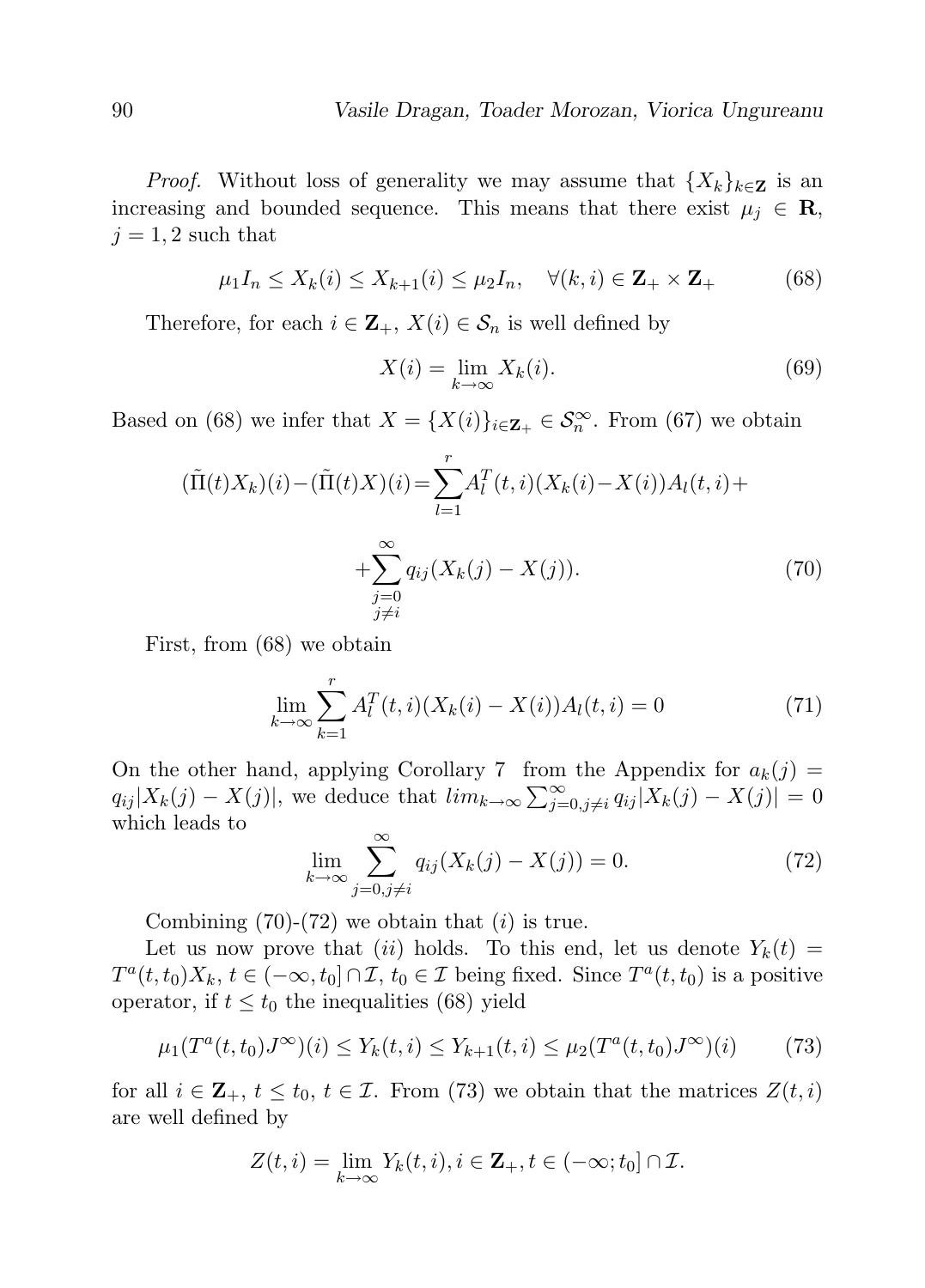Furthermore (73) yields  $|Z(t, i)| \leq \mu_3 |T^a(t, t_0) J^{\infty}| = \mu_3 ||T^a(t, t_0)||$  for all  $i \in \mathbf{Z}_{+}$ . This leads to

$$
|Z(t)| \leq \mu_3 ||T^a(t, t_0)||, \quad \forall t \in \mathcal{I}, t \leq t_0,
$$

where  $Z(t) = \{Z(t, i)\}_{i \in \mathbf{Z}_+}$ .

Since  $t \to \|\mathfrak{L}(t)\|_{\infty}$  is a bounded function we deduce that  $\|T^{a}(t,t_0)\| \leq$  $e^{c(t_0-t)}$ , for all  $t \in \mathcal{I}$ ,  $t \leq t_0$ . This leads to

$$
|Z(t)| \le \mu_3 e^{c(t_0 - t)}.\tag{74}
$$

Reasoning in the same way we obtain from (73)

$$
|Y_k(t)| \le \mu_3 e^{c(t_0 - t)} \tag{75}
$$

for all  $t \in \mathcal{I}$ ,  $t \leq t_0$ ,  $k \in \mathbf{Z}_+$ .

Let  $T_A^a(t, s)$  be the anticausal linear evolution operator on  $\mathcal{S}_n^{\infty}$  defined by the extended Lyapunov operator  $\mathfrak{L}_A(t)$ . We have the representation formula

$$
Y_{k}(t) = T_{A}^{a}(t, t_{0})X_{k} + \int_{t}^{t_{0}} T_{A}^{a}(t, s)\tilde{\Pi}(s)Y_{k}(s)ds
$$

for all  $t \leq t_0, t \in \mathcal{I}$ .

Based on (45) written for  $A(t, i)$  replaced by  $A_0(t, i) + \frac{1}{2}q_{ii}I_n$ , we obtain the component wise representation formula

$$
Y_k(t,i) = \Phi_i^T(t_0, t) X_k(i) \Phi_i(t_0, t) + \int_t^{t_0} \Phi_i^T(s, t) (\tilde{\Pi}(s) Y_k(s))(i) \Phi_i(s, t) ds
$$
 (76)

for all  $i \in \mathbf{Z}_+$ ,  $t \leq t_0$ ,  $t \in \mathcal{I}$ , where  $\Phi_i(s,t)$  is the fundamental matrix solution of the differential equation

$$
\frac{d}{dt}x(t) = (A_0(t, i) + \frac{1}{2}q_{ii}I_n)x(t).
$$

Using the result proved in the part  $(i)$  of the lemma, we obtain that

$$
\lim_{k \to \infty} \Phi_i^T(s, t)(\tilde{\Pi}(s)Y_k(s))(i)\Phi_i(s, t) = \Phi_i^T(s, t)(\tilde{\Pi}(s)Z(s))(i)\Phi_i(s, t)
$$
(77)

for all  $i \in \mathbf{Z}_+$ ,  $t \leq s \leq t_0$ .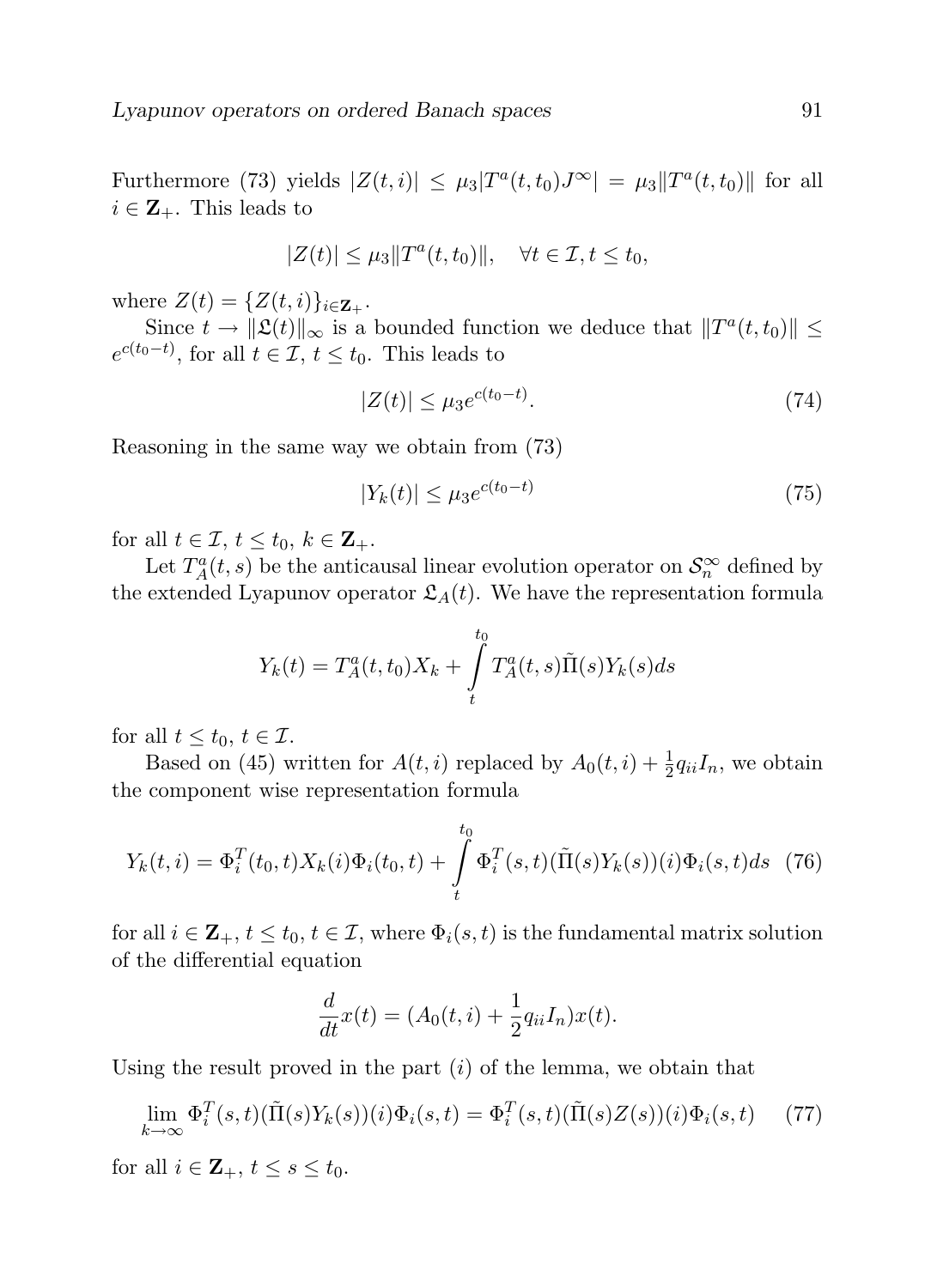We recall that the boundedness of the function  $s \to ||A_0(s)||_{\infty}$  together with (52) allow us to deduce that

$$
|\Phi_i(s,t)| \le e^{c_1(s-t)},\tag{78}
$$

 $\forall t \leq s \leq t_0, t \in \mathcal{I}$ , where  $c_1 > 0$  is a constant not depending upon s, t.

Further, from (76), (78) together with the boundedness of the functions  $s \to ||A_l(s)||_{\infty}, 0 \leq l \leq r$  yield

$$
x^T \Phi_i^T(s, t) (\tilde{\Pi}(s) Y_k(s)) (i) \Phi_i(s, t) x \le \tilde{\beta} e^{\tilde{c}(s-t)} |x|^2 \tag{79}
$$

for all  $t \leq s \leq t_0$ , where  $\tilde{\beta}$ ,  $\tilde{c}$  are positive constants. Applying Lebesque's Theorem we obtain via (77) and (79) that

$$
\lim_{k \to \infty} \int_{t}^{t_0} x^T \Phi_i^T(s, t) (\tilde{\Pi}(s) Y_k(s)) (i) \Phi_i(s, t) x ds
$$

$$
= \int_{t}^{t_0} x^T \Phi_i^T(s, t) (\tilde{\Pi}(s) Z(s)) (i) \Phi_i(s, t) x ds
$$

for all  $x \in \mathbb{R}^n$ . By a standard procedure, one obtains finally that

$$
\lim_{k \to \infty} \int_{t}^{t_0} \Phi_i^T(s, t) (\tilde{\Pi}(s)Y_k(s))(i) \Phi_i(s, t) ds = \int_{t}^{t_0} \Phi_i^T(s, t) (\tilde{\Pi}(s)Z(s))(i) \Phi_i(s, t) ds
$$

for all  $t \leq t_0, t \in \mathcal{I}$ . Taking the limit for  $k \to \infty$  in (76) we obtain that

$$
Z(t,i) = \Phi_i^T(t_0,t)X(i)\Phi_i(t_0,t) + \int_t^{t_0} \Phi_i^T(s,t)(\tilde{\Pi}(s)Z(s))(i)\Phi_i(s,t)ds
$$

for all  $i \in \mathbf{Z}_+$ ,  $t \leq t_0$ ,  $t \in \mathcal{I}$ .

The above equality may be rewritten in a compact form:

$$
Z(t) = T_A^a(t, t_0)X + \int\limits_t^{t_0} T_A^a(t, s)\tilde{\Pi}(s)Z(s)ds.
$$
 (80)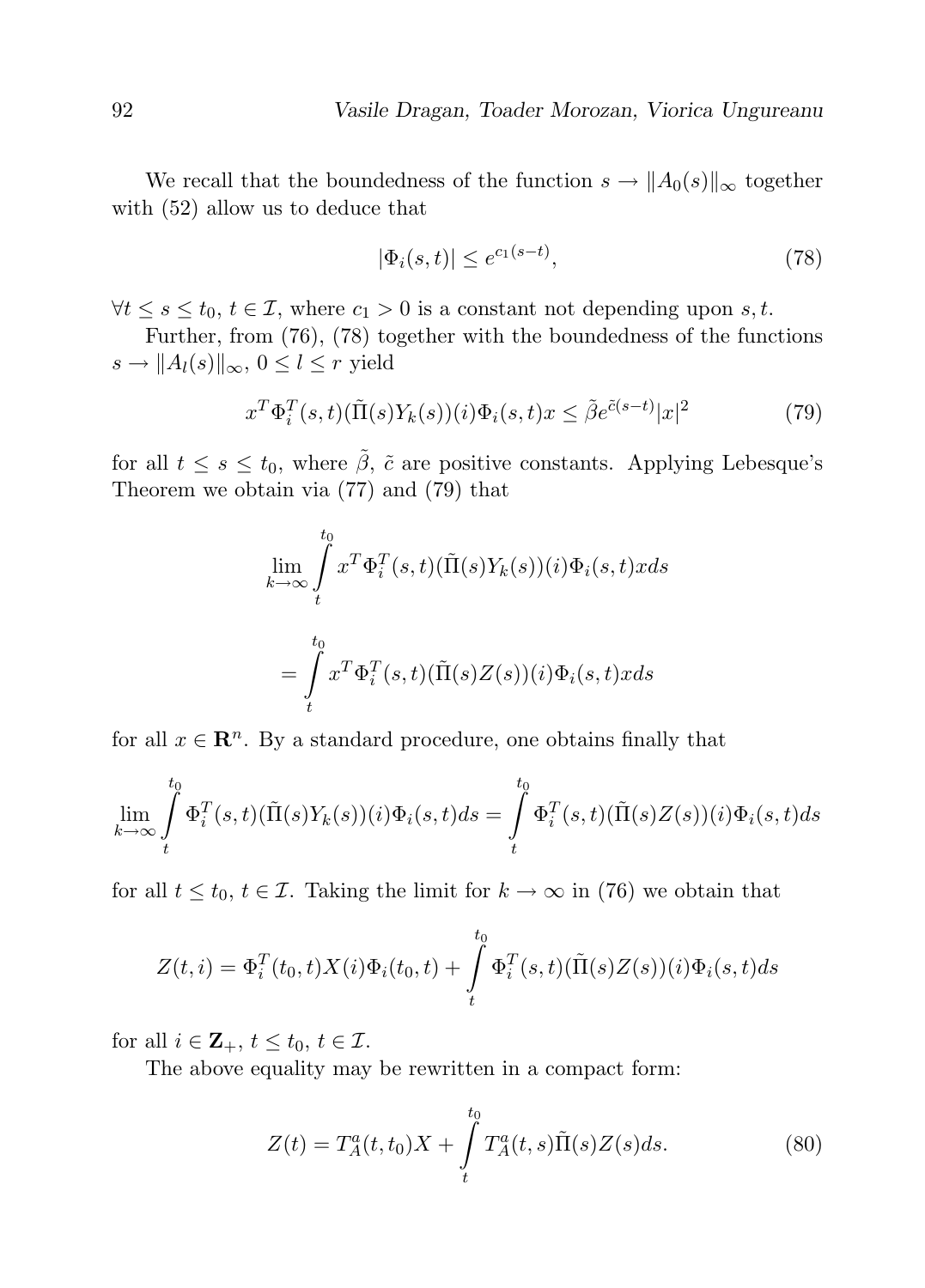Under the considered assumptions the identity (80) allows us to deduce that  $t \to Z(t)$  is differentiable and additionally it solves the problem with given terminal condition:

$$
\frac{d}{dt}Z(t) + \mathfrak{L}(t)Z(t) = 0, \ t \le t_0
$$
\n
$$
Z(t_0) = X.
$$
\n(81)

From the uniqueness of the solution of the problem (81) we conclude that

$$
Z(t, i) = (Ta(t, t0)X)(i)
$$
\n(82)

for all  $i \in \mathbb{Z}_+$ ,  $t \leq t_0$ ,  $t \in \mathcal{I}$ .

The conclusion follows now from  $(82)$ . So, the proof is complete.  $\Box$ 

Lemma 4 Assume that the assumptions of Theorem 1 are fulfilled. Let  $\mathbf{H}_{i}^{x} = \{H_{i}^{x}(j)\}_{j\in\mathbf{Z}_{+}}$  be defined by

$$
H_i^x(j) = \begin{cases} 0, & if j \neq i \\ xx^T, & if j = i. \end{cases}
$$
 (83)

where  $x \in \mathbb{R}^n$  and  $i \in \mathbb{Z}_+$  are arbitrary but fixed.

Under the considered assumptions we have:

$$
||T(t,\tau)\mathbf{H}_i^x||_1 = x^T[(T^a(\tau,t)J^\infty)(i)]x
$$
\n(84)

for all  $t \geq \tau$ ,  $t, \tau \in \mathcal{I}$ .

*Proof.* First we notice that  $\mathbf{H}_i^x \in \ell^1(\mathbf{Z}_+, \mathcal{S}_n)$  and  $\|\mathbf{H}_i^x\|_1 = |x|^2$ . Therefore  $T(t,\tau)\mathbf{H}_{i}^{x}$  is well defined and we have

$$
||T(t,\tau)\mathbf{H}_{i}^{x}||_{1} = \sum_{j=0}^{\infty} Tr[(T(t,\tau)H_{i}^{x})(j)] \qquad (85)
$$

for all  $t, \tau \in \mathcal{I}$ .

For each  $k \in \mathbf{Z}_+$  we consider  $J_k^{\infty} = \{J_k^{\infty}(j)\}_{j \in \mathbf{Z}_+}$  where

$$
J_k^{\infty}(j) = \begin{cases} I_n, \text{if } 0 \le j \le k \\ 0, \text{if } j > k. \end{cases}
$$

It is obvious that  $J_k^{\infty} \in \ell^2(\mathbf{Z}_+, \mathcal{S}_n) \subset \mathcal{S}_n^{\infty}$  and we have  $||J_k^{\infty}||_2 = (k+1)\sqrt{n}$ and  $||J_k^{\infty}||_{\infty} = 1$ . Also we have  $J_k^{\infty} \leq J_{k+1}^{\infty} \leq J^{\infty}$  for all  $k \in \mathbb{Z}_+$ . This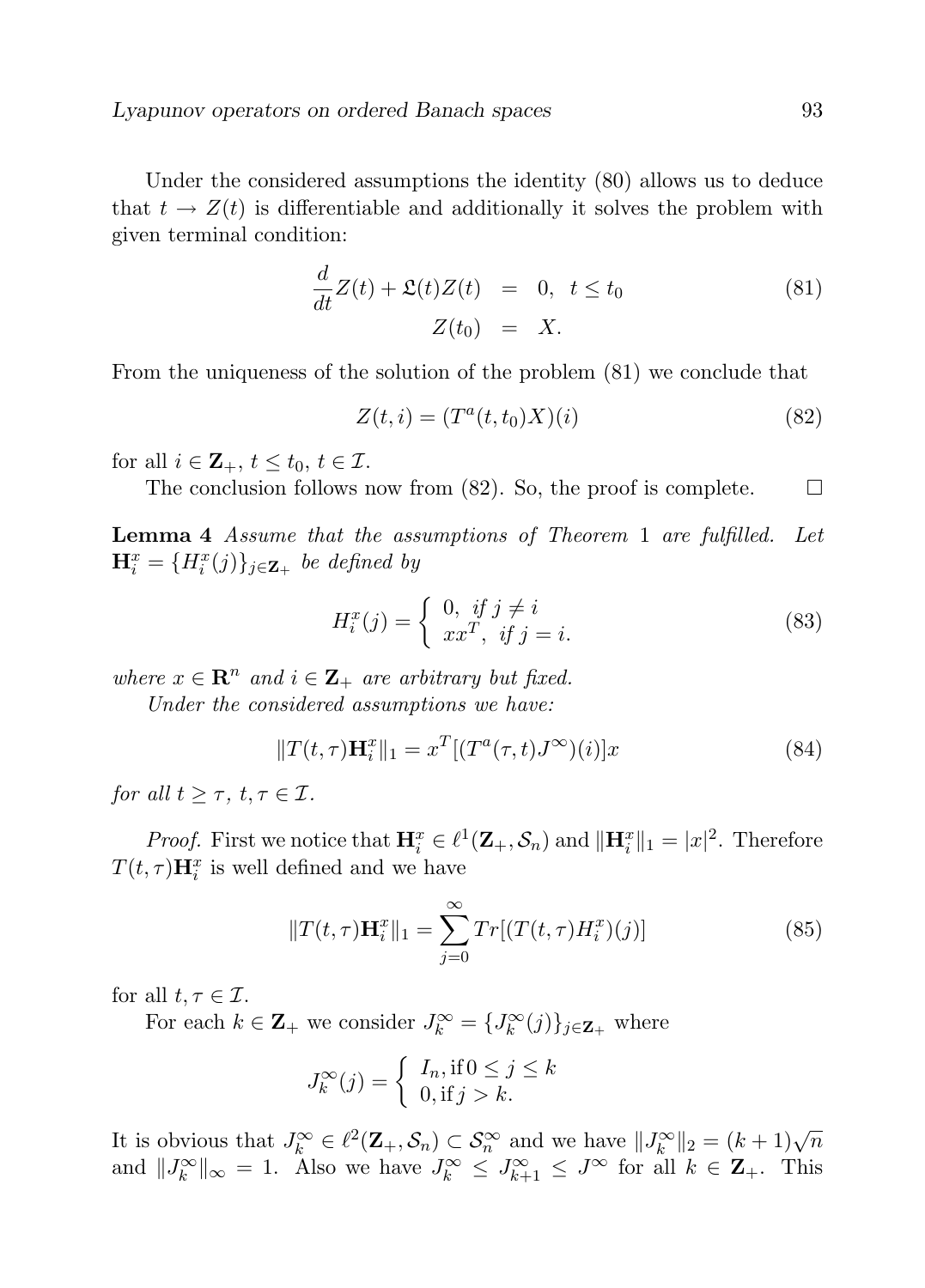yields:  $T^a(\tau,t)J_k^{\infty} \leq T^a(\tau,t)J_{k+1}^{\infty} \leq T^a(\tau,t)J^{\infty}$ , for all  $k \in \mathbb{Z}_+$ ,  $t \geq \tau$ ,  $t, \tau \in \mathcal{I}$  because  $\overline{T}^a(\tau, t) \geq 0$  for all  $t \geq \tau$ 

This allows us to obtain

$$
x^{T}[(T^{a}(\tau,t)J_{k}^{\infty})(i)]x \leq x^{T}[(T^{a}(\tau,t)J_{k+1}^{\infty})(i)]x \leq x^{T}[(T^{a}(\tau,t)J^{\infty})(i)]x \quad (86)
$$

for all  $k \in \mathbb{Z}_+$ . Moreover, applying Lemma 3 (*ii*) for  $X_k = J_k^{\infty}$  we obtain that

$$
\lim_{k \to \infty} x^T (T^a(\tau, t) J_k^{\infty})(i) x = x^T (T^a(\tau, t) J^{\infty})(i) x.
$$
 (87)

On the other hand, from Theorem 1 (*i*) we deduce that  $T^a(\tau, t)J_k^{\infty} \in$  $\ell^2(\mathbf{Z}_+,\mathcal{S}_n)$ . Therefore we may write:

$$
x^T[(T^a(\tau,t)J_k^{\infty})(i)]x = Tr[(T^a(\tau,t)J_k^{\infty})(i)xx^T] =
$$
  
= 
$$
\sum_{j=0}^{\infty} Tr[(T^a(\tau,t)J_k^{\infty})(j)H_i^x(j)] = \langle T^a(\tau,t)J_k^{\infty}, \mathbf{H}_i^x \rangle_2.
$$

Further, the equality proved in Theorem 1 (iii) together with (18) yield:

$$
\langle T^a(\tau, t) J_k^{\infty}, \mathbf{H}_i^x \rangle_2 = \langle T^*(t, \tau) J_k^{\infty}, \mathbf{H}_i^x \rangle_2 =
$$
  
= 
$$
\langle J_k^{\infty}, T(t, \tau) \mathbf{H}_i^x \rangle_2 = \sum_{j=0}^k Tr[(T(t, \tau) \mathbf{H}_i^x)(j)].
$$

Thus we obtain

$$
x^{T}[(T^{a}(\tau,t)J_{k}^{\infty})(i)]x = \sum_{j=0}^{k} Tr[(T(t,\tau)H_{i}^{x})(j)].
$$
\n(88)

Based on (88) we get

$$
||T(t,\tau)\mathbf{H}_i^x||_1 = \lim_{k \to \infty} \sum_{j=0}^k Tr[(T(t,\tau)\mathbf{H}_i^x)(j)] = \lim_{k \to \infty} x^T[(T^a(\tau,t)J_k^\infty)(i)]x.
$$
\n(89)

The conclusion follows from (89) and (87). Thus the proof is complete.  $\Box$ 

Theorem 2 Assume that the assumptions of Theorem 1 are fulfilled. Then we have

$$
||T(t,\tau)||_1 \le ||T^a(\tau,t)|| \quad \forall \ \ t \ge \tau, \ t, \tau \in \mathcal{I}.
$$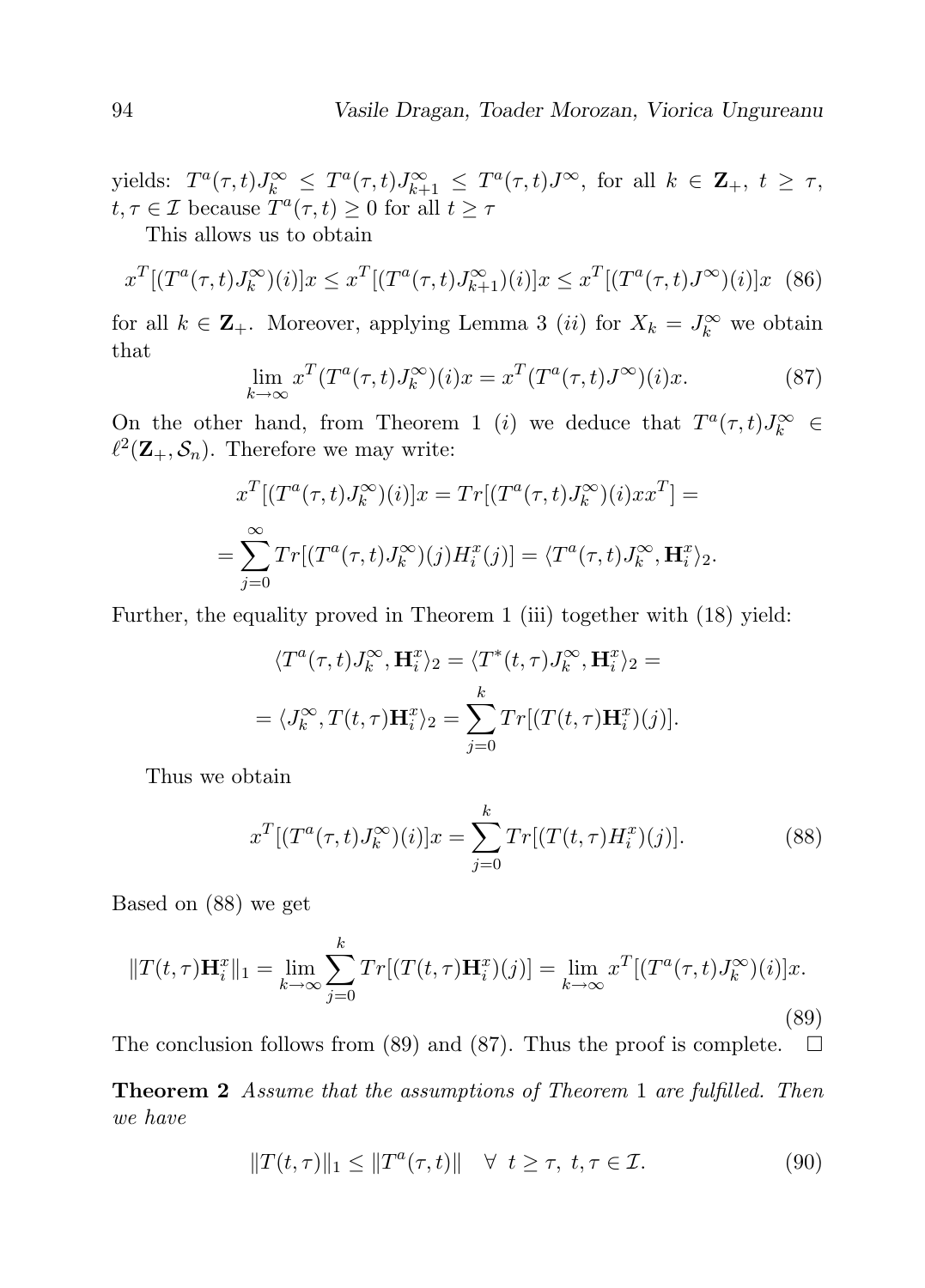*Proof.* Let  $i \in \mathbf{Z}_+$  be arbitrary but fixed and  $\psi_i : \ell^1(\mathbf{Z}_+,\mathcal{S}_n) \to \ell^1(\mathbf{Z}_+,\mathcal{S}_n)$ be defined by

$$
\psi_i(\mathbf{X})(j) = \begin{cases} 0, \text{if } j \neq i \\ X(i), \text{if } j = i \end{cases}
$$
\n(91)

for any  $\mathbf{X} = \{X(j)\}_{j \in \mathbf{Z}_+} \in \ell^1(\mathbf{Z}_+, \mathcal{S}_n)$ . We have  $\mathbf{X}-\sum^{k}$  $i=0$  $\psi_i(\mathbf{X})\bigg\|_1$ =  $\sum_{i=1}^{\infty}$  $\scriptstyle i=k+1$  $|X(i)|_1$  which leads to  $\lim_{k \to \infty}$  $\begin{array}{c} \hline \end{array}$  $\mathbf{X}-\sum^{k}$  $i=0$  $\psi_i(\mathbf{X})\Big\|_1$  $= 0.$ Hence  $\mathbf{X} = \sum_{n=1}^{\infty}$  $i=0$  $\psi_i(\mathbf{X})$  for all  $\mathbf{X} \in \ell^1(\mathbf{Z}_+, \mathcal{S}_n)$ . Further we have

$$
T(t,\tau)\mathbf{X} = \sum_{i=0}^{\infty} T(t,\tau)\psi_i(\mathbf{X})
$$
\n(92)

because  $T(t, \tau) \in \mathbf{B}(\ell^1(\mathbf{Z}_+, \mathcal{S}_n)).$ 

Let  $\lambda_{i1}, \lambda_{i2}, ..., \lambda_{in}$  be real numbers and  $e_{i1}, e_{i2}, ..., e_{in} \in \mathbb{R}^n$  be orthogonal vectors such that  $|e_{ij}| = 1, 1 \le j \le n$  and  $X(i) = \sum_{i=1}^{n}$  $j=1$  $\lambda_{ij} e_{ij} e_{ij}^T$ . Combining  $(83)$  and  $(91)$  we deduce:

$$
\psi_i(\mathbf{X}) = \sum_{j=1}^n \lambda_{ij} \mathbf{H}_i^{e_{ij}}
$$
\n(93)

where  $\mathbf{H}_{i}^{e_{ij}}$  $e_{ij}^{ij}$  is defined as in (83) with  $e_{ij}$  instead of x. For each  $k \geq 1$  we write

$$
\left\| \sum_{i=0}^k T(t,\tau) \psi_i(\mathbf{X}) \right\|_1 \leq \sum_{i=0}^k \left\| T(t,\tau) \psi_i(\mathbf{X}) \right\|_1 \leq \sum_{i=0}^k \sum_{j=1}^n |\lambda_{ij}| \left\| T(t,\tau) \mathbf{H}_i^{e_{ij}} \right\|_1.
$$

Applying Lemma 4 we obtain

$$
\sum_{i=0}^{k} ||T(t,\tau)\Psi_i(\mathbf{X})||_1 \leq \sum_{i=0}^{k} \sum_{j=1}^{n} |\lambda_{ij}| e_{ij}^T [(T^a(\tau,t)J^{\infty})(i)] e_{ij} \leq
$$
  

$$
\leq \sum_{i=0}^{k} \sum_{j=1}^{n} |\lambda_{ij}| |(T^a(\tau,t)J^{\infty})(i)|.
$$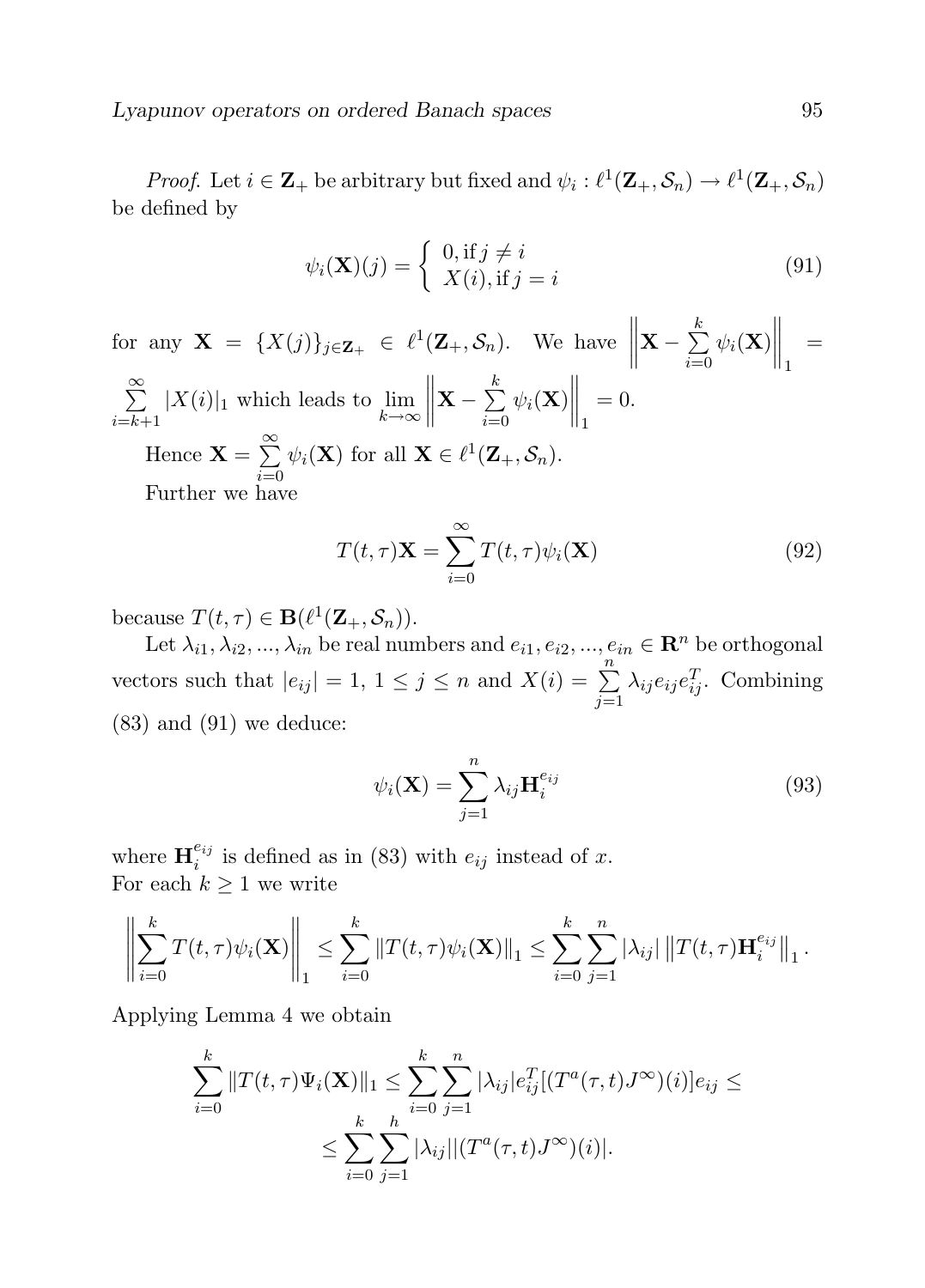Invoking (25) we infer  $\sum_{k=1}^{k}$  $i=0$  $||T(t,\tau)\psi_i(\mathbf{X})||_1 \leq ||T^a(\tau,t)J^{\infty}||_{\infty} \sum_{n=1}^{\infty}$  $i=0$  $|X(i)|_1$  for all  $k \geq 1$ .

Hence we have shown that

$$
\sum_{i=0}^{\infty} ||T(\tau,t)\psi_i(\mathbf{X})||_1 \le ||T^a(\tau,t)J^\infty||_\infty ||\mathbf{X}||_1.
$$
\n(94)

Further, from  $(92)-(94)$  we get:

 $||T(t,\tau)\mathbf{X}||_1 \leq ||T^a(\tau,t)J^{\infty}||_{\infty} ||\mathbf{X}||_1, \quad \forall \mathbf{X} \in \ell^1(\mathbf{Z}_+, \mathcal{S}_n), \quad t \geq \tau, \quad t, \tau \in \mathcal{I}.$ 

So, we may conclude that  $||T(t, \tau)||_1 \leq ||T^a(\tau, t)J^{\infty}||_{\infty}$  for all  $t \geq \tau$ ,  $t, \tau \in \mathcal{I}$ . To show that the last inequality coincides with (90) we apply Theorem 5 in the special case of the positive operator  $T^a(\tau, t)$  together with Corollary 4 (ii) and obtain that  $||T^a(\tau, t)J^{\infty}||_{\infty} = ||T^a(\tau, t)||$ . This ends the proof.  $\square$ 

#### 4.3.2 Detectability and exponential stability

Let  $\mathcal L$  and  $\mathfrak L$  be the Lyapunov type operators defined by (53) and (54), respectively. In this section we discuss the exponential stability of the anticausal evolution generated by  $\mathcal L$  under detectability conditions and under the assumptions of Theorem 1.

Since the cone  $\ell^1(\mathbf{Z}_+,\mathcal{S}_{n+})$  has empty interior we cannot apply the developments from Section 4 in [11] in order to derive criteria for exponential stability of the linear differential equation (56) on  $\ell^1(\mathbf{Z}_+,\mathcal{S}_n)$ . The next corollary shows that the criteria for anticausal exponential stability of (57) could be used as necessary and sufficient conditions for the exponential stability of (56).

Corollary 6 Under the assumptions of Theorem 1 the following are equivalent:

(i) the operator valued function  $\mathfrak{L}(\cdot)$  defines an exponentially stable anticausal evolution on  $\mathcal{S}_n^{\infty}$ ;

(ii) the operator valued function  $\mathcal{L}(\cdot)$  defines an exponentially stable evolution on  $\ell^1(\mathbf{Z}_+, \mathcal{S}_n)$ .

*Proof.* (i)  $\rightarrow$  (ii). If (i) holds then there exist  $\beta \geq 1$ ,  $\alpha > 0$  such that  $||T^a(\tau, t)|| \leq \beta e^{-\alpha(t-\tau)}$  for all  $\tau, t \in \mathcal{I}, t \geq \tau$ . Then from Theorem 2 we get

$$
||T(t,\tau)||_1 \le \beta e^{-\alpha(t-\tau)}\tag{95}
$$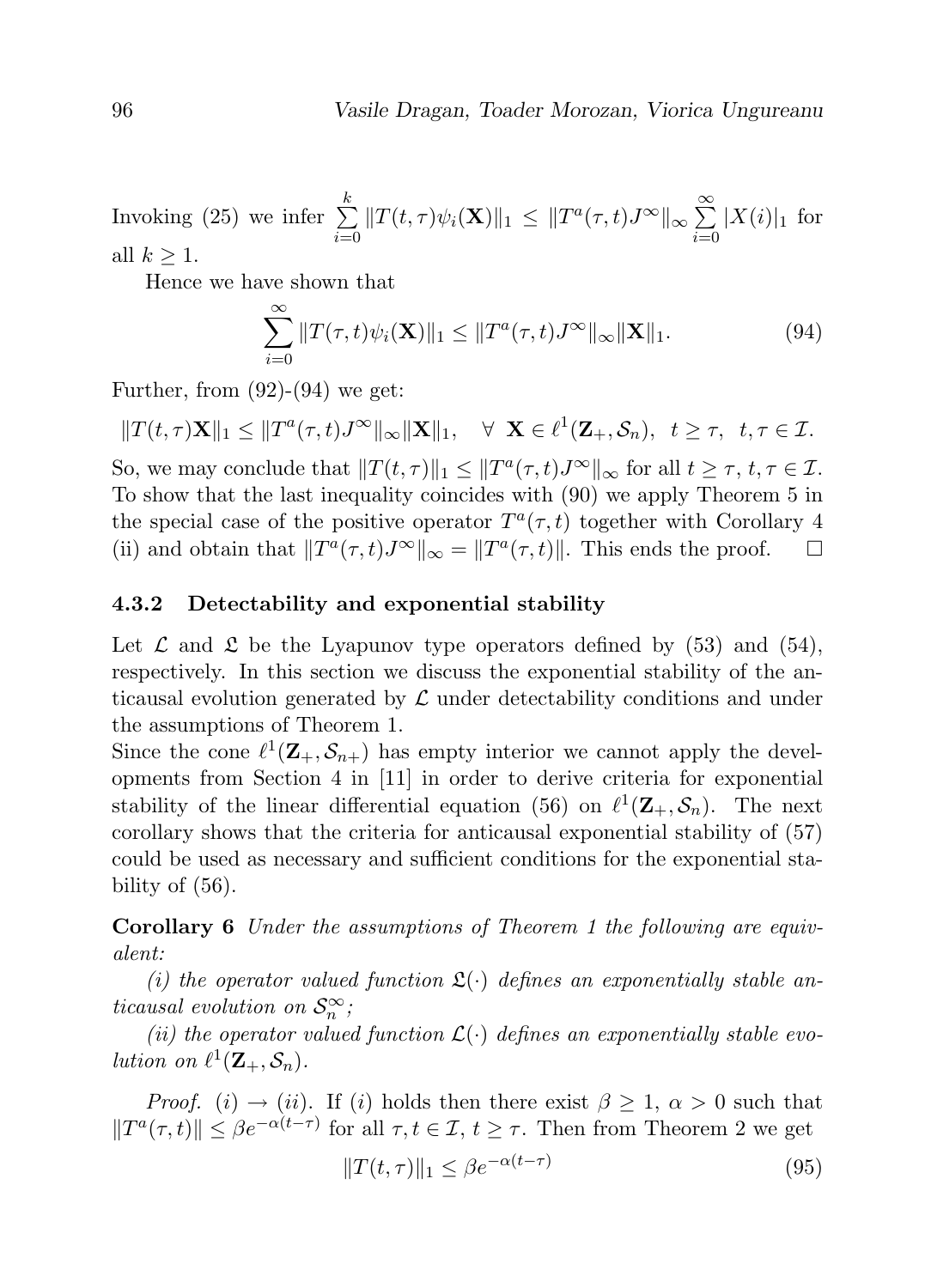for all  $t \geq \tau$ ,  $t, \tau \in \mathcal{I}$ . This shows that *(ii)* is true.

Let us prove now that  $(ii) \rightarrow (i)$ . If  $(ii)$  holds, then there exist  $\beta \geq 1$ ,  $\alpha > 0$  such that (95) is true. From Lemma 4 we have

$$
x^T(T^a(\tau,t)J^\infty)(i)x \leq ||T(t,\tau)||_1||\mathbf{H}_i^x||_1
$$

which yields  $x^T(T^a(\tau,t)J^{\infty})(i)x \leq \beta e^{-\alpha(t-\tau)}|x|^2$  for all  $t \geq \tau \in \mathcal{I}, x \in \mathbb{R}^n$ ,  $i \in \mathbf{Z}_{+}$ . Therefore  $|(T^a(\tau,t)J^{\infty})(i)| \leq \beta e^{\alpha(\tau-t)}$ ,  $(\forall)$   $i \in \mathbf{Z}_{+}$ , which leads to

$$
||T^{a}(\tau,t)J^{\infty}||_{\infty} \leq \beta e^{\alpha(\tau-t)}.
$$
\n(96)

Applying Theorem 5 to the positive operator  $T^a(\tau, t)$  and using Corollary 4 (*ii*) we obtain from (96) that  $||T^a(\tau, t)|| \leq \beta e^{\alpha(\tau - t)}$ , for all  $t \geq \tau$ ,  $t, \tau \in$ I. This confirms that the implication  $(ii) \rightarrow (i)$  is true. So the proof is complete. □

**Definition 3** Let  $C: \mathcal{I} \to \mathcal{M}_{pn}^{\infty}$  be a continuous, bounded function. We say that the pair  $(\mathcal{L}, C)$  is detectable if there is a continuous and bounded function  $F: \mathcal{I} \to \mathcal{M}_{np}^{\infty}$  such that

$$
\mathcal{L}_F\left(t\right)\left(X\right) = \mathcal{L}\left(t\right)\left(X\right) + F\left(t\right)C\left(t\right)X + XC\left(t\right)^T F\left(t\right)^T, X \in \ell^1(\mathbf{Z}_+, \mathcal{S}_n) \tag{97}
$$

generates a positive and exponentially stable causal evolution on  $\ell^1(\mathbf{Z}_+,\mathcal{S}_n)$ .

A standard computation shows that  $t \in \mathcal{I} \to \mathcal{L}_F(t) \in B(\ell^1(\mathbf{Z}_+, \mathcal{S}_n))$ is a well defined, strongly continuous mapping, which generates a causal evolution operator  $T_{\mathcal{L}_F}(t,s)$  on  $\ell^1(\mathbf{Z}_+, \mathcal{S}_n)$ . Since  $\mathcal{L}_F$  and  $\mathcal{L}$  have the same form, we can apply Proposition 3 to deduce that  $T_{\mathcal{L}_F}(t, s)$  is a positive operator. Moreover,  $T_{\mathcal{L}_F}(t, s)$  is exactly the restriction to  $\ell^1(\mathbf{Z}_+, \mathcal{S}_n)$  of the positive causal evolution operator  $\hat{T}_{\mathcal{L}_F}(t, s)$  generated by  $\mathcal{L}_F$  on  $\ell^2(\mathbf{Z}_+, \mathcal{S}_n)$  $($  [18], [3]). Let

$$
\mathfrak{L}_{F}(t)(X) = \mathfrak{L}(t)(X) + C(t)^{T} F(t)^{T} X + XF(t) C(t),
$$

for all  $X \in \mathcal{S}_n^{\infty}$  and  $t \in \mathcal{I}$ . Obviously, the conclusions of Corollary 6 remain true if we replace the operators  $\mathfrak{L}$  and  $\mathfrak{L}_F$  and  $\mathfrak{L}_F$ , respectively. Therefore  $\mathfrak{L}_F$  generates an anticausal exponentially stable evolution on  $\mathcal{S}_n^{\infty}$  if and only if  $\mathcal{L}_F$  generates a causal exponentially stable evolution on  $\ell^1({\bf Z}_+,{\cal S}_n).$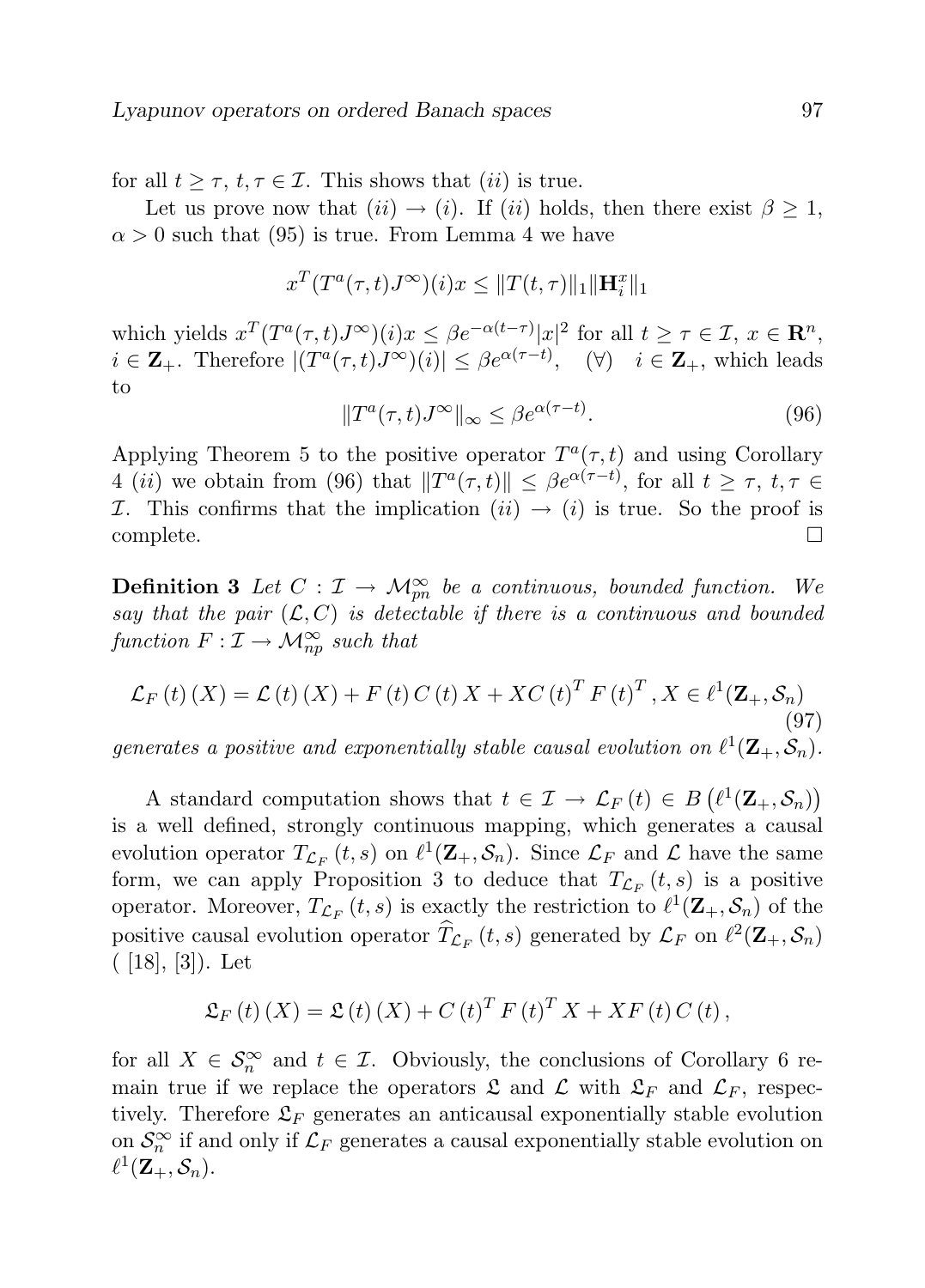**Remark 10** The pair  $(\mathcal{L}, C)$  is detectable if and only if there is  $F : \mathcal{I} \to$  $\mathcal{M}_{n\times p}^{\infty}$  a continuous and bounded function such that  $\mathfrak{L}_F(t)$ ,  $t \in \mathcal{I}$  generates a positive and exponentially stable anticausal evolution on  $S_n^{\infty}$ .

Let  $\mathcal{I} = \mathbf{R}_{+} := [0, \infty)$ . A mapping  $P : \mathcal{I} \rightarrow \mathcal{S}_{n+}^{\infty}$  will be called nonnegative. The next theorem is the main result of this section. It gives sufficient conditions for the exponential stability of the anticausal evolution generated by the Lyapunov type operator  $\mathfrak{L}$ , in terms of global solvability of an associated affine equation.

**Theorem 3** Assume that  $(L, C)$  is detectable and the backward differential equation

$$
\frac{dP(t)}{dt} + \mathfrak{L}(t) P(t) + C^{T}(t) C(t) = 0
$$
\n(98)

has a nonnegative solution in the class of all bounded  $C^1$ -mappings  $P$ :  $\mathcal{I} \rightarrow \mathcal{S}_n^{\infty}$ . Then  $\mathfrak L$  generates an exponentially stable anticausal evolution on  $\mathcal{S}_n^{\infty}$ .

*Proof.* If  $i \in \mathbf{Z}_+$  and  $x \in \mathbf{R}^n$  are fixed, then the unique solution in  $\ell^1(\mathbf{Z}_+, \mathcal{S}_n)$  of the equation

$$
\frac{dZ\left(t\right)}{dt} = \mathcal{L}\left(t\right)\left(Z\left(t\right)\right), t \ge s \ge 0 \tag{99}
$$

$$
Z(s) = H_i^x, i \in \mathbf{Z}_+, \tag{100}
$$

exists and is given by  $Z(t, s; (H_i^x)) = T_{\mathcal{L}}(t, s)$   $(H_i^x) \geq 0, t \geq s$ . Let us prove that there is  $\gamma > 0$  such that

$$
\int_{s}^{\infty} \|Z(\tau, s; H_i^x)\|_1 d\tau \le \gamma x^T x \tag{101}
$$

for all  $s \in \mathbf{R}_+, i \in \mathbf{Z}_+$  and  $x \in H$ . Then, Lemma 4 shows that

$$
\int_{s}^{\infty} x^{T} [(T_{\mathfrak{L}}^{a}(s,\tau)J^{\infty})(i)]x d\tau \leq \gamma x^{T} x.
$$

From Theorem 4.4 from [11] it follows that  $\mathfrak L$  generates an anticausal exponentially stable evolution on  $\mathcal{S}_n^{\infty}$  and the proof is complete.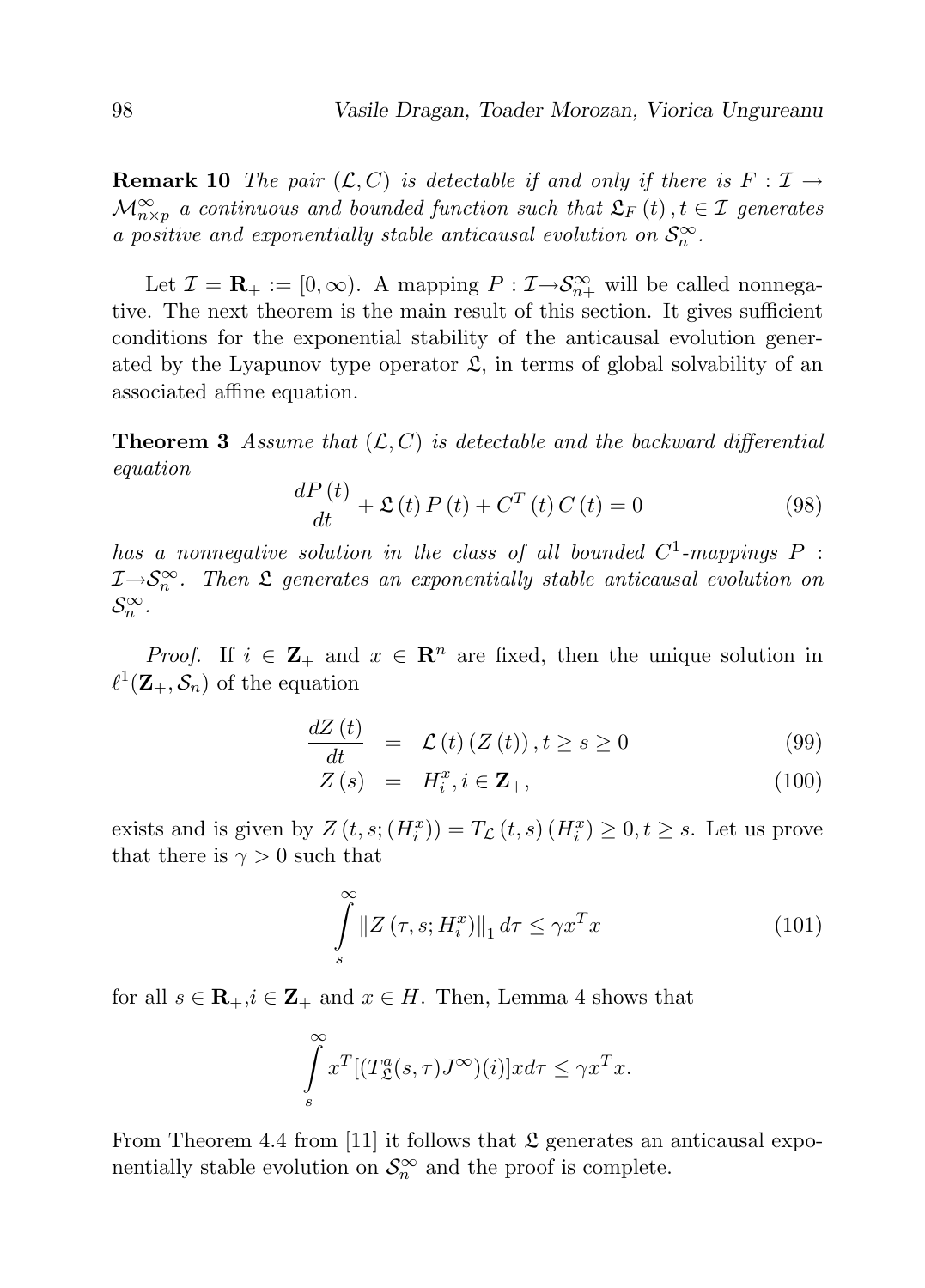It remains to prove (101).

First, we establish a sufficient condition for (101). From the detectability hypothesis, there is a bounded and continuous function  $F: \mathcal{I} \to \mathcal{M}_{np}^{\infty}$ such that the causal evolution operator  $T_{\mathcal{L}_F}(t_0, t)$  is exponentially stable on  $\ell^1(\mathbf{Z}_+, \mathcal{S}_n)$ . We define

$$
\Omega^{F,\varepsilon}(t)(X) = \mathcal{L}_F(t)(X) + \varepsilon^2 X, X \in \ell^1(\mathbf{Z}_+, \mathcal{S}_n).
$$

Using Gronwall's Lemma and a standard computation we deduce that there is  $\varepsilon_0 \in (0,1)$  such that the causal evolution operator  $T_{\Omega^{F,\varepsilon}}(t,s)$ , generated by  $\Omega^{F,\varepsilon}(t)$ ,  $t \in \mathbf{R}_+$ , is exponentially stable for all  $0 < \varepsilon < \varepsilon_0$ . Then there are  $\beta_1 \geq 1$  and  $\alpha_1 \in (0,1)$  such that  $||T_{\Omega^{F,\varepsilon}}(t,s)||_1 \leq \beta_1 \alpha_1^{t-s}$  for all  $t \geq s$ . Moreover, by Proposition 3.3 from [11] (see also Corollary 2),  $T_{\Omega^{F,\varepsilon}}(t,s)$  is a positive operator. Now, for such an  $\varepsilon \in (0, \varepsilon_0)$ , we consider the equation

$$
\frac{dY(t)}{dt} = \Omega^{F,\varepsilon}(t) \left(Y(t)\right) + \frac{1}{\varepsilon^2} F\left(t\right) C\left(t\right) Z\left(t\right) C\left(t\right)^T F\left(t\right)^T, t \ge s \ge 0,
$$
\n(102)

$$
Y\left(s\right) = H_i^x,\tag{103}
$$

where  $Z(t)$  is the solution of (99). We obtain

$$
\frac{d\left(Y\left(t\right) - Z\left(t\right)\right)}{dt} = \Omega^{F,\varepsilon}\left(Y\left(t\right) - Z\left(t\right)\right) + \Psi\left(t\right), t \ge s, t \in \mathbf{N},\qquad(104)
$$

$$
Y(s) - Z(s) = 0,\t(105)
$$

where

$$
\Psi(t) = \left(\varepsilon + \frac{1}{\varepsilon}FC\right)Z\left(\varepsilon + \frac{1}{\varepsilon}FC\right)^T(t).
$$

By a standard way it follows that  $Y(t) - Z(t) \geq 0$  for all  $t \in \mathbb{R}_+$  and, consequently,  $||Y(t)||_1 \ge ||Z(t)||_1$ . Therefore the existence of  $\gamma > 0$  such that  $\infty$ 

$$
\int_{s}^{\infty} \left\| Y \left( t, s; H_{i}^{x} \right) \right\|_{1} dt \leq \gamma x^{T} x,
$$
\n(106)

is a sufficient condition for (101) to hold. Then, let us prove (106).

Applying  $(10)$  for  $(102)$ ,  $(103)$  we obtain

$$
Y(t) = T_{\Omega^{F,\varepsilon}}(t,s) \left( H_i^x \right) + \frac{1}{\varepsilon^2} \int_s^t T_{\Omega^{F,\varepsilon}}(t,r) \left( \left( FCZ \right) \left( r \right) \left( FC \right) \left( r \right)^T \right) dr,
$$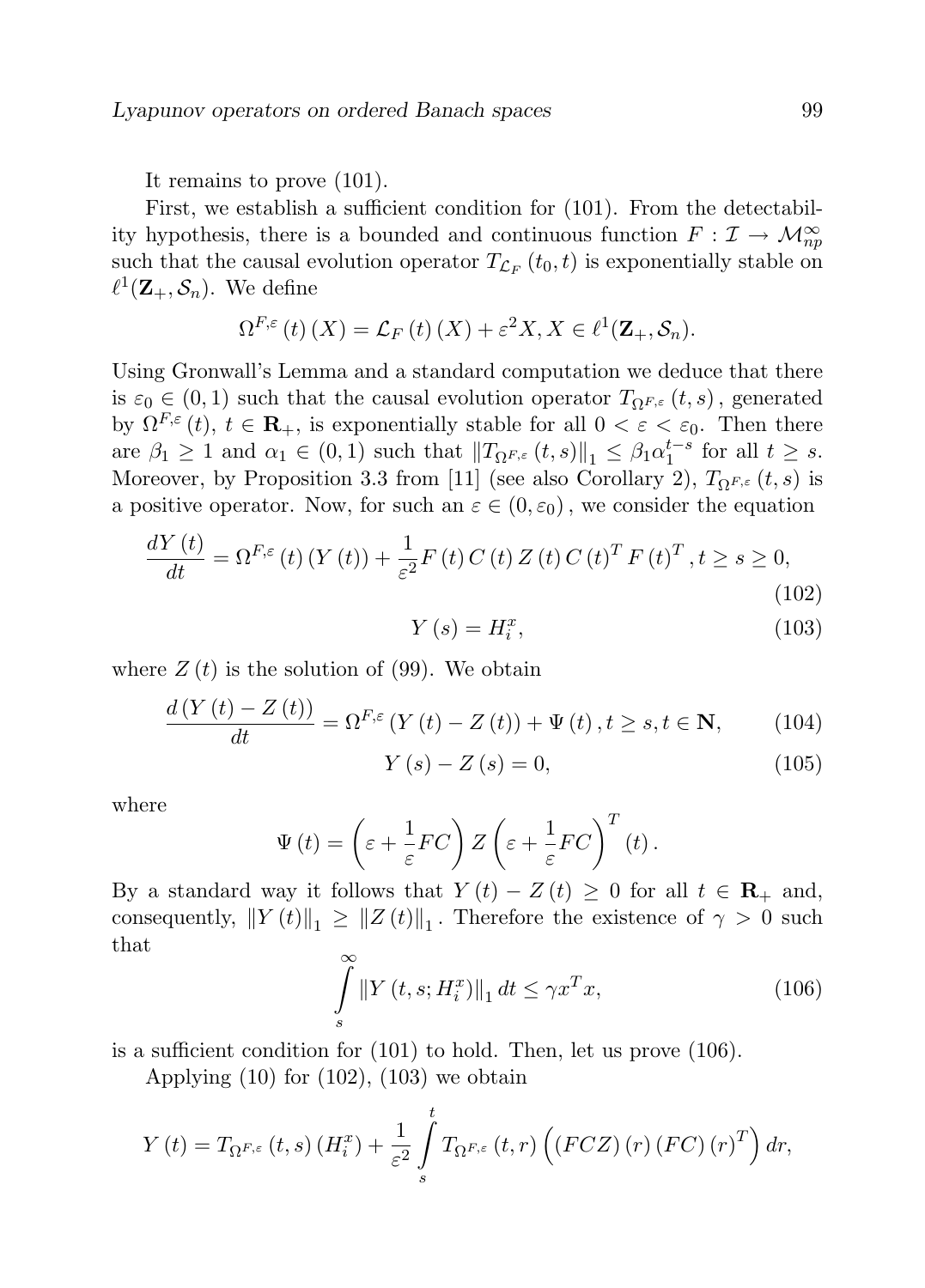for any  $t > s$ . Hence

$$
\|Y(t)\|_1 \leq \beta_1 \alpha_1^{t-s} x^T x + \frac{1}{\varepsilon^2} \int\limits_s^t \alpha_1^{t-r} \left\| (FCZ)(r) (FC)(r)^T \right\|_1 dr. \tag{107}
$$

By virtue of (26), the conclusions of Lemma 2 remains valid for  $|.|_1$ replacing  $\left|.|_2\right|$  and we get

$$
\left\| \left( FCZ \right) (r) \left( FC \right) (r)^{T} \right\|_{1} = \sum_{j \in \mathbf{Z}_{+}} \left| \left[ \left( FCZ \right) (r) \left( FC \right) (r)^{T} \right] (j) \right|_{1}
$$
  

$$
= \sum_{j \in \mathbf{Z}_{+}} Tr \left[ \left( \left( FCZ \right) (r) \left( FC \right) (r)^{T} \right) (j) \right] \le
$$
  

$$
l^{2} \sum_{j \in \mathbf{Z}_{+}} Tr \left[ \left( CZ C^{T} \right) (r) (j) \right] = l^{2} \sum_{j \in \mathbf{Z}_{+}} Tr \left[ \left( C^{T} CZ \right) (r) (j) \right] := (*) .
$$

The restrictions of the operators  $\mathcal L$  and  $\mathcal L$  to  $\ell^2(\mathbf Z_+, \mathcal S_n)$  will be still denoted by  $\mathcal L$  and  $\mathfrak L$ . So, Corollary 5 ensures that

$$
T_{\mathcal{L}}^{*}\left(r,s\right) = T_{\mathcal{L}}^{a}\left(s,r\right) \tag{108}
$$

in  $\ell^2(\mathbf{Z}_+, \mathcal{S}_n)$  and

$$
Z(r) = T_{\mathcal{L}}(r, s) (H_i^x) = (T_{\mathcal{L}}^a(s, r))^* (H_i^x).
$$

From Lemma 21 in [19], we have

$$
(*) = l^{2} \sum_{j \in \mathbf{Z}_{+}} Tr \left[ \left( C^{T} C \right) (r) \left( T_{\mathfrak{L}}^{a} (s, r) \right)^{*} (H_{i}^{x}) (j) \right]
$$
  
\n
$$
\leq l^{2} \sum_{j \in \mathbf{Z}_{+}} Tr \left[ T_{\mathfrak{L}}^{a} (s, r) \left( C^{T} (r) C (r) \right) H_{i}^{x} (j) \right]
$$
  
\n
$$
= l^{2} x^{T} T_{\mathfrak{L}}^{a} (s, r) \left( C^{T} (r) C (r) \right) (i) x \qquad (109)
$$

Let  $P: \mathcal{I} \to \mathcal{M}_{n_+}^{\infty}$  be a nonnegative solution of (98) in the class of all bounded  $C^1$ -mappings. From (11), P is also the unique solution of the equation

$$
P(s) = T_{\mathfrak{L}}^{a}(s,t) (P(t)) + \int_{s}^{t} T_{\mathfrak{L}}^{a}(s,r) (C^{T}(r) C(r)) dr, s \leq t.
$$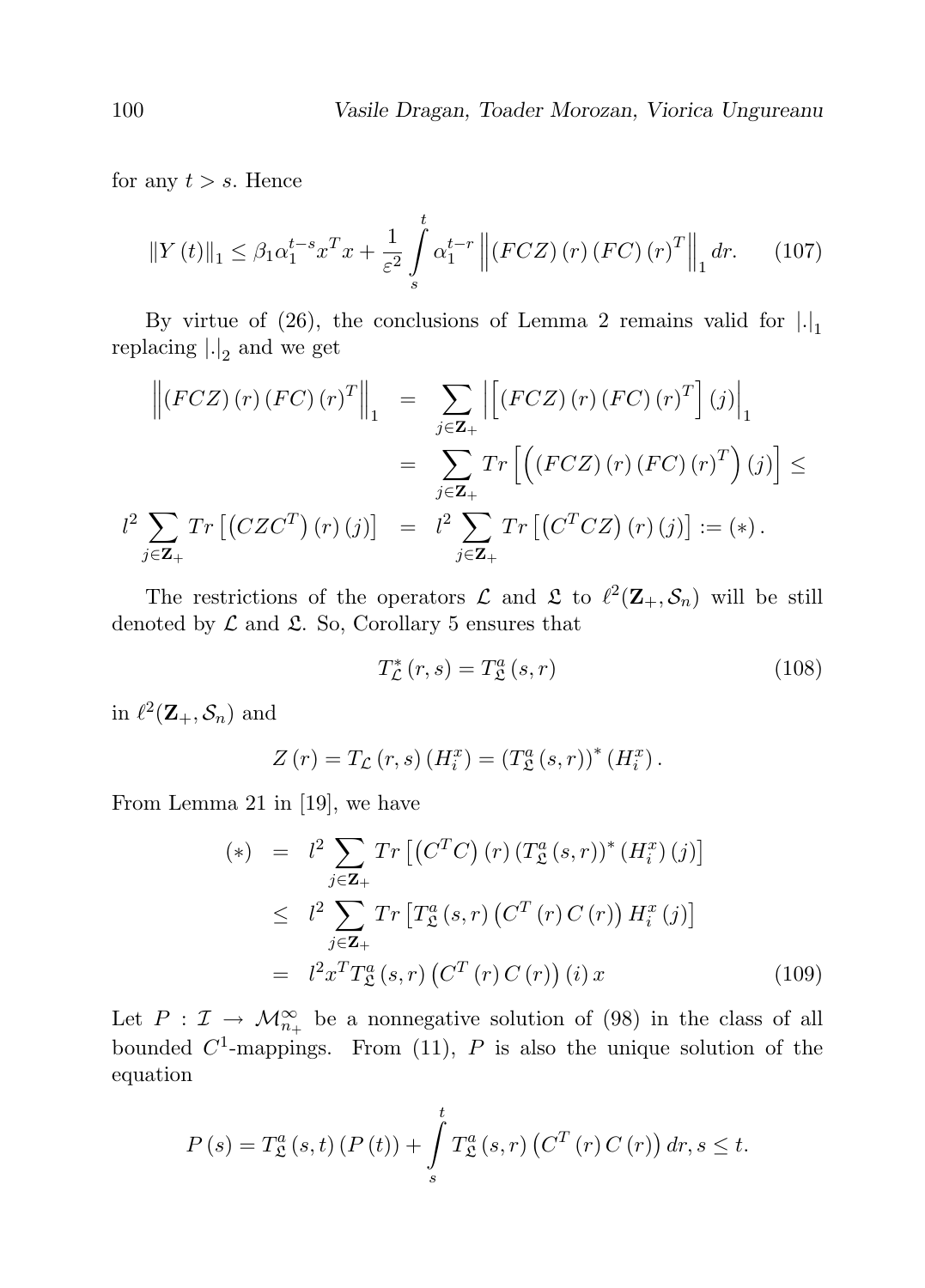By inequality (109) and the positiveness of  $T_{\mathcal{L}}^{a}(t, s)$ , we get successively

$$
\int_{s}^{t} \left\| (FCZ)(r) (FC)(r)^{T} \right\|_{1} dr \leq \int_{s}^{t} x^{T} T_{\mathfrak{L}}^{a}(s,r) (C^{T}(r) C(r)) (i) x dr
$$
\n
$$
= x^{T} \int_{s}^{t} T_{\mathfrak{L}}^{a}(s,r) (C^{T}(r) C(r)) (i) dr x
$$
\n
$$
= x^{T} P(s) (i) x - x^{T} T_{\mathfrak{L}}^{a}(s,t) (P(t)) (i) x
$$
\n
$$
\leq x^{T} P(s) (i) x.
$$

Setting  $m_1 = l^2 \sup_{s \in \mathbf{R}_+} ||P(s)||_{\infty} < \infty$  we obtain

$$
\int_{s}^{t} \left\| F C Z \left( r \right) \left( C F \right) \left( r \right)^{T} \right\|_{1} dr \leq l^{2} x^{T} P \left( s \right) \left( i \right) x \leq m_{1} x^{T} x,
$$

Taking the integral from  $t = s$  to  $\infty$  in (107), we see that there are the positive constants  $d_1$  and  $d_2$  such that

$$
\int_{s}^{\infty} ||Y(t)||_{1} dt \le d_{1}x^{T}x + \frac{d_{2}}{\varepsilon^{2}} \int_{s}^{\infty} \left||FCZ(r)(CF)(r)^{T} \right||_{1} dr \qquad (110)
$$

$$
\le d_{1}x^{T}x + \frac{d_{2}}{\varepsilon^{2}} m_{1}x^{T}x \le (d_{2}m_{1}/\varepsilon^{2} + d_{1}) x^{T}x.
$$

So, there is  $\gamma > 0$  such that

$$
\int_{s}^{\infty} \left\| Y \left( t \right) \right\|_{1} dt \leq \gamma x^{T} x
$$

and (106) follows. The proof is complete.  $\Box$ 

### 5 Appendix

A. Convex cones. In the sequel we collect several basic definitions regarding the convex cones and ordered Banach spaces. For more details concerning the convex cones and ordered linear spaces we refer to [4, 12, 16, 17] and references therein.

Let  $(\mathcal{X}, \|\cdot\|)$  be a real normed space.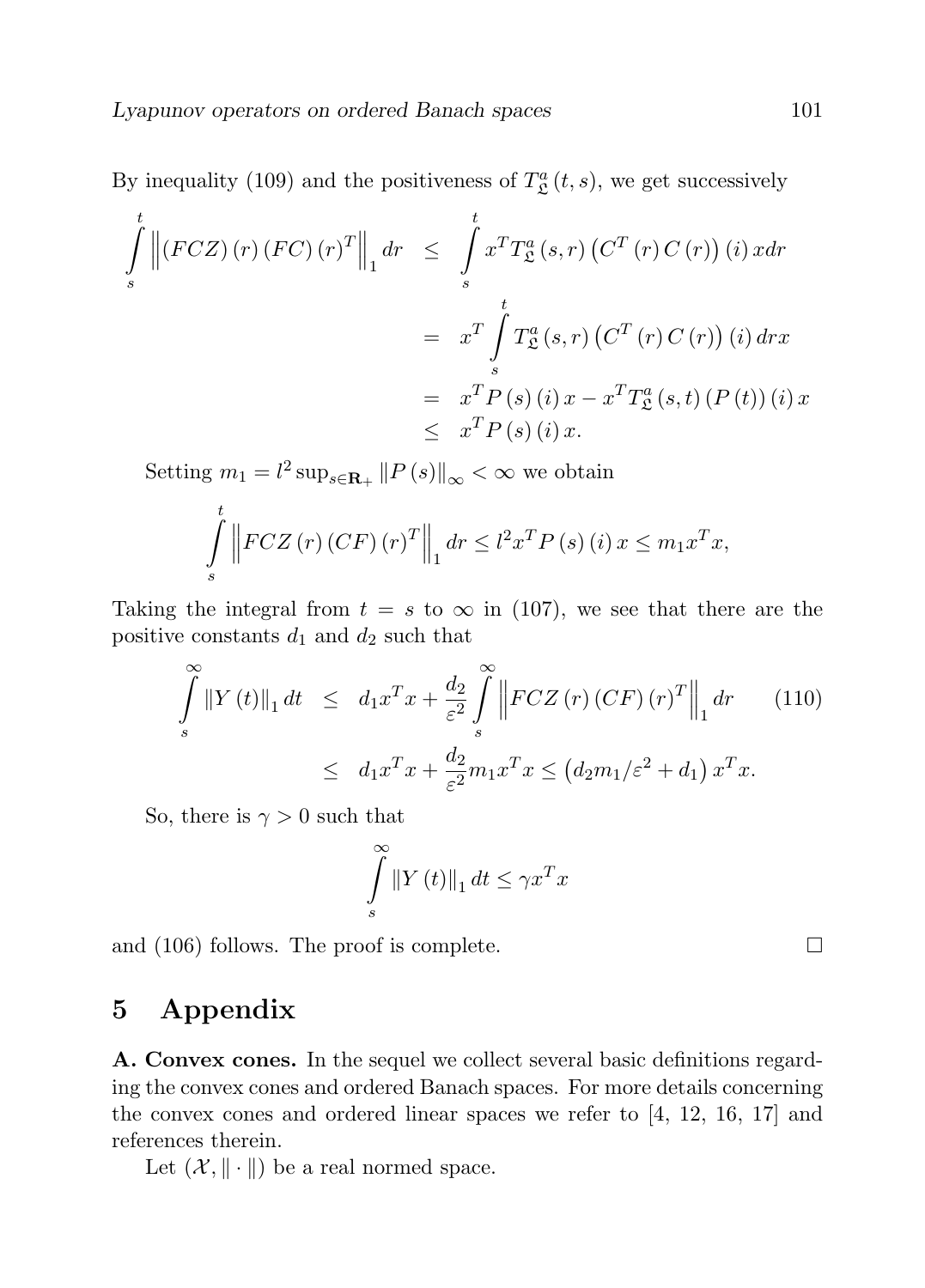### **Definition 4** A nonempty subset  $C \subset \mathcal{X}$  is called convex cone if: (i)  $C + C \subset C$ (ii)  $\alpha \mathcal{C} \subset \mathcal{C}$  for all  $\alpha \in \mathbf{R}, \alpha \geq 0$ .

It is easy to see that a cone  $\mathcal C$  is a convex subset and thus we shall say convex cone when we refer to a cone.

**Definition 5** (i) A cone C is called a pointed cone if  $C \cap (-C) = \{0\}.$ 

(ii) A cone  $\mathcal C$  is called a solid cone if its interior Int $\mathcal C$  is not empty.

(iii) A cone C is called normal cone if there exists a real number  $\tilde{b} > 0$ such that  $||x|| \leq \tilde{b} ||y||$  if  $0 \leq x \leq y$ .

A convex cone  $\mathcal{C} \subset \mathcal{X}$  induces an ordering "  $\leq$  " on  $\mathcal{X}$ , by  $x \leq y$  (or equivalently  $y \geq x$ ) if and only if  $y-x \in \mathcal{C}$ . If C is a solid cone then  $x \leq y$  (or equivalently  $y > x$ ) if and only if  $y - x \in Int\mathcal{C}$ . Hence  $\mathcal{C} = \{x \in \mathcal{X} | x \geq 0\}$ and  $IntC = \{x \in \mathcal{X} | x > 0\}$ . That is why, in this paper, we shall use the notation  $\mathcal{X}_+$  for the convex cone which induces the order relation on  $\mathcal{X}_+$ .

**Remark 11** (i) If in the definition of a normal cone we may take  $\tilde{b} = 1$  we shall say that the norm  $\|\cdot\|$  is monotone with respect to the convex cone C.

(ii) If  $\mathcal C$  is a normal cone then it is a pointed cone. Indeed, if  $x$  is such that x and  $-x$  are in C then from  $(1 + \frac{1}{n})x \in C$  we have  $0 \le -x \le \frac{1}{n}$  $\frac{1}{n}x$ . Hence  $||x|| \leq \frac{\tilde{b}}{n} ||x||$ . Taking the limit for  $n \to \infty$  we deduce that  $||x|| = 0$ hence  $x = 0$ . Thus we obtained that C is pointed cone.

#### B. Minkovski norms. Linear positive operators

We assume that  $\mathcal X$  is a real Banach space ordered by an order relation induced by a solid convex cone  $\mathcal{X}_+$  where  $\mathcal{X}_+ \neq \mathcal{X}$ . For a fixed  $\xi \in Int\mathcal{X}_+$ we consider the open and convex subset

$$
B_{\xi} = \{x \in \mathcal{X}; -\xi < x < \xi\}. \tag{111}
$$

The Minkovski functional  $|\cdot|_{\xi} : \mathcal{X} \to \mathbf{R}$  associated to the subset  $B_{\xi}$  is

$$
|x|_{\xi} = \inf \left\{ t > 0; \frac{1}{t} x \in B_{\xi} \right\}.
$$
 (112)

The main properties of the Minkovski functional introduced by (112) are collected in the next theorem.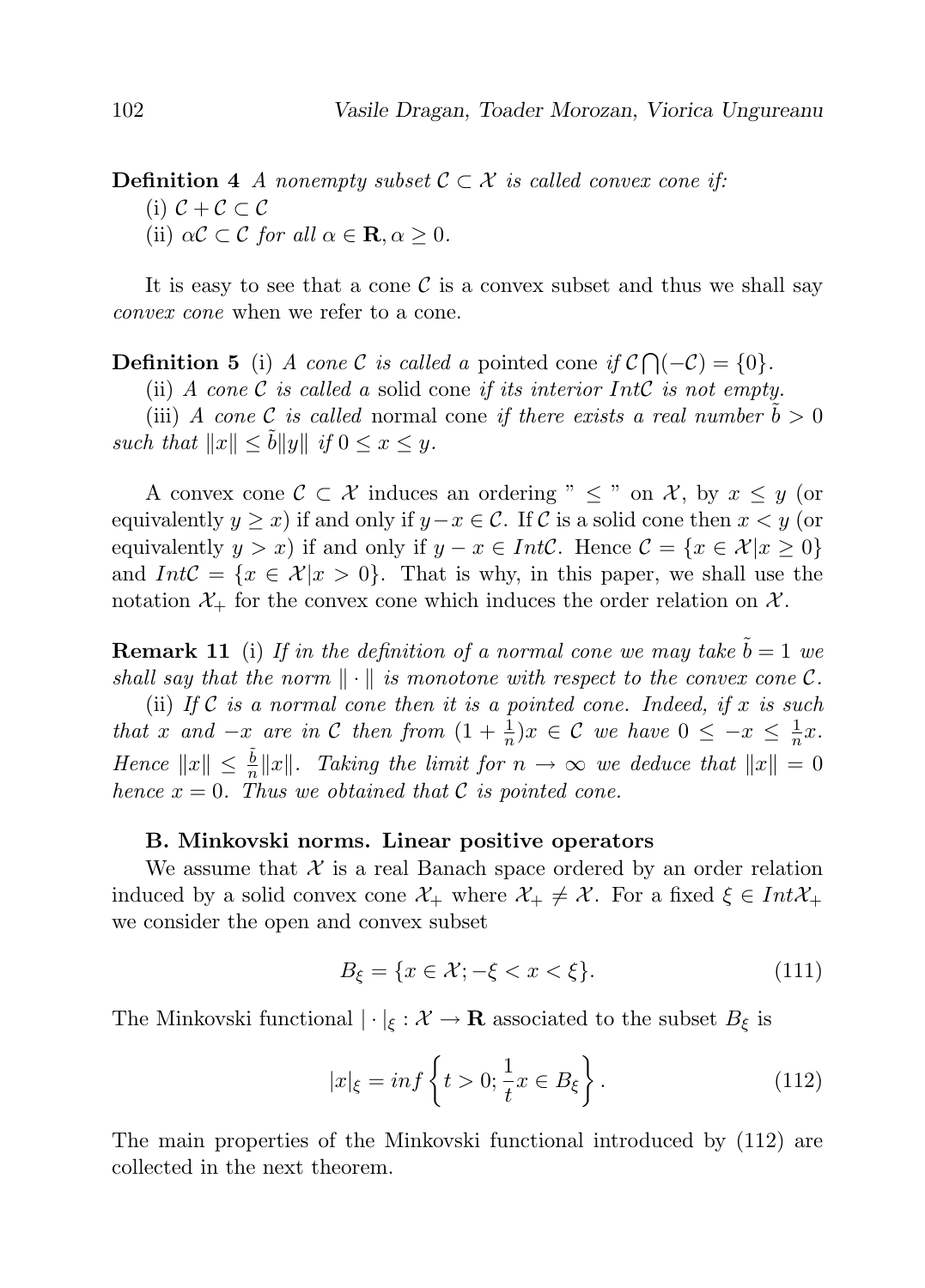Theorem 4 The Minkovski functional introduced in (112) has the properties:

(i)  $|x|_{\xi} \geq 0$  and  $|0|_{\xi} = 0$ . (ii)  $|\alpha x|_{\xi} = |\alpha| |x|_{\xi}$  for all  $\alpha \in \mathbf{R}, x \in \mathcal{X}$ . (iii)  $|x|_{\xi} < 1$  if and only if  $x \in B_{\xi}$ . (iv)  $|x+y|_{\xi} \leq |x|_{\xi} + |y|_{\xi}$  for all  $x, y \in \mathcal{X}$ . (v) There exists  $\beta(\xi) > 0$  such that  $|x|_{\xi} \leq \beta(\xi) ||x||$ ,  $(\forall) x \in \mathcal{X}$ . (vi)  $|x|_{\xi} = 1$  if and only if  $x \in \partial B_{\xi}$ . (vii)  $|x|_{\xi} \leq 1$  if and only if  $x \in \overline{B}_{\xi}$ . (viii) If  $\mathcal{X}_+$  is closed then  $\bar{B}_\xi = \{x \in \mathcal{X}; -\xi \leq x \leq \xi\}.$ (ix)  $|\xi|_{\xi} = 1$ . (x) The set  $\mathcal{T}(x) = \{t > 0; \frac{1}{t}x \in B_{\xi}\}\$ coincides with the interval  $(|x|_{\xi}, \infty)$ . (xi) If  $x, y, z \in \mathcal{X}$  are such that  $y \leq x \leq z$  then  $|x|_{\xi} \leq max\{|y|_{\xi}, |z|_{\xi}\}.$ 

*Proof.* Properties (i)-(iv), (vi) and (vii), can be proved in a more general setting of Minkovski functionals, associated to some open and convex subsets in linear topological spaces (see [12]). The other properties are based on the special form of the set  $B_{\xi}$  given in (111). For details see [10].

From (i) and (iv) in Theorem 4 one obtains that the Minkovski functional is a seminorm.

The next result provides a sufficient condition such that the Minkovski seminorm becomes a norm.

**Proposition 4** [10] If  $B_{\xi}$  is a bounded set then the Minkovski seminorm  $|\cdot|_{\xi}$  defined by (112) is a norm. Moreover there exists  $\alpha_{\xi} > 0$  such that  $||x|| \leq \alpha_{\xi} |x|_{\xi}$  for all  $x \in \mathcal{X}$ .

**Proposition 5** [10] If the cone  $\mathcal{X}_+$  is normal then for all  $\xi \in Int\mathcal{X}_+$  the set  $B_{\xi}$  is bounded.

Let  $(X, ||\cdot||)$  be a real Banach space ordered by the closed, solid, normal, convex cone  $\mathcal{X}_{+}$ .

If  $(\mathcal{Y}, || \cdot ||)$  is another Banach space, then  $\mathbf{B}(\mathcal{X}, \mathcal{Y})$  stands for the space of linear and bounded operators defined on  $\mathcal X$  and taking values in  $\mathcal Y$ . When  $\mathcal{X} = \mathcal{Y}$  we shall write  $\mathbf{B}(\mathcal{X})$  instead of  $\mathbf{B}(\mathcal{X}, \mathcal{X})$ .

Under the considered assumptions, the Minkovski functional  $|\cdot|_{\xi}$  is a norm equivalent with the norm  $\|\cdot\|$  on X.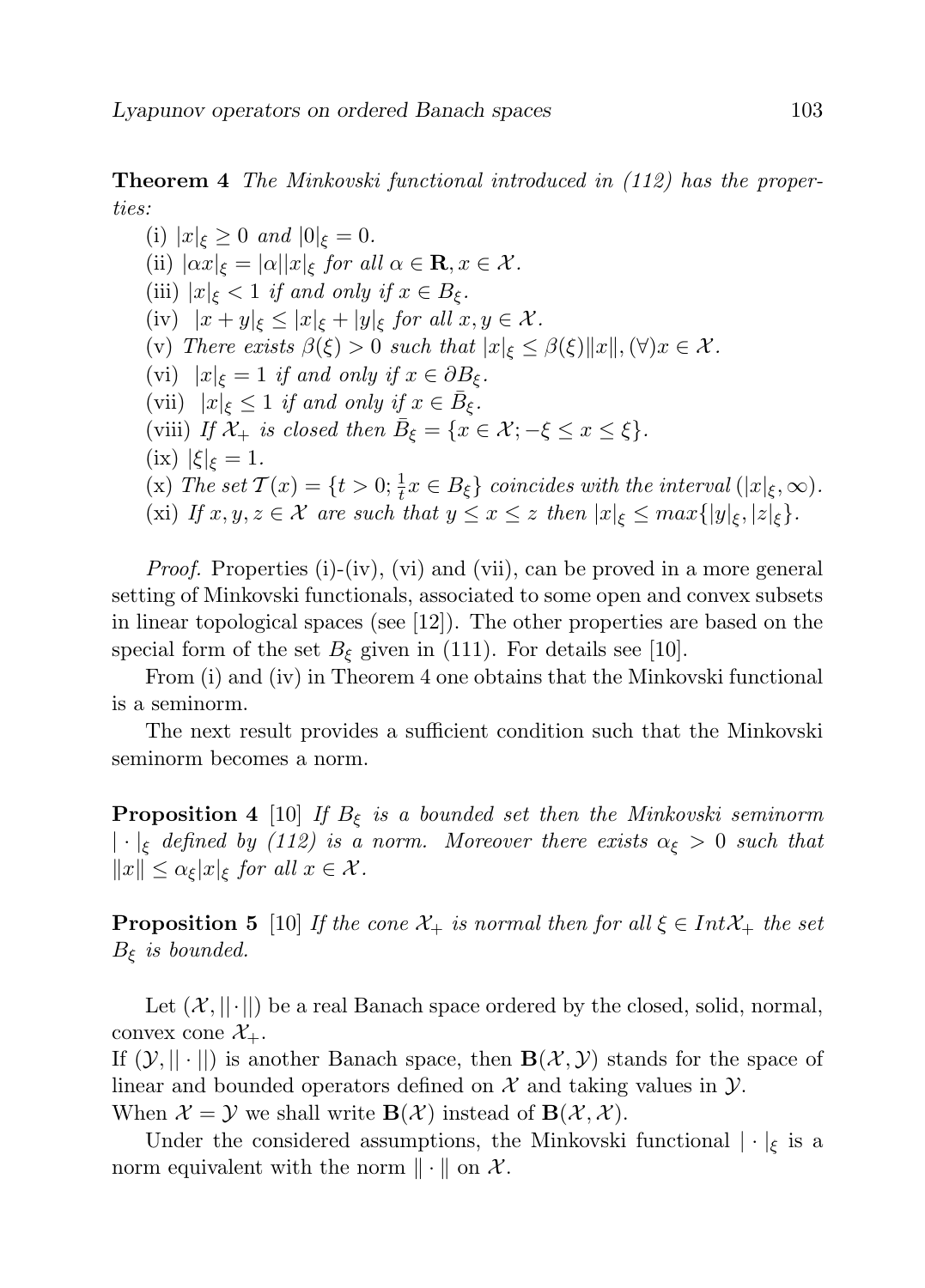If  $T \in \mathbf{B}(\mathcal{X})$  then  $||T||$  and  $||T||_{\mathcal{E}}$  are the operator norms of T, induced by  $\|\cdot\|$  and  $|\cdot|_{\xi}$ , respectively. This means that

$$
||T|| = \sup_{||x|| \le 1} ||Tx|| \tag{113}
$$

$$
||T||_{\xi} = \sup_{|x|\xi \le 1} |Tx|_{\xi}.
$$
 (114)

**Definition 6** Let  $(\mathcal{X}, \mathcal{X}_+)$ ,  $(\mathcal{Y}, \mathcal{Y}_+)$  be two ordered linear spaces with the order relation induced by the convex cones  $\mathcal{X}_+$  and  $\mathcal{Y}_+$ , respectively. An operator  $T \in \mathbf{B}(\mathcal{X}, \mathcal{Y})$  is called positive operator if  $T\mathcal{X}_+ \subset \mathcal{Y}_+$ . In this case we shall write  $T \geq 0$ .

By definition, if  $T_1, T_2 \in \mathbf{B}(\mathcal{X})$  then  $T_1 \leq T_2$  or equivalently  $T_2 \geq T_1$  if and only if  $T_2 - T_1 \geq 0$ .

**Remark 12** If  $T : \mathcal{X} \to \mathcal{X}$  is a linear bounded and positive operator then T is a monotone operator. This means that  $Tx \le Ty$  if  $x \le y$ .

The next result provides a simple formula of the operator norm of a bounded linear positive operator induced by the Minkovski norm.

**Theorem 5** Let  $(\mathcal{X}, \|\cdot\|)$  be a real Banach space ordered by a solid, closed, normal, convex cone  $\mathcal{X}_+$ . Let  $\xi \in Int\mathcal{X}_+$  be fixed. Then for every positive operator  $T \in \mathbf{B}(\mathcal{X})$  we have  $||T||_{\xi} = |T\xi|_{\xi}$ .

Proof may be done in a standard way using (114).

#### C. Lebesque's theorem for discrete measures

In the sequel, we provide some useful applications of Lebesque's Theorem to the study of the series of real numbers.

Let  $(\mathbf{Z}_{+}, \mathbf{2}^{(\mathbf{Z}_{+})}, \mu)$  be the space with measure, where  $\mathbf{Z}_{+}$  is the set of nonnegative integers,  $\mathbf{2}^{(\mathbf{Z}_+)}$  is the family of all subsets of  $\mathbf{Z}_+$  and  $\mu: \mathbf{2}^{(\mathbf{Z}_+)} \to$  $\overline{\mathbf{R}}_{+}$  is defined by  $\mu(A)$  is the number of elements of A if A is a finite subset,  $\mu(A) = +\infty$  if A is an infinite subset and  $\mu(\emptyset) = 0$ . It is obvious that  $\mu({i}) = 1$  if  $i \in \mathbb{Z}_+$ . A function  $\mathbf{a} : \mathbb{Z}_+ \to \mathbb{R}$  is a sequence of real numbers  $\mathbf{a} = {\mathbf{a}(i)}_{i \in \mathbf{Z}_{+}}$ . It is easy to see that every function  $\mathbf{a} : (\mathbf{Z}_{+}, \mathbf{2}(\mathbf{Z}_{+})) \to$  $(\mathbf{R}, \mathcal{B}(\mathbf{R}))$  is a measurable function. The Definition 7, (ii), Chapter 1 in [9]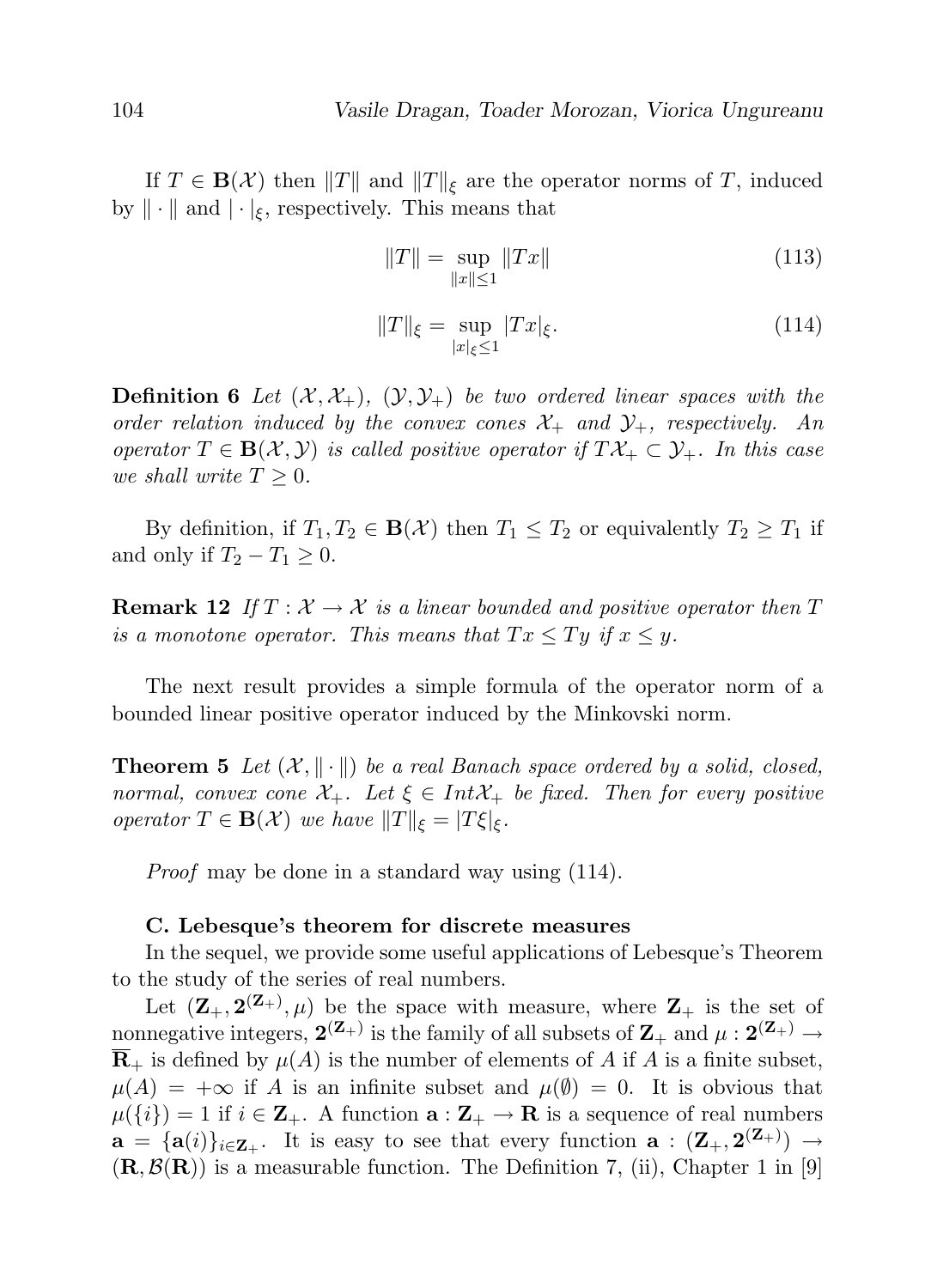specialized to this framework allows us to say that a function  $\mathbf{a} = {\mathbf{a}(i)}_{i \in \mathbf{Z}_+}$ is integrable if and only if  $\sum_{i=0}^{\infty} |\mathbf{a}(i)| < \infty$ . We have

$$
\int_{\mathbf{Z}_{+}}\mathbf{a}d\mu=\sum_{i=0}^{\infty}\mathbf{a}(i)
$$

if the right hand side is well defined.

Applying Theorem 11, Chapter 1, in [9] one obtains.

**Corollary 7** Let  $\mathbf{a}_k, k \geq 0$  be a sequence of functions  $\mathbf{a}_k = {\mathbf{a}_k(i)}_{i \in \mathbf{Z}_+}$  with the properties:

(a)  $\lim_{k\to\infty} \mathbf{a}_k(i) = \mathbf{x}(i)$  for all  $i \in \mathbf{Z}_+$ ; (b)  $|\mathbf{a}_k(i)| \leq m(i), k \geq 0, i \geq 0$  where  $\sum_{i=0}^{\infty} m(i) < \infty$ . Under these conditions the following hold: (i) The series  $\sum_{i=0}^{\infty} |\mathbf{a}_k(i)|, k \geq 0, \sum_{i=0}^{\infty} |\mathbf{x}(i)|$  are convergent. (ii)  $\lim_{k\to\infty}\sum_{i=0}^{\infty}$   $|\mathbf{a}_k(i) - \mathbf{x}(i)| = 0$ . (iii)  $\lim_{k\to\infty} \sum_{i=0}^{+\infty} \mathbf{a}_k(i) = \sum_{i=0}^{\infty} \mathbf{x}(i)$ .

Acknowledgement. The first author was supported by Grant 145/2011 of CNCS, Romania.

### References

- [1] O.L.V. Costa, D.M. Fragoso, R.P. Marques. Discrete-time Markov jump linear systems. Springer, London, 2005.
- [2] O.L.V. Costa, D.M. Fragoso, M.G. Todorov. Continuous-time Markov jump linear systems. Springer-Verlag, Berlin Heidelberg, 2013.
- [3] Ju. L. Daleckii, M.G. Krein. Stability of solutions of differential equations in Banach space. Translations of Mathematical Monographs, vol. 43, AMS, Providence, Rhode Island, 1974.
- [4] T. Damm, Rational Matrix Equations in Stochastic Control, L.N.C.I.S.297. Springer-Verlag, Berlin Heidelberg, 2004.
- [5] T. Damm, D. Hinrichsen. Newton's Method for a Rational Matrix Equation Occuring in Stochastic Control, Linear Algebra Appl. 332/334: 81– 109, 2001.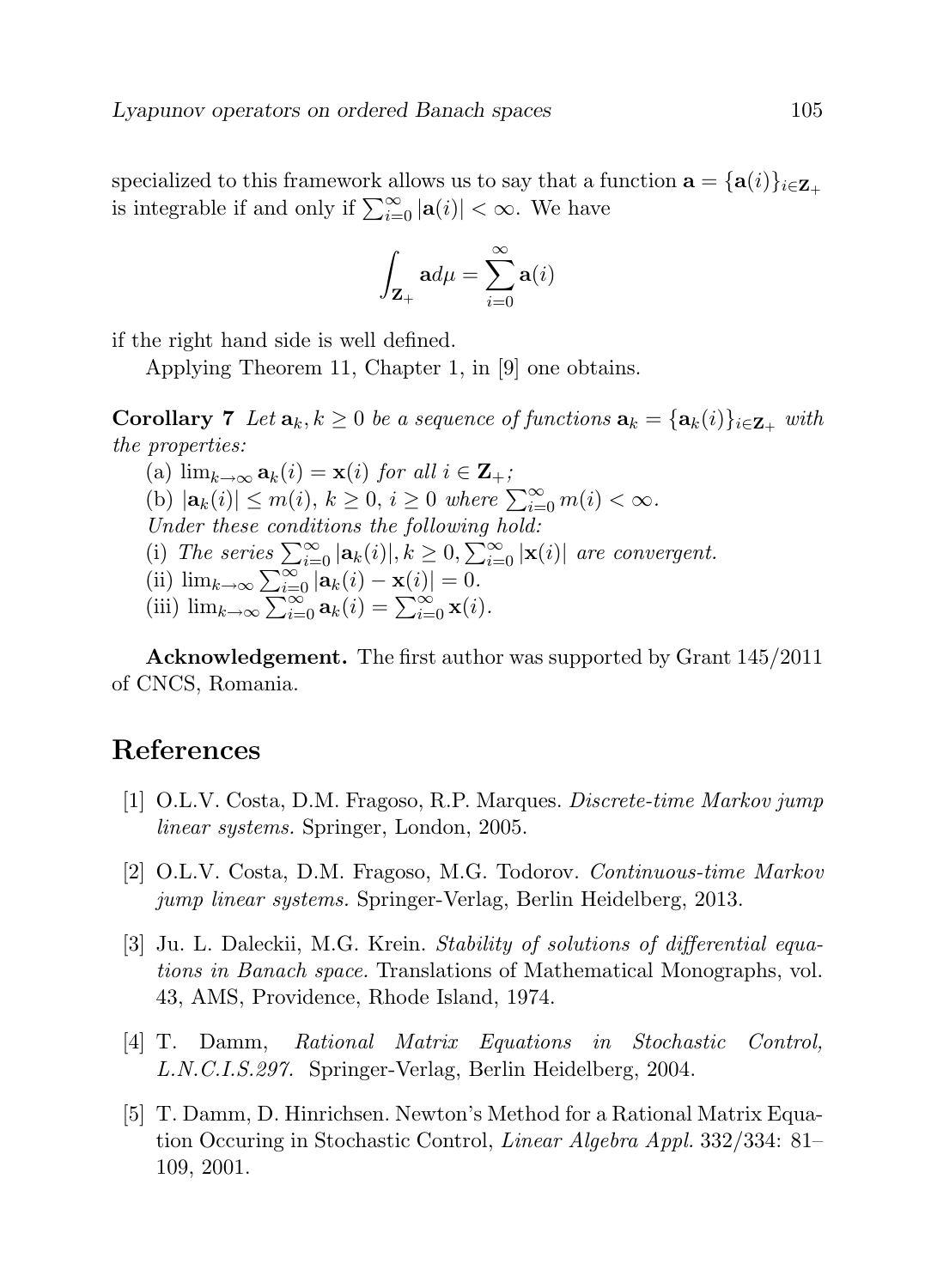- [6] T. Damm, D. Hinrichsen. Newton's Method for Concave Operators with Resolvent Derivatives in Ordered Banach Spaces, *Linear Algebra Appl.* 363: 43–64, 2003.
- [7] V. Dragan, G. Freiling, A. Hochhaus, T. Morozan. A Class of Nonlinear Differential Equations on the Space of Symmetric Matrices. Electronic Journal of Diff. Equations. 96: 1–48, 2004.
- [8] V. Dragan, T. Damm, G. Freiling, T. Morozan. Differential equations with positive evolutions and some applications. *Result. Math.* 48: 206-236, 2005.
- [9] V. Dragan, T. Morozan, A.M. Stoica. Mathematical Methods in Robust Control of Linear Stochastic Systems. Springer, New-York, 2006.
- [10] V. Dragan, T. Morozan, A.M. Stoica. Mathematical Methods in Robust Control of Discrete-time Linear Stochastic Systems. Springer, New-York, 2010.
- [11] V. Dragan, T. Morozan. Criteria for exponential stability of linear differential equations with positive evolution on ordered Banach spaces, IMA Journal of Matehmatical Control and Information. 27, 3: 267-307, 2010.
- [12] N. Dunford, J. Schwartz. Linear operators: Part I. Interscience Publishers, New York, 1958.
- [13] A. Halanay. Differential equations, stability, oscillations, time lag, Academic Press, New York, 1966.
- [14] A. Halanay, V. Rasvan. Discrete Time Systems. Stability and Stable Oscillations. Gordon and Breach, 2000.
- [15] R.Z. Khasminskii. Stochastic stability of differential equations. Sythoff and Noordhoff Alpen aan den Ryn, 1980.
- [16] M.A. Krasnosel'skij. Positive Solutions of Operator Equations. (Russian). Moskow, Russia: Fizmatgiz, 1962.
- [17] M.G. Krein, R. Rutman. Linear operators leaving invariant a cone in a Banach space, American Math. Soc. Translations, Ser.1,: 10, 199-325, 1962 (originally Uspehi Mat. Nauk (N.S.) 1, (23),(1948), 1-95).